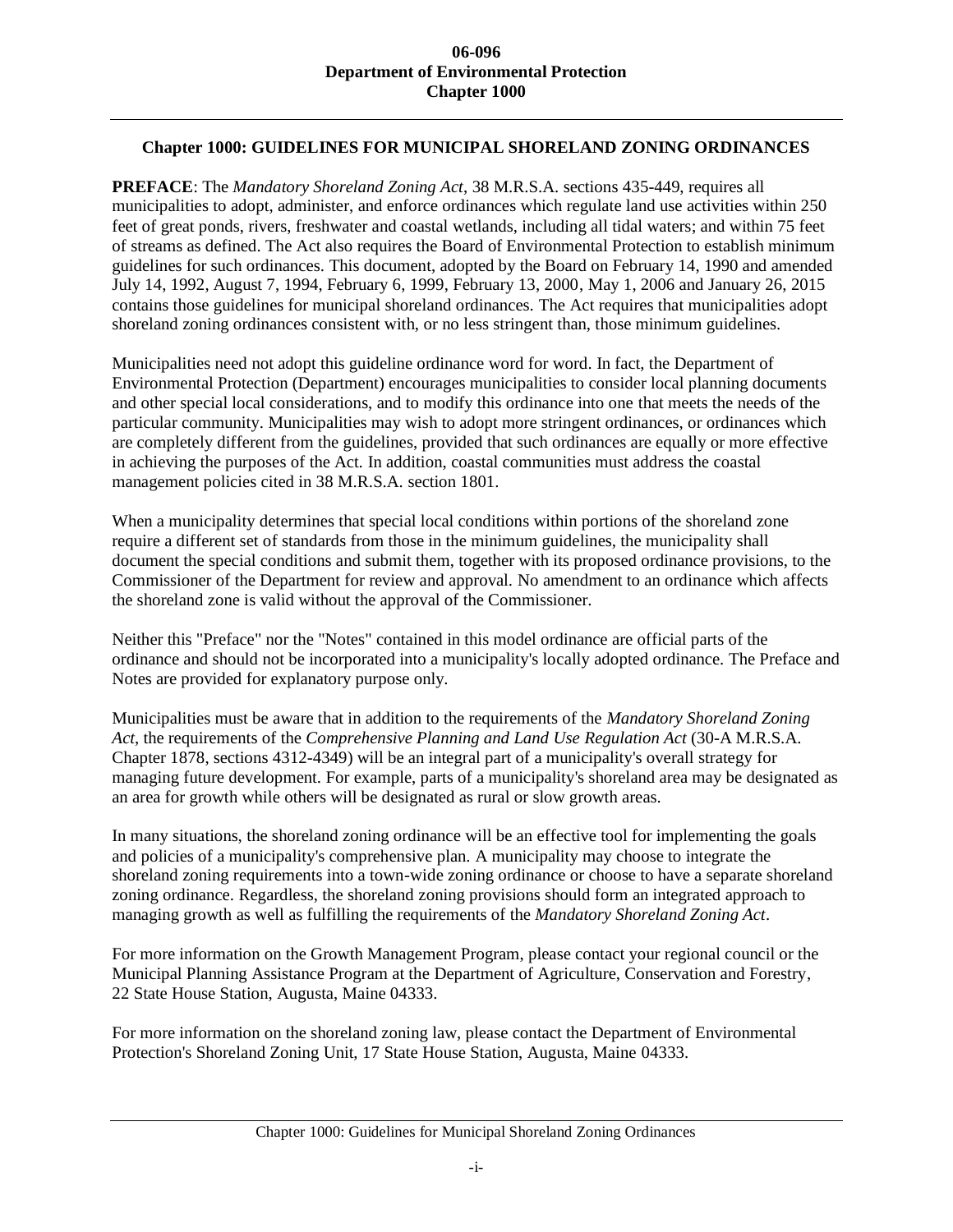# **TABLE OF CONTENTS**

# Page

| 1. |                                                                                   |    |  |
|----|-----------------------------------------------------------------------------------|----|--|
| 2. |                                                                                   |    |  |
| 3. |                                                                                   |    |  |
| 4. |                                                                                   |    |  |
| 5. |                                                                                   |    |  |
| 6. |                                                                                   |    |  |
| 7. |                                                                                   |    |  |
| 8. |                                                                                   |    |  |
| 9. |                                                                                   |    |  |
|    |                                                                                   |    |  |
|    |                                                                                   |    |  |
|    |                                                                                   |    |  |
|    |                                                                                   |    |  |
|    |                                                                                   |    |  |
|    |                                                                                   |    |  |
|    |                                                                                   |    |  |
|    |                                                                                   |    |  |
|    |                                                                                   |    |  |
|    |                                                                                   |    |  |
|    |                                                                                   |    |  |
|    |                                                                                   |    |  |
|    |                                                                                   |    |  |
|    |                                                                                   |    |  |
|    |                                                                                   |    |  |
|    |                                                                                   |    |  |
|    |                                                                                   |    |  |
|    | Е.                                                                                |    |  |
|    | $F_{\perp}$                                                                       |    |  |
|    |                                                                                   |    |  |
|    |                                                                                   |    |  |
|    |                                                                                   |    |  |
|    |                                                                                   |    |  |
|    |                                                                                   |    |  |
|    | C. Piers, Docks, Wharves, Bridges and Other Structures and Uses Extending Over or |    |  |
|    |                                                                                   |    |  |
|    |                                                                                   |    |  |
|    | Ε.                                                                                |    |  |
|    | F.                                                                                |    |  |
|    | G.                                                                                |    |  |
|    | Н.                                                                                |    |  |
|    | I.                                                                                | 26 |  |
|    | J.                                                                                | 26 |  |
|    | Κ.                                                                                | 27 |  |
|    | L.                                                                                |    |  |
|    |                                                                                   |    |  |
|    |                                                                                   |    |  |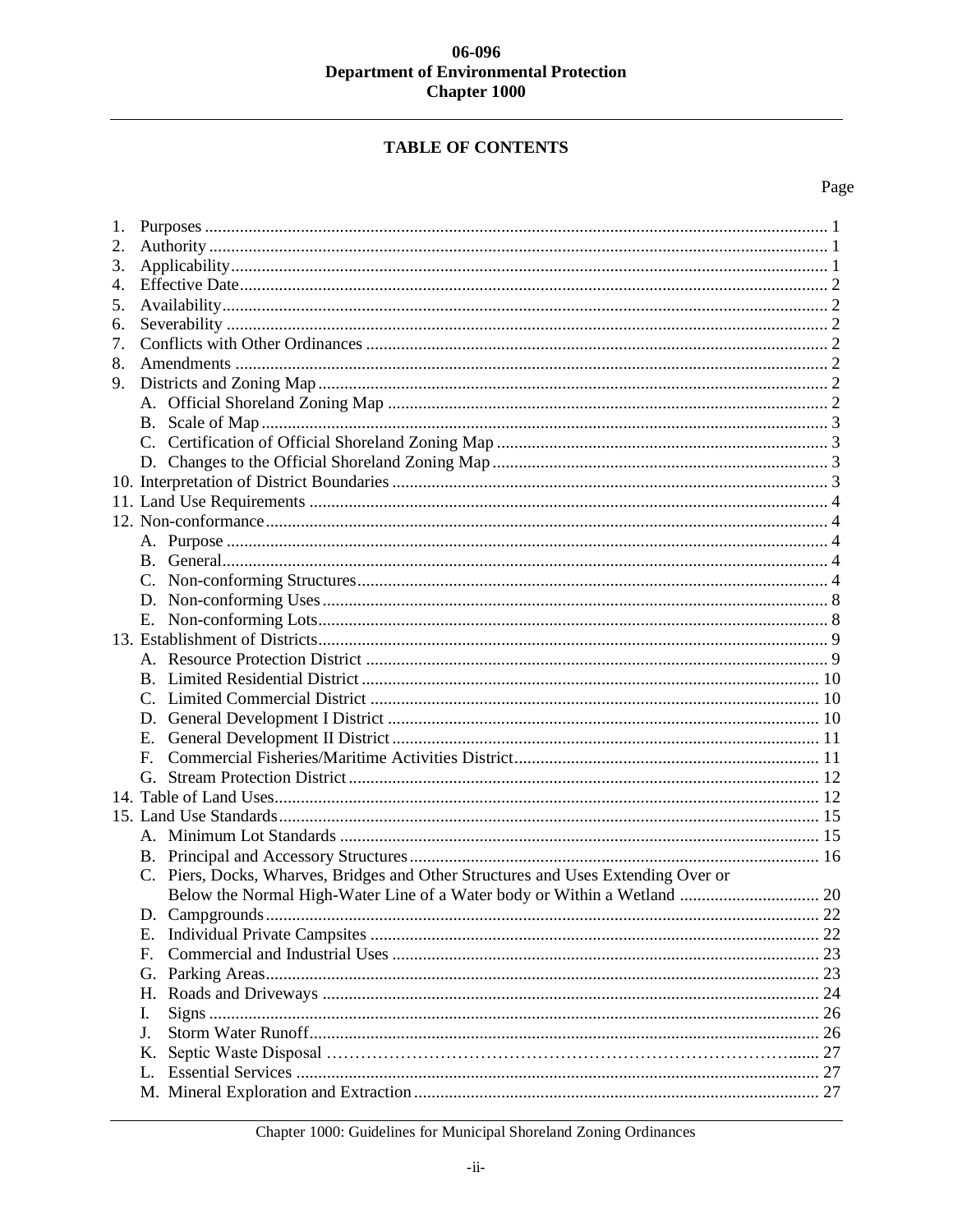| P.           | Clearing or Removal of Vegetation for Activities Other than Timber Harvesting  39 |  |
|--------------|-----------------------------------------------------------------------------------|--|
| 0            |                                                                                   |  |
| R.           |                                                                                   |  |
| S            |                                                                                   |  |
| T.           |                                                                                   |  |
| $\mathbf{U}$ |                                                                                   |  |
|              |                                                                                   |  |
|              |                                                                                   |  |
|              |                                                                                   |  |
|              |                                                                                   |  |
| <b>B.</b>    |                                                                                   |  |
| C.           |                                                                                   |  |
| D.           |                                                                                   |  |
| Е.           |                                                                                   |  |
|              |                                                                                   |  |
|              |                                                                                   |  |
| Н.           |                                                                                   |  |
|              |                                                                                   |  |
|              |                                                                                   |  |
|              |                                                                                   |  |
|              |                                                                                   |  |

**NOTE**:The Board of Environmental Protection recognizes that many municipalities have developed and adopted comprehensive land use ordinances for all land areas within their respective communities. Those ordinances may or may not follow a similar format to this guideline ordinance. It is not the intent of the Board to impose this guideline ordinance on a municipality which, within its land use codes, has otherwise met the intent and purposes of the *Mandatory Shoreland Zoning Act* and this guideline ordinance.

Whether or not municipalities choose to integrate their shoreland zoning requirements into a town-wide zoning ordinance, it is important to develop a comprehensive and coordinated strategy for managing and guiding growth in the shoreland area.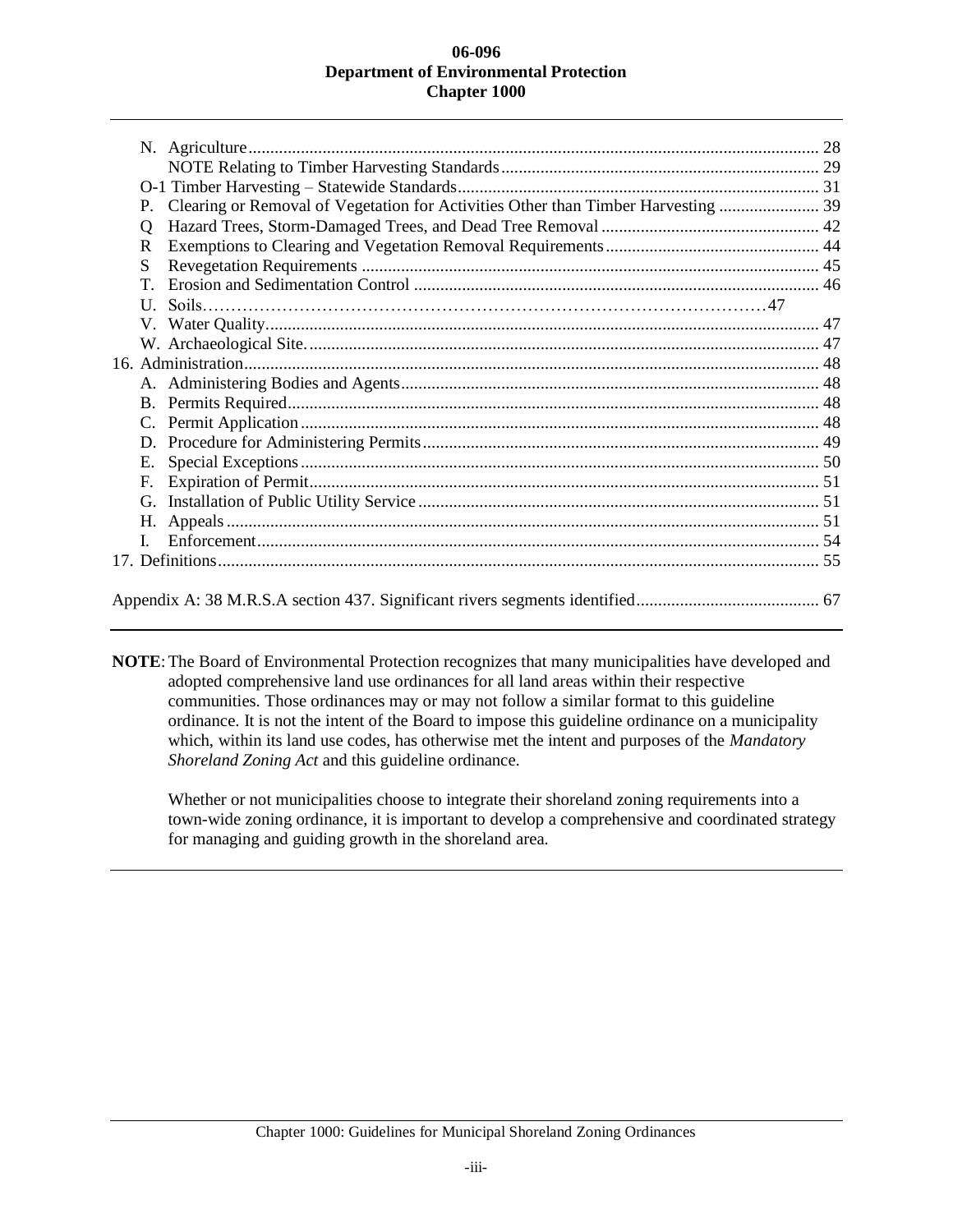# **Chapter 1000: GUIDELINES FOR MUNICIPAL SHORELAND ZONING ORDINANCES**

Shoreland Zoning Ordinance for the Municipality of

\_\_\_\_\_\_\_\_\_\_\_\_\_\_\_\_\_\_\_\_\_\_\_\_\_\_\_\_\_

- **1. Purposes.** The purposes of this Ordinance are to further the maintenance of safe and healthful conditions; to prevent and control water pollution; to protect fish spawning grounds, aquatic life, bird and other wildlife habitat; to protect buildings and lands from flooding and accelerated erosion; to protect archaeological and historic resources; to protect commercial fishing and maritime industries; to protect freshwater and coastal wetlands; to control building sites, placement of structures and land uses; to conserve shore cover, and visual as well as actual points of access to inland and coastal waters; to conserve natural beauty and open space; and to anticipate and respond to the impacts of development in shoreland areas.
- **2. Authority.** This Ordinance has been prepared in accordance with the provisions of Title 38 sections 435-449 of the Maine Revised Statutes Annotated (M.R.S.A.).
- **3. Applicability.** This Ordinance applies to all land areas within 250 feet, horizontal distance, of the
	- normal high-water line of any great pond or river,
	- upland edge of a coastal wetland, including all areas affected by tidal action, or
	- upland edge of a freshwater wetland,

and all land areas within 75 feet, horizontal distance, of the normal high-water line of a stream.

This Ordinance also applies to any structure built on, over or abutting a dock, wharf or pier, or other structure extending or located below the normal high-water line of a water body or within a wetland.

- **NOTE**:Municipalities may choose not to regulate structures built on, over or abutting a dock, wharf, pier or other structure extending beyond the normal high-water line of a water body or within a wetland. If so, the sentence "This Ordinance also applies to any structure built on, over or abutting a dock, wharf, pier, or other structure extending or located below the normal high-water line of a water body or within a wetland.", in Section 3 above, must be stricken from the Ordinance. In addition: Item 17 pertaining to "Piers, docks, wharfs, bridges and other structures and uses extending over or below the normal high-water line or within a wetland" in Section 14, Table 1, Land Uses in the Shoreland Zone; Section 15 (C), Standards for Piers, docks, wharfs, bridges and other structures and uses extending over or below the normal high-water line or within a wetland; and the definition of "Piers, docks, wharfs, bridges and other structures and uses extending over or below the normal high-water line or within a wetland" in Section 17 should be deleted.
- **NOTE:** Coastal wetlands, by definition, include all areas affected by tidal action, not just those areas where salt marshes and salt meadows exist. Cobble and sand beaches, mudflats, and rocky ledges, below the highest annual tide are all considered to be coastal wetlands.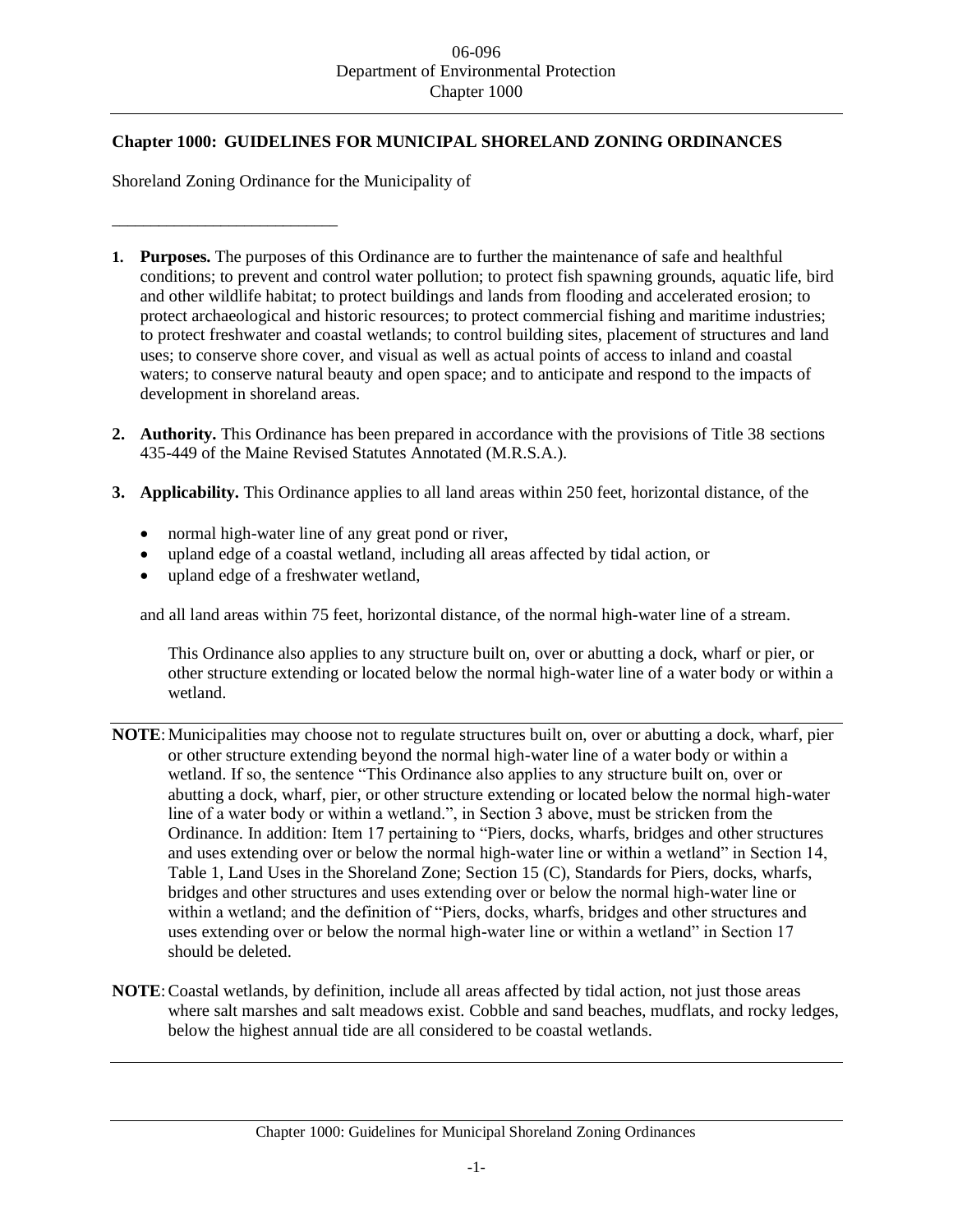- **NOTE**: Pursuant to 38 M.R.S.A. section 440, municipalities may extend or adopt zoning controls beyond the limits established in Section 3, above, in order to protect the public health, safety, and welfare and to avoid problems associated with floodplain development.
- **4. Effective Date of Ordinance and Ordinance Amendments.** This Ordinance, which was adopted by the municipal legislative body on  $\qquad \qquad$ , shall not be effective unless approved by the Commissioner of the Department of Environmental Protection. A certified copy of the Ordinance, or Ordinance Amendment, attested and signed by the Municipal Clerk, shall be forwarded to the Commissioner for approval. If the Commissioner fails to act on this Ordinance or Ordinance Amendment, within forty-five (45) days of his/her receipt of the Ordinance, or Ordinance Amendment, it shall be automatically approved.

Any application for a permit submitted to the municipality within the forty-five (45) day period shall be governed by the terms of this Ordinance, or Ordinance Amendment, if the Ordinance, or Ordinance Amendment, is approved by the Commissioner.

- **5. Availability.** A certified copy of this Ordinance shall be filed with the Municipal Clerk and shall be accessible to any member of the public. Copies shall be made available to the public at reasonable cost at the expense of the person making the request. Notice of availability of this Ordinance shall be posted.
- **6. Severability.** Should any section or provision of this Ordinance be declared by the courts to be invalid, such decision shall not invalidate any other section or provision of the Ordinance.
- **7. Conflicts with Other Ordinances.** Whenever a provision of this Ordinance conflicts with or is inconsistent with another provision of this Ordinance or of any other ordinance, regulation or statute administered by the municipality, the more restrictive provision shall control.
- **8. Amendments.** This Ordinance may be amended by majority vote of the legislative body. Copies of amendments, attested and signed by the Municipal Clerk, shall be submitted to the Commissioner of the Department of Environmental Protection following adoption by the municipal legislative body and shall not be effective unless approved by the Commissioner. If the Commissioner fails to act on any amendment within forty-five (45) days of his/her receipt of the amendment, the amendment is automatically approved. Any application for a permit submitted to the municipality within the fortyfive (45) day period shall be governed by the terms of the amendment, if such amendment is approved by the Commissioner.

## **9. Districts and Zoning Map**

- **A. Official Shoreland Zoning Map.** The areas to which this Ordinance is applicable are hereby divided into the following districts as shown on the Official Shoreland Zoning Map(s) which is (are) made a part of this Ordinance:
	- (1) Resource Protection
	- (2) Limited Residential
	- (3) Limited Commercial
	- (4) General Development I
	- (5) General Development II
	- (6) Commercial Fisheries/Maritime Activities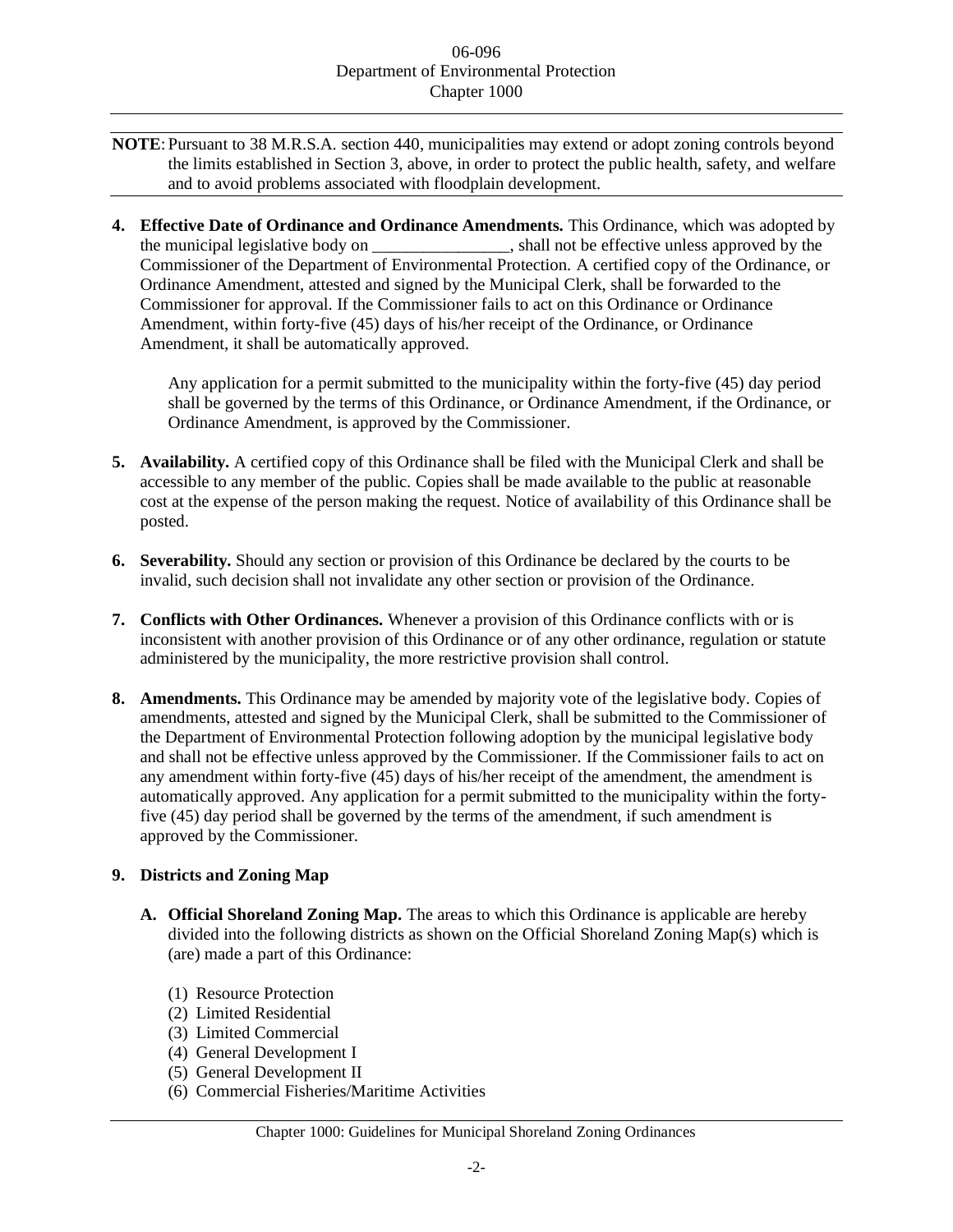- (7) Stream Protection
- **NOTE**:The development of a waterfront management strategy can be a complex process. There are many different techniques that can be used to tailor an ordinance to reflect local goals and resources. The Commercial Fisheries/Maritime Activities (CFMA) District included in these Guidelines is one approach which is based on allowing as permitted uses only those uses which are functionally water-dependent. But other zoning variations are also possible which may be much more specific about what types of functionally water-dependent uses should be permitted, make use of more than one type of waterfront district, may include standards for assessing the impact of proposed development on water dependent uses, and may include specific provisions to encourage certain types of public benefits.

There are many other sources of information available to assist with the design of this type of ordinance. The Department of Agriculture, Conservation and Forestry's Municipal Planning Assistance Program and your regional planning council should be consulted for additional assistance.

**B. Scale of Map.** The Official Shoreland Zoning Map shall be drawn at a scale of not less than: 1 inch = 2000 feet. District boundaries shall be clearly delineated and a legend indicating the symbols for each district shall be placed on the map.

**NOTE:** Because of map scale or other reason, a municipality may have a series of maps depicting its shoreland zone.

- **C. Certification of Official Shoreland Zoning Map.** The Official Shoreland Zoning Map shall be certified by the attested signature of the Municipal Clerk and shall be located in the municipal office. In the event the municipality does not have a municipal office, the Municipal Clerk shall be the custodian of the map.
- **D. Changes to the Official Shoreland Zoning Map.** If amendments, in accordance with Section 8, are made in the district boundaries or other matter portrayed on the Official Shoreland Zoning Map, such changes shall be made on the Official Shoreland Zoning Map within thirty (30) days after the amendment has been approved by the Commissioner of the Department of Environmental Protection.
- **10. Interpretation of District Boundaries.** Unless otherwise set forth on the Official Shoreland Zoning Map, district boundary lines are property lines, the centerlines of streets, roads and rights of way, and the boundaries of the shoreland area as defined herein. Where uncertainty exists as to the exact location of district boundary lines, the Board of Appeals shall be the final authority as to location.
- **NOTE**:Municipalities are encouraged to incorporate specific written descriptions of district boundaries into the Ordinance so that disputes over district boundaries are minimized. The Maine Supreme Judicial Court has held that the Official Shoreland Zoning Map is the primary tool to which to refer in determining district boundaries under ordinances that are not more explicit in their district descriptions than the language of the Guidelines, and that where there is inconsistency between the Map and these general text descriptions of the shoreland districts as provided in the minimum guidelines, the Map prevails.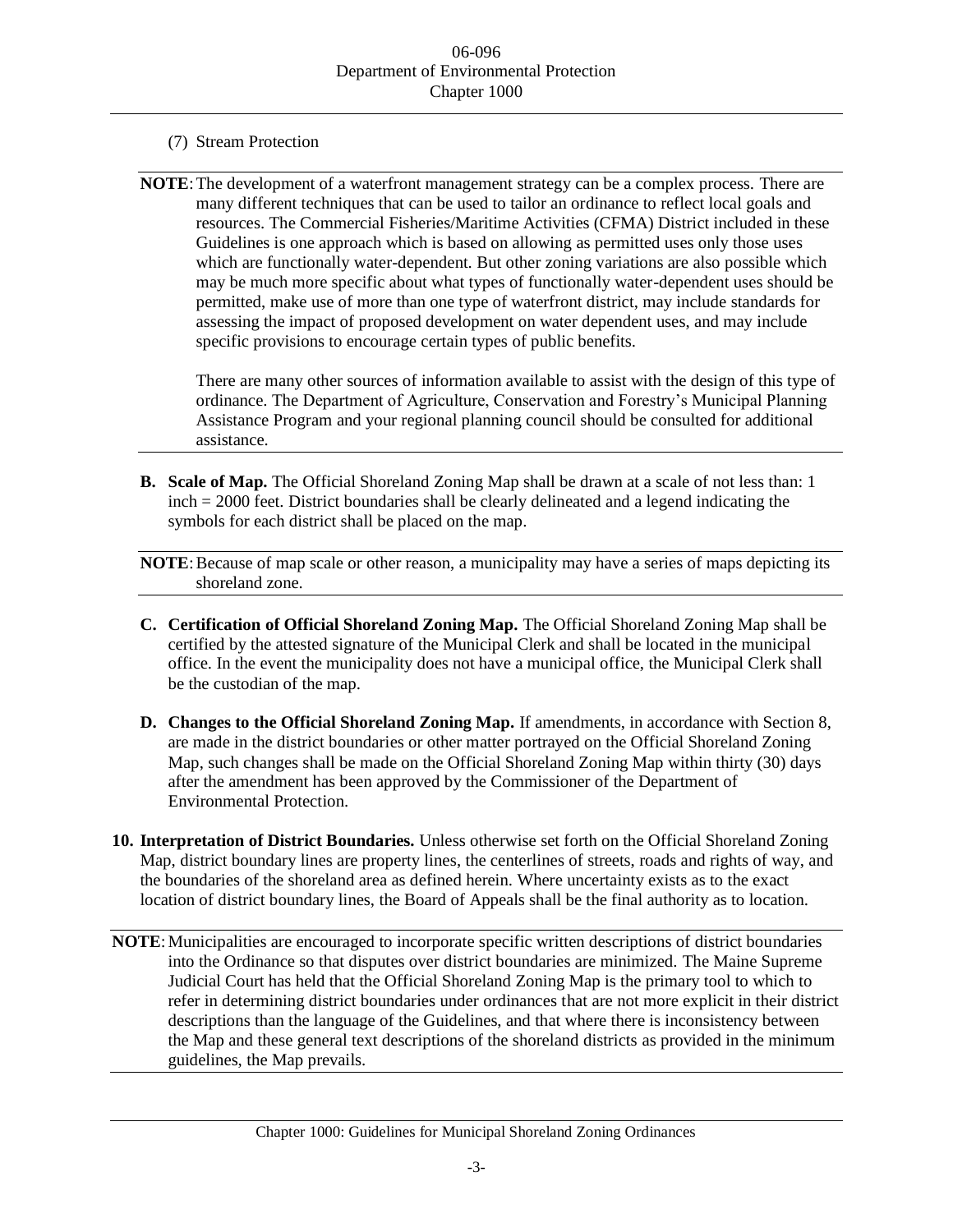**11. Land Use Requirements.** Except as hereinafter specified, no building, structure or land shall hereafter be used or occupied, and no building or structure or part thereof shall hereafter be erected, constructed, expanded, moved, or altered and no new lot shall be created except in conformity with all of the regulations herein specified for the district in which it is located, unless a variance is granted.

# **12. Non-conformance**

**A. Purpose.** It is the intent of this Ordinance to promote land use conformities, except that nonconforming conditions that existed before the effective date of this Ordinance or amendments thereto shall be allowed to continue, subject to the requirements set forth in Section 12. Except as otherwise provided in this Ordinance, a non-conforming condition shall not be permitted to become more non-conforming.

# **B. General**

- (1) **Transfer of Ownership**. Non-conforming structures, lots, and uses may be transferred, and the new owner may continue the non-conforming use or continue to use the non-conforming structure or lot, subject to the provisions of this Ordinance.
- (2) **Repair and Maintenance**. This Ordinance allows, without a permit, the normal upkeep and maintenance of non-conforming uses and structures including repairs or renovations that do not involve expansion of the non-conforming use or structure, and such other changes in a non-conforming use or structure as federal, state, or local building and safety codes may require.

**NOTE**: See Section 17 for the definitions of non-conforming structures, non-conforming uses and nonconforming lots.

# **C. Non-conforming Structures**

- (1) **Expansions**. All new principal and accessory structures, excluding functionally waterdependent uses, must meet the water body, tributary stream, or wetland setback requirements contained in Section 15(B)(1). A non-conforming structure may be added to or expanded after obtaining a permit from the same permitting authority as that for a new structure, if such addition or expansion does not increase the non-conformity of the structure and is in accordance with subparagraphs (a) and (b) below.
	- (a) Expansion of any portion of a structure within 25 feet of the normal high-water line of a water body, tributary stream, or upland edge of a wetland is prohibited, even if the expansion will not increase nonconformity with the water body, tributary stream or wetland setback requirement. Expansion of an accessory structure that is located closer to the normal high-water line of a water body, tributary stream, or upland edge of a wetland than the principal structure is prohibited, even if the expansion will not increase nonconformity with the water body, tributary stream, or wetland setback requirement.
	- (b) Notwithstanding paragraph (a), above, if a legally existing nonconforming principal structure is entirely located less than 25 feet from the normal high-water line of a water body, tributary stream, or upland edge of a wetland, that structure may be expanded as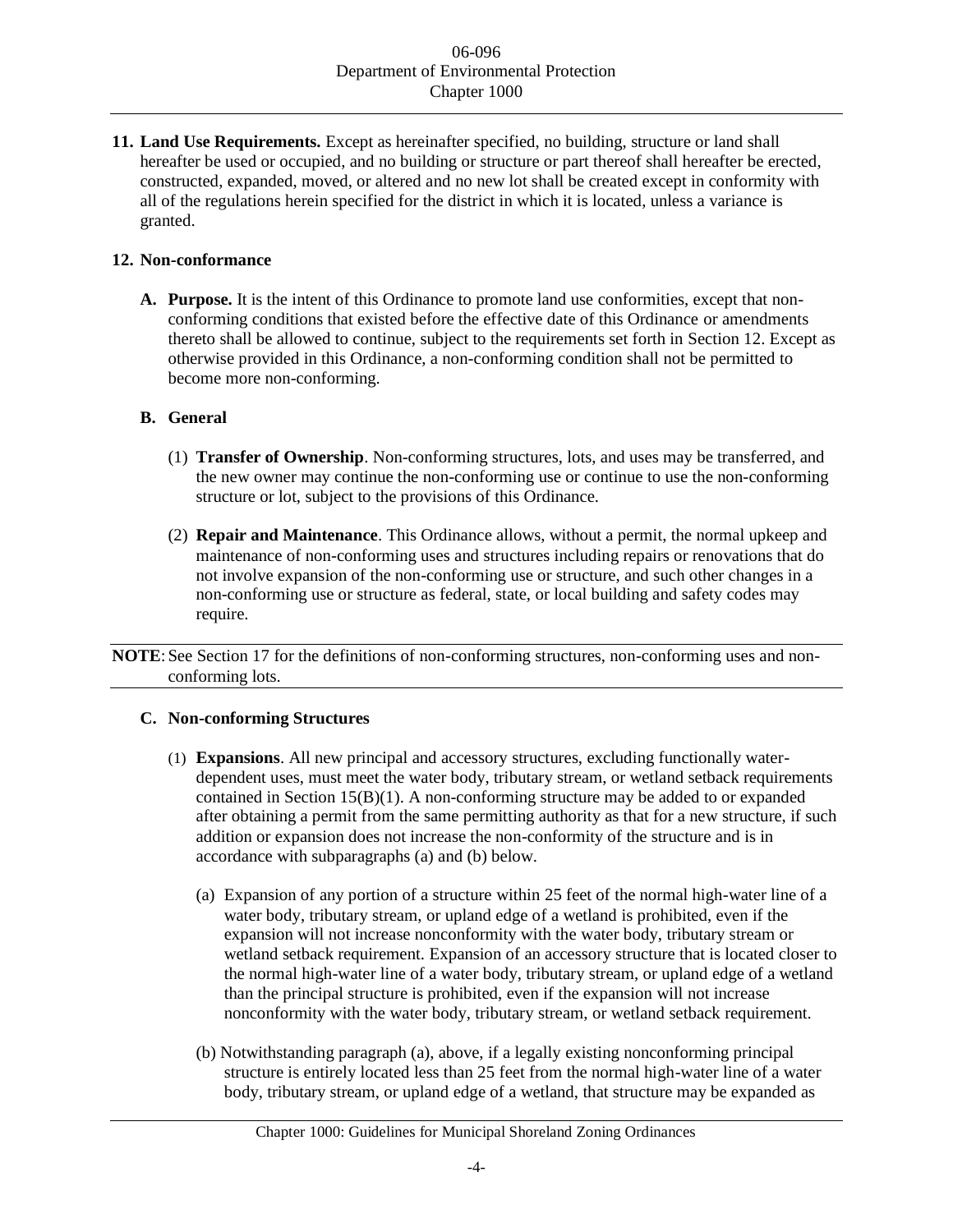follows, as long as all other applicable municipal land use standards are met and the expansion is not prohibited by Section  $12(C)(1)$ .

- (i) The maximum total footprint for the principal structure may not be expanded to a size greater than 800 square feet or 30% larger than the footprint that existed on January 1, 1989, whichever is greater. The maximum height of the principal structure may not be made greater than 15 feet or the height of the existing structure, whichever is greater.
- (c) All other legally existing nonconforming principal and accessory structures that do not meet the water body, tributary stream, or wetland setback requirements may be expanded or altered as follows, as long as other applicable municipal land use standards are met and the expansion is not prohibited by Section  $12(C)(1)$  or Section  $12(C)(1)(a)$ , above.
	- (i) For structures located less than 75 feet from the normal high-water line of a water body, tributary stream, or upland edge of a wetland, the maximum combined total footprint for all structures may not be expanded to a size greater than 1,000 square feet or 30% larger than the footprint that existed on January 1, 1989, whichever is greater. The maximum height of any structure may not be made greater than 20 feet or the height of the existing structure, whichever is greater.
	- (ii) For structures located less than 100 feet from the normal high-water line of a great pond classified as GPA or a river flowing to a great pond classified as GPA, the maximum combined total footprint for all structures may not be expanded to a size greater than 1,500 square feet or 30% larger than the footprint that existed on January 1, 1989, whichever is greater. The maximum height of any structure may not be made greater than 25 feet or the height of the existing structure, whichever is greater. Any portion of those structures located less than 75 feet from the normal high-water line of a water body, tributary stream, or upland edge of a wetland must meet the footprint and height limits in Section  $12(C)(1)(b)(i)$  and Section  $12(C)(1)(c)(i)$ , above.
	- (iii)In addition to the limitations in subparagraphs (i) and (ii), for structures that are legally nonconforming due to their location within the Resource Protection District when located at less than 250 feet from the normal high-water line of a water body or the upland edge of a wetland, the maximum combined total footprint for all structures may not be expanded to a size greater than 1,500 square feet or 30% larger than the footprint that existed at the time the Resource Protection District was established on the lot, whichever is greater. The maximum height of any structure may not be made greater than 25 feet or the height of the existing structure, whichever is greater, except that any portion of those structures located less than 75 feet from the normal high-water line of a water body, tributary stream, or upland edge of a wetland must meet the footprint and height limits in Section  $12(C)(1)(b)(i)$  and Section  $12(C)(1)(c)(i)$ , above.
- (d) An approved plan for expansion of a nonconforming structure must be recorded by the applicant with the registry of deeds, within 90 days of approval. The recorded plan must show the existing and proposed footprint of the non-conforming structure, the existing and proposed structure height, the footprint of any other structures on the parcel, the shoreland zone boundary and evidence of approval by the municipal review authority.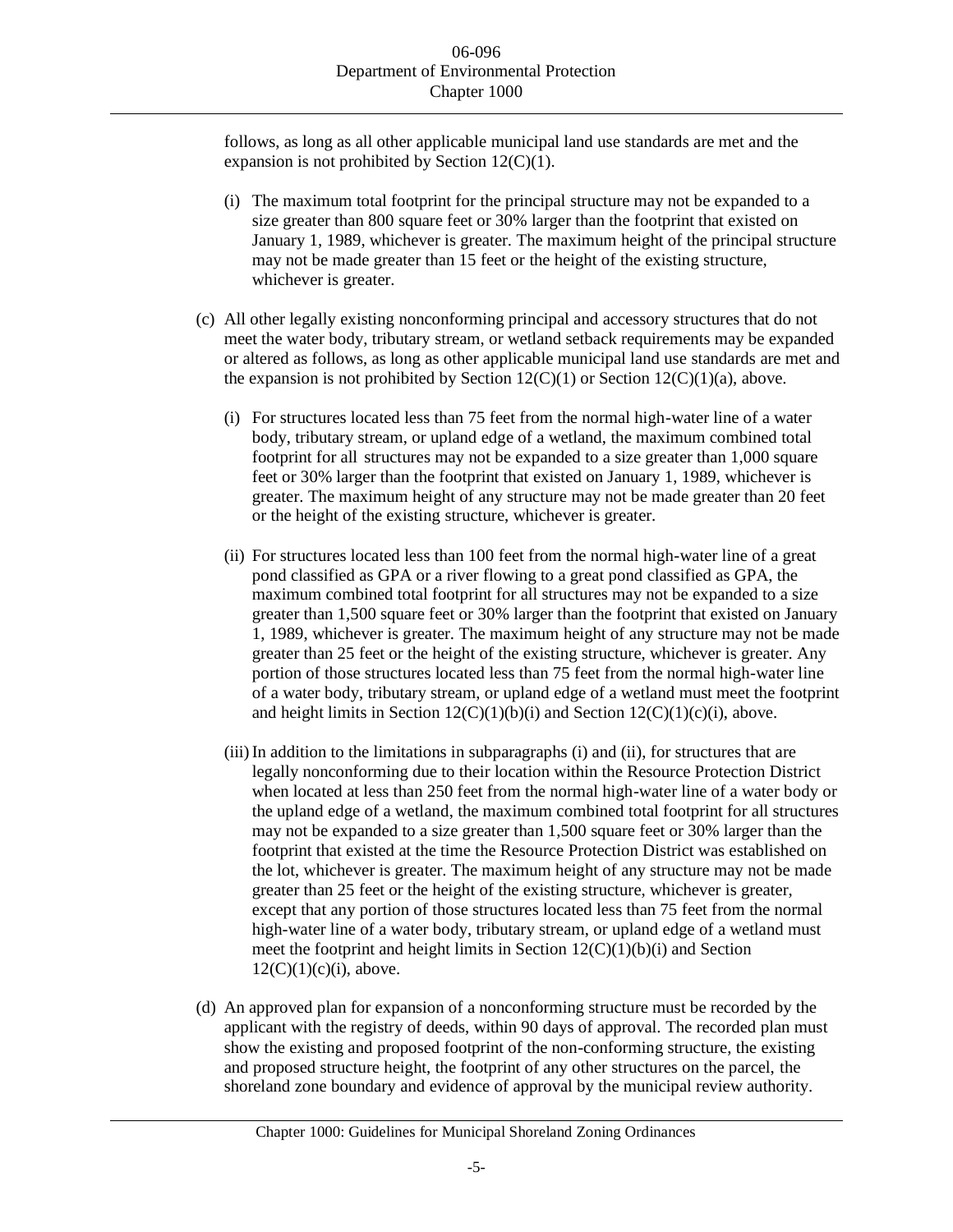- (2) **Foundations.** Whenever a new, enlarged, or replacement foundation is constructed under a non-conforming structure, the structure and new foundation must be placed such that the setback requirement is met to the greatest practical extent as determined by the Planning Board or its designee, basing its decision on the criteria specified in Section  $12(C)(3)$ Relocation, below.
- (3) **Relocation**. A non-conforming structure may be relocated within the boundaries of the parcel on which the structure is located provided that the site of relocation conforms to all setback requirements to the greatest practical extent as determined by the Planning Board or its designee, and provided that the applicant demonstrates that the present subsurface sewage disposal system meets the requirements of State law and the State of Maine Subsurface Wastewater Disposal Rules (Rules), or that a new system can be installed in compliance with the law and said Rules. In no case shall a structure be relocated in a manner that causes the structure to be more non-conforming.

In determining whether the building relocation meets the setback to the greatest practical extent, the Planning Board or its designee shall consider the size of the lot, the slope of the land, the potential for soil erosion, the location of other structures on the property and on adjacent properties, the location of the septic system and other on-site soils suitable for septic systems, and the type and amount of vegetation to be removed to accomplish the relocation.

When it is necessary to remove vegetation within the water or wetland setback area in order to relocate a structure, the Planning Board shall require replanting of native vegetation to compensate for the destroyed vegetation in accordance with Section 15(S). In addition, the area from which the relocated structure was removed must be replanted with vegetation. Replanting shall be required as follows:

(a) Trees removed in order to relocate a structure must be replanted with at least one native tree, three (3) feet in height, for every tree removed. If more than five trees are planted, no one species of tree shall make up more than 50% of the number of trees planted. Replaced trees must be planted no further from the water or wetland than the trees that were removed.

Other woody and herbaceous vegetation, and ground cover, that are removed or destroyed in order to relocate a structure must be re-established. An area at least the same size as the area where vegetation and/or ground cover was disturbed, damaged, or removed must be reestablished within the setback area. The vegetation and/or ground cover must consist of similar native vegetation and/or ground cover that was disturbed, destroyed or removed.

- (b) Where feasible, when a structure is relocated on a parcel the original location of the structure shall be replanted with vegetation which may consist of grasses, shrubs, trees, or a combination thereof.
- (4) **Reconstruction or Replacement**. Any non-conforming structure which is located less than the required setback from a water body, tributary stream, or wetland and which is removed, or damaged or destroyed, regardless of the cause, by more than 50% of the market value of the structure before such damage, destruction or removal, may be reconstructed or replaced provided that a permit is obtained within eighteen (18) months of the date of said damage, destruction, or removal, and provided that such reconstruction or replacement is in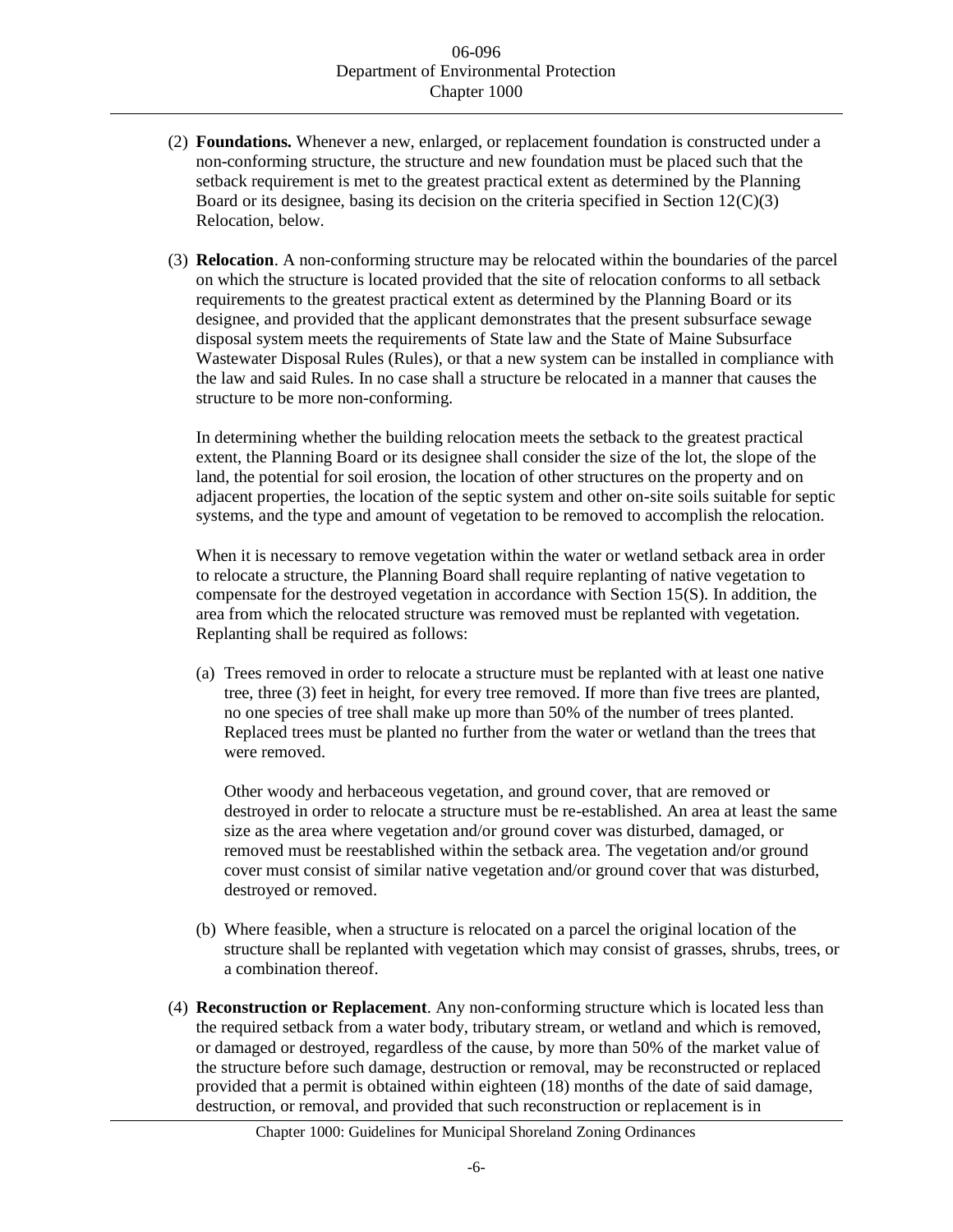compliance with the water body, tributary stream or wetland setback requirement to the greatest practical extent as determined by the Planning Board or its designee in accordance with the purposes of this Ordinance. In no case shall a structure be reconstructed or replaced so as to increase its non-conformity. If the reconstructed or replacement structure is less than the required setback it shall not be any larger than the original structure, except as allowed pursuant to Section  $12(C)(1)$  above, as determined by the non-conforming footprint of the reconstructed or replaced structure at its new location. If the total footprint of the original structure can be relocated or reconstructed beyond the required setback area, no portion of the relocated or reconstructed structure shall be replaced or constructed at less than the setback requirement for a new structure. When it is necessary to remove vegetation in order to replace or reconstruct a structure, vegetation shall be replanted in accordance with Section  $12(C)(3)$  above.

Any non-conforming structure which is located less than the required setback from a water body, tributary stream, or wetland and which is removed by 50% or less of the market value, or damaged or destroyed by 50% or less of the market value of the structure, excluding normal maintenance and repair, may be reconstructed in place if a permit is obtained from the Code Enforcement Officer within one year of such damage, destruction, or removal.

In determining whether the building reconstruction or replacement meets the setback to the greatest practical extent the Planning Board or its designee shall consider, in addition to the criteria in Section 12(C)(3) above, the physical condition and type of foundation present, if any.

(5) **Change of Use of a Non-conforming Structure**. The use of a non-conforming structure may not be changed to another use unless the Planning Board, after receiving a written application, determines that the new use will have no greater adverse impact on the water body, tributary stream, or wetland, or on the subject or adjacent properties and resources than the existing use.

In determining that no greater adverse impact will occur, the Planning Board shall require written documentation from the applicant, regarding the probable effects on public health and safety, erosion and sedimentation, water quality, fish and wildlife habitat, vegetative cover, visual and actual points of public access to waters, natural beauty, floodplain management, archaeological and historic resources, and commercial fishing and maritime activities, and other functionally water-dependent uses.

# **D. Non-conforming Uses**

- (1) **Expansions**. Expansions of non-conforming uses are prohibited, except that non-conforming residential uses may, after obtaining a permit from the Planning Board, be expanded within existing residential structures or within expansions of such structures as allowed in Section  $12(C)(1)$  above.
- (2) **Resumption Prohibited**. A lot, building or structure in or on which a non-conforming use is discontinued for a period exceeding one year, or which is superseded by a conforming use, may not again be devoted to a non-conforming use except that the Planning Board may, for good cause shown by the applicant, grant up to a one year extension to that time period. This provision shall not apply to the resumption of a use of a residential structure provided that the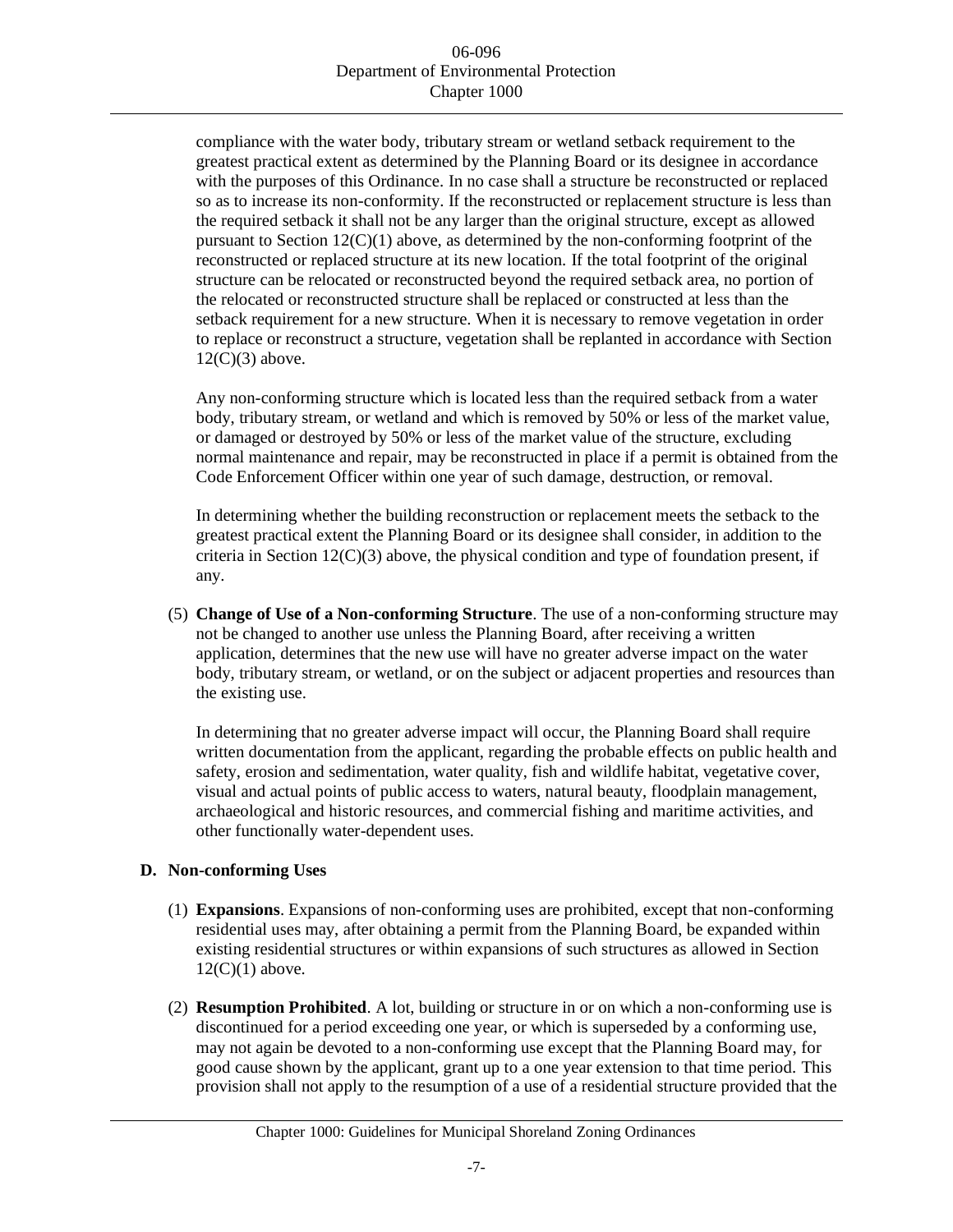structure has been used or maintained for residential purposes during the preceding five (5) year period.

(3) **Change of Use**. An existing non-conforming use may be changed to another non-conforming use provided that the proposed use has no greater adverse impact on the subject and adjacent properties and resources, including water dependent uses in the CFMA district, than the former use, as determined by the Planning Board. The determination of no greater adverse impact shall be made according to criteria listed in Section  $12(C)(5)$  above.

# **E. Non-conforming Lots**

- (1) **Non-conforming Lots**: A non-conforming lot of record as of the effective date of this Ordinance or amendment thereto may be built upon, without the need for a variance, provided that such lot is in separate ownership and not contiguous with any other lot in the same ownership, and that all provisions of this Ordinance except lot area, lot width and shore frontage can be met. Variances relating to setback or other requirements not involving lot area, lot width or shore frontage shall be obtained by action of the Board of Appeals.
- (2) **Contiguous Built Lots**: If two or more contiguous lots or parcels are in a single or joint ownership of record at the time of adoption of this Ordinance, if all or part of the lots do not meet the dimensional requirements of this Ordinance, and if a principal use or structure exists on each lot, the non-conforming lots may be conveyed separately or together, provided that the *State Minimum Lot Size Law* (12 M.R.S.A. sections 4807-A through 4807-D) and the State of Maine Subsurface Wastewater Disposal Rules are complied with.

If two or more principal uses or structures existed on a single lot of record on the effective date of this ordinance, each may be sold on a separate lot provided that the above referenced law and rules are complied with. When such lots are divided each lot thus created must be as conforming as possible to the dimensional requirements of this Ordinance.

- (3) **Contiguous Lots - Vacant or Partially Built**: If two or more contiguous lots or parcels are in single or joint ownership of record at the time of or since adoption or amendment of this Ordinance, if any of these lots do not individually meet the dimensional requirements of this Ordinance or subsequent amendments, and if one or more of the lots are vacant or contain no principal structure the lots shall be combined to the extent necessary to meet the dimensional requirements.
	- **NOTE**: Consistent with 38 M.R.S.A. section 438-A(1-A)(B), the immediately following exception may be adopted at the end of Section  $12(E)(3)$  above if the municipality wishes to grandfather certain contiguous lots that were conforming and under the same ownership at the time lot size and shore frontage requirements were increased beyond those found in subparagraph  $E(3)(a)$ .

This provision shall not apply to 2 or more contiguous lots, at least one of which is nonconforming, owned by the same person or persons on the effective date of this Ordinance and recorded in the registry of deeds if the lot is served by a public sewer or can accommodate a subsurface sewage disposal system in conformance with the State of Maine Subsurface Wastewater Disposal Rules; and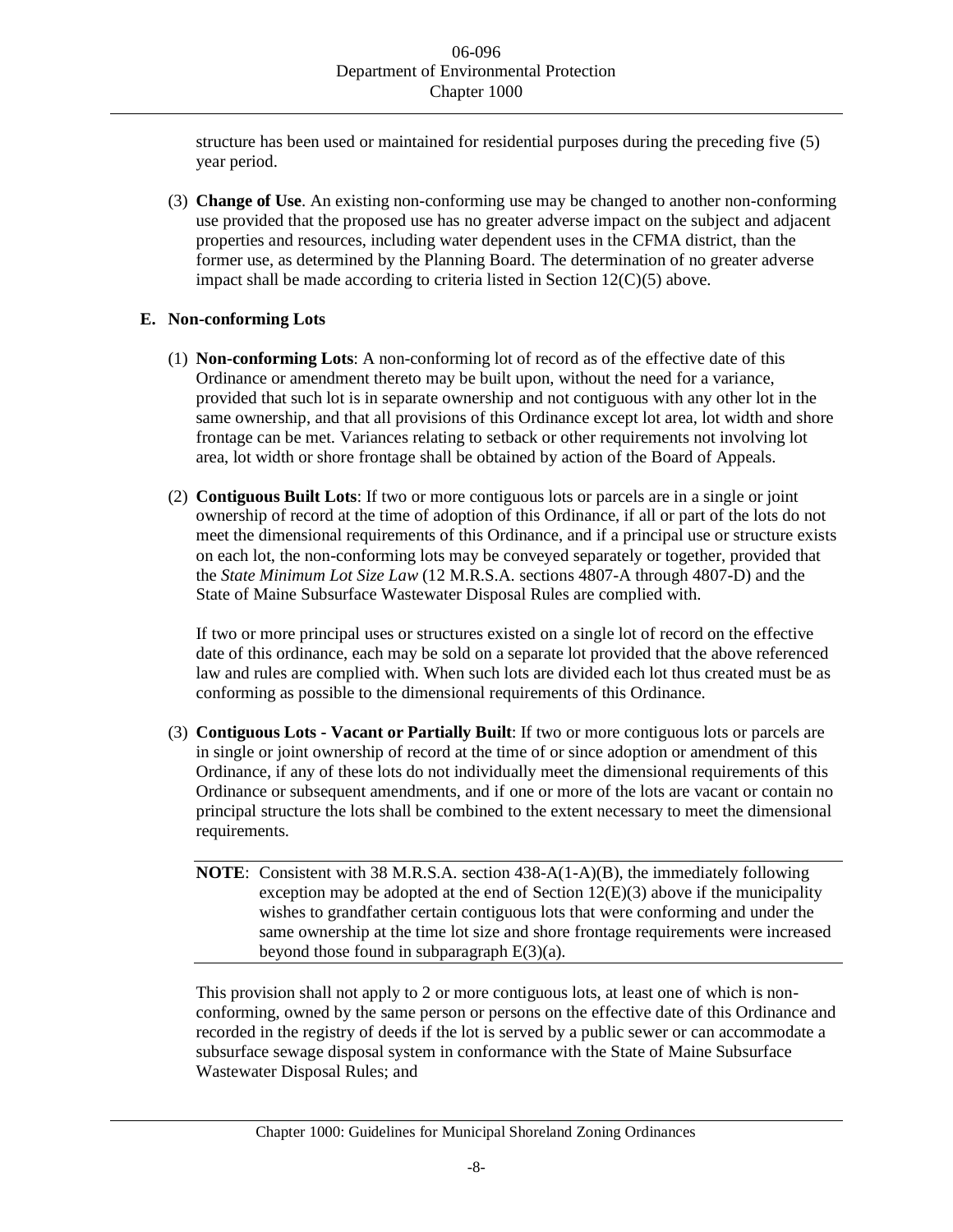- (a) Each lot contains at least 100 feet of shore frontage and at least 20,000 square feet of lot area; or
- (b) Any lots that do not meet the frontage and lot size requirements of Section  $12(E)(3)(a)$ are reconfigured or combined so that each new lot contains at least 100 feet of shore frontage and 20,000 square feet of lot area.

## **13. Establishment of Districts**

- **A. Resource Protection District.** The Resource Protection District includes areas in which development would adversely affect water quality, productive habitat, biological ecosystems, or scenic and natural values. This district shall include the following areas when they occur within the limits of the shoreland zone, exclusive of the Stream Protection District, except that areas which are currently developed and areas which meet the criteria for the Limited Commercial, General Development I, or Commercial Fisheries/Maritime Activities Districts need not be included within the Resource Protection District.
	- (1) Floodplains along rivers and floodplains along artificially formed great ponds along rivers, defined by the 100 year floodplain as designated on the Federal Emergency Management Agency's (FEMA) Flood Insurance Rate Maps or Flood Hazard Boundary Maps, or the flood of record, or in the absence of these, by soil types identified as recent floodplain soils. This district shall also include 100 year floodplains adjacent to tidal waters as shown on FEMA's Flood Insurance Rate Maps or Flood Hazard Boundary Maps.
	- (2) Areas of two or more contiguous acres with sustained slopes of 20% or greater.
	- (3) Areas of two (2) or more contiguous acres supporting wetland vegetation and hydric soils, which are not part of a freshwater or coastal wetland as defined, and which are not surficially connected to a water body during the period of normal high water.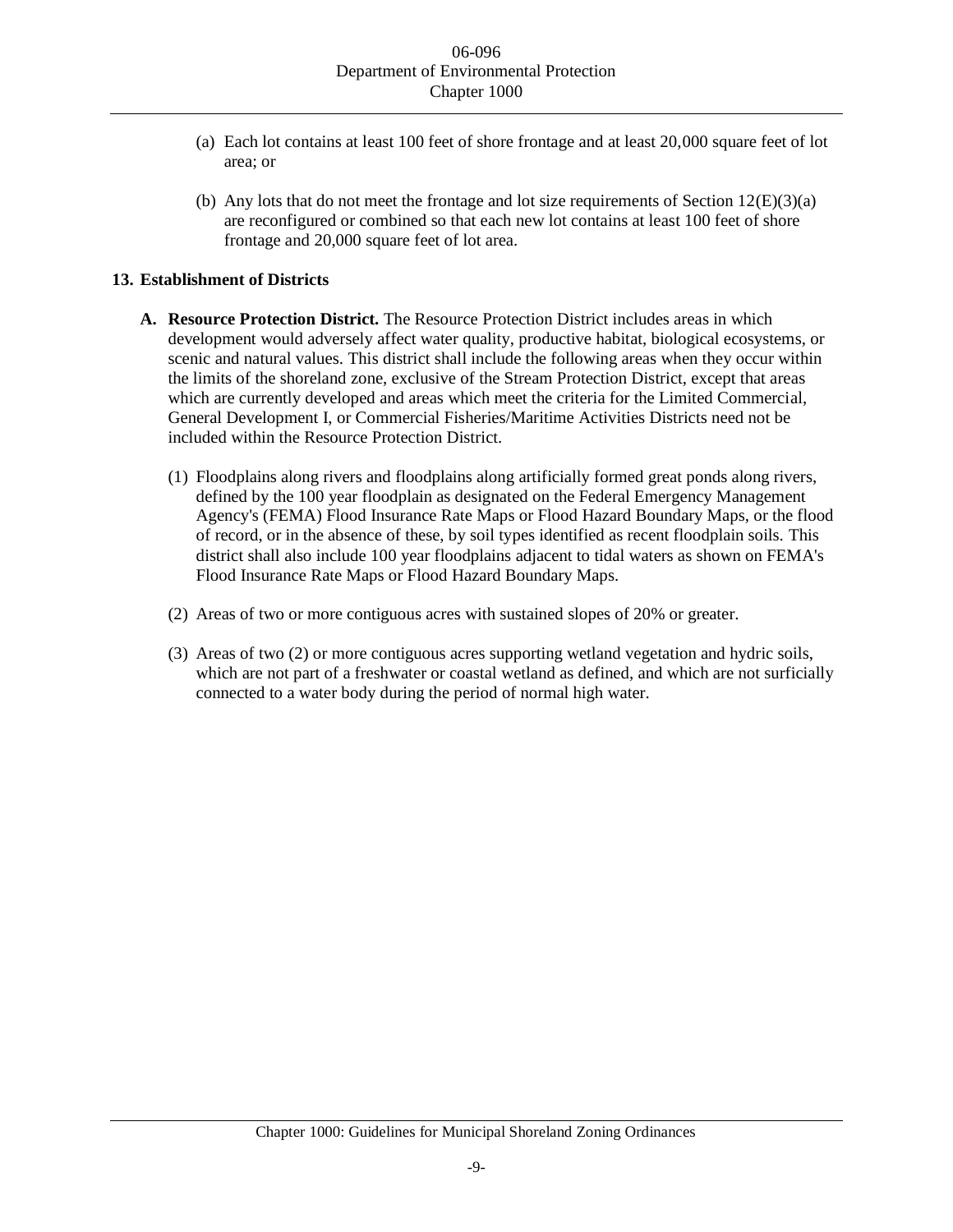**NOTE**: These areas usually consist of forested wetlands abutting water bodies and non-forested wetlands.

- (4) Land areas along rivers subject to severe bank erosion, undercutting, or river bed movement, and lands adjacent to tidal waters which are subject to severe erosion or mass movement, such as steep coastal bluffs.
- **NOTE:** Municipalities may also include the following other areas which have been recommended for protection in the comprehensive plan of the municipality, or as otherwise endorsed for protection by the municipal legislative body, such as:
	- A. Other important wildlife habitat;
	- B. Natural sites of significant scenic or esthetic value;
	- C. Areas designated by federal, state or municipal governments as natural areas of significance to be protected from development; and
	- D. Other significant areas which should be included in this district to fulfill the purposes of this Ordinance, such as, but not limited to, existing public access areas and certain significant archaeological and historic sites deserving of long-term protection as determined by the municipality after consultation with the Maine Historic Preservation Commission.
	- E. Areas within 250 feet, horizontal distance, of the upland edge of freshwater and/or coastal wetlands, which are rated "moderate" or "high" value waterfowl and wading bird habitat, including nesting and feeding areas, by the Maine Department of Inland Fisheries and Wildlife (MDIF&W). These areas are generally depicted on a Geographic Information System (GIS) data layer.
- **B. Limited Residential District.** The Limited Residential District includes those areas suitable for residential and recreational development. It includes areas other than those in the Resource Protection District, or Stream Protection District, and areas which are used less intensively than those in the Limited Commercial District, the General Development Districts, or the Commercial Fisheries/Maritime Activities District.
- **C. Limited Commercial District.** The Limited Commercial District includes areas of mixed, light commercial and residential uses, exclusive of the Stream Protection District, which should not be developed as intensively as the General Development Districts. This district includes areas of two or more contiguous acres in size devoted to a mix of residential and low intensity business and commercial uses. Industrial uses are prohibited.
- **D. General Development I District.** The General Development I District includes the following types of existing, intensively developed areas:
	- (1) Areas of two or more contiguous acres devoted to commercial, industrial or intensive recreational activities, or a mix of such activities, including but not limited to the following: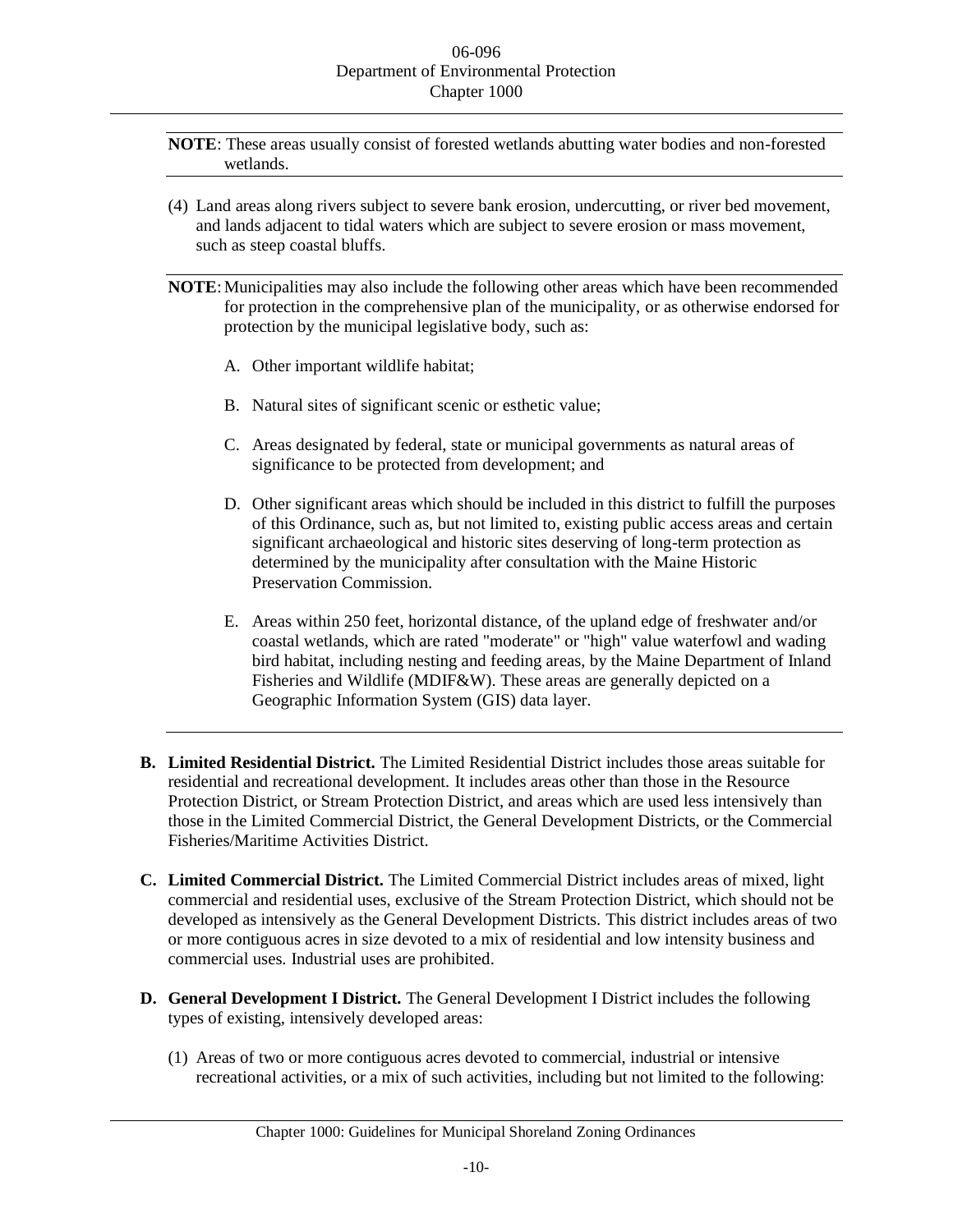- (a) Areas devoted to manufacturing, fabricating or other industrial activities;
- (b) Areas devoted to wholesaling, warehousing, retail trade and service activities, or other commercial activities; and
- (c) Areas devoted to intensive recreational development and activities, such as, but not limited to amusement parks, race tracks and fairgrounds.
- (2) Areas otherwise discernible as having patterns of intensive commercial, industrial or recreational uses.
- **E. General Development II District.** The General Development II District includes the same types of areas as those listed for the General Development I District. The General Development II District, however, shall be applied to newly established General Development Districts where the pattern of development at the time of adoption is undeveloped or not as intensively developed as that of the General Development I District.

Portions of the General Development District I or II may also include residential development. However, no area shall be designated as a General Development I or II District based solely on residential use.

In areas adjacent to great ponds classified GPA and adjacent to rivers flowing to great ponds classified GPA, the designation of an area as a General Development District shall be based upon uses existing at the time of adoption of this Ordinance. There shall be no newly established General Development Districts or expansions in area of existing General Development Districts adjacent to great ponds classified GPA, and adjacent to rivers that flow to great ponds classified GPA.

**NOTE**: See definition of "great pond classified GPA" in Section 17. In most municipalities all of the great ponds are classified GPA. In municipalities where all of the great ponds are classified GPA, the term "great ponds classified GPA" can be changed to "great ponds". It may also be helpful to list the names of the great ponds found in the municipality within the definition of "great pond' in Section 17.

- **F. Commercial Fisheries/Maritime Activities District.** The Commercial Fisheries/Maritime Activities District includes areas where the existing predominant pattern of development is consistent with the allowed uses for this district as indicated in the Table of Land Uses, Section 14, and other areas which are suitable for functionally water-dependent uses, taking into consideration such factors as:
	- (1) Shelter from prevailing winds and waves;
	- (2) Slope of the land within 250 feet, horizontal distance, of the shoreline;
	- (3) Depth of the water within 150 feet, horizontal distance, of the shoreline;
	- (4) Available support facilities including utilities and transportation facilities; and
	- (5) Compatibility with adjacent upland uses.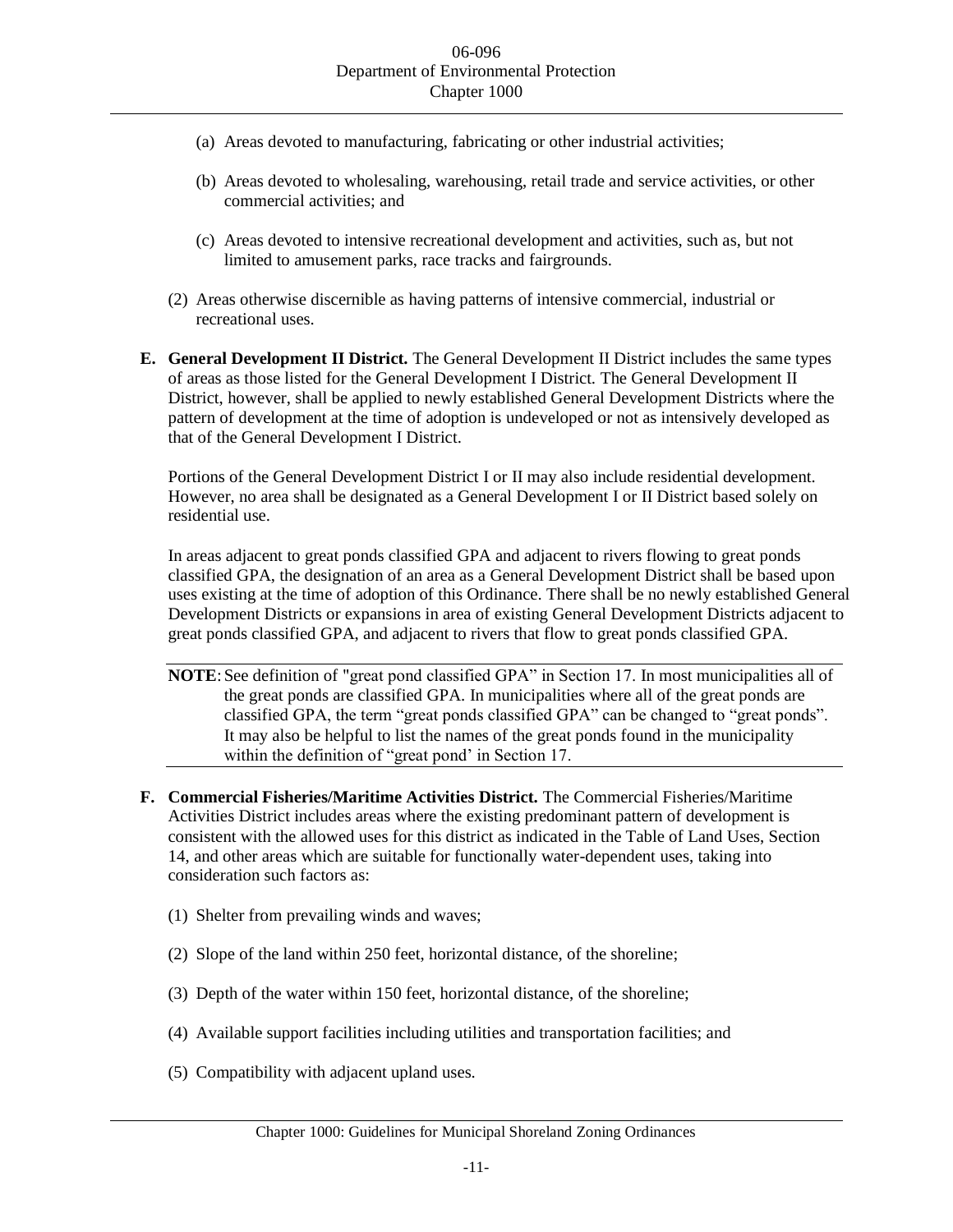- **NOTE**:A municipality may opt to identify one or more CFMA Districts, each of which may be as small as a single parcel, provided that the municipality includes in this district or combination of CFMA districts, all land currently occupied by or suitable for active water dependent uses, taking into consideration the above-listed factors.
- **G. Stream Protection District.** The Stream Protection District includes all land areas within seventy-five (75) feet, horizontal distance, of the normal high-water line of a stream, exclusive of those areas within two-hundred and fifty (250) feet, horizontal distance, of the normal high-water line of a great pond, or river, or within two hundred and fifty (250) feet, horizontal distance, of the upland edge of a freshwater or coastal wetland. Where a stream and its associated shoreland area are located within two-hundred and fifty (250) feet, horizontal distance, of the above water bodies or wetlands, that land area shall be regulated under the terms of the shoreland district associated with that water body or wetland.
- **14. Table of Land Uses.** All land use activities, as indicated in Table 1, Land Uses in the Shoreland Zone, shall conform with all of the applicable land use standards in Section 15. The district designation for a particular site shall be determined from the Official Shoreland Zoning Map.

# **Key to Table 1**:

- Yes Allowed (no permit required but the use must comply with all applicable land use standards.)
- No Prohibited
- PB Allowed with permit issued by the Planning Board.
- CEO Allowed with permit issued by the Code Enforcement Officer
- LPI Allowed with permit issued by the Local Plumbing Inspector

## **Abbreviations**:

RP - Resource Protection GD General Development I and General Development II LR - Limited Residential CFMA - Commercial Fisheries/Maritime Activities LC - Limited Commercial SP - Stream Protection

The following notes are applicable to the Land Uses Table on the following page:

**NOTE**:The term "functionally water-dependent use" as defined, includes a very diverse group of uses ranging from large, industrial facilities that receive shipments by water or use water for cooling, to traditional commercial fishing enterprises, and public shorefront parks. Communities are encouraged to define the functionally water-dependent uses which are to be allowed and which are prohibited in each CFMA district, based on considerations of prevailing existing uses, desired future uses, available support facilities, site suitability and compatibility with adjacent uses. A municipality can narrow the range of allowed uses by precluding certain functionally water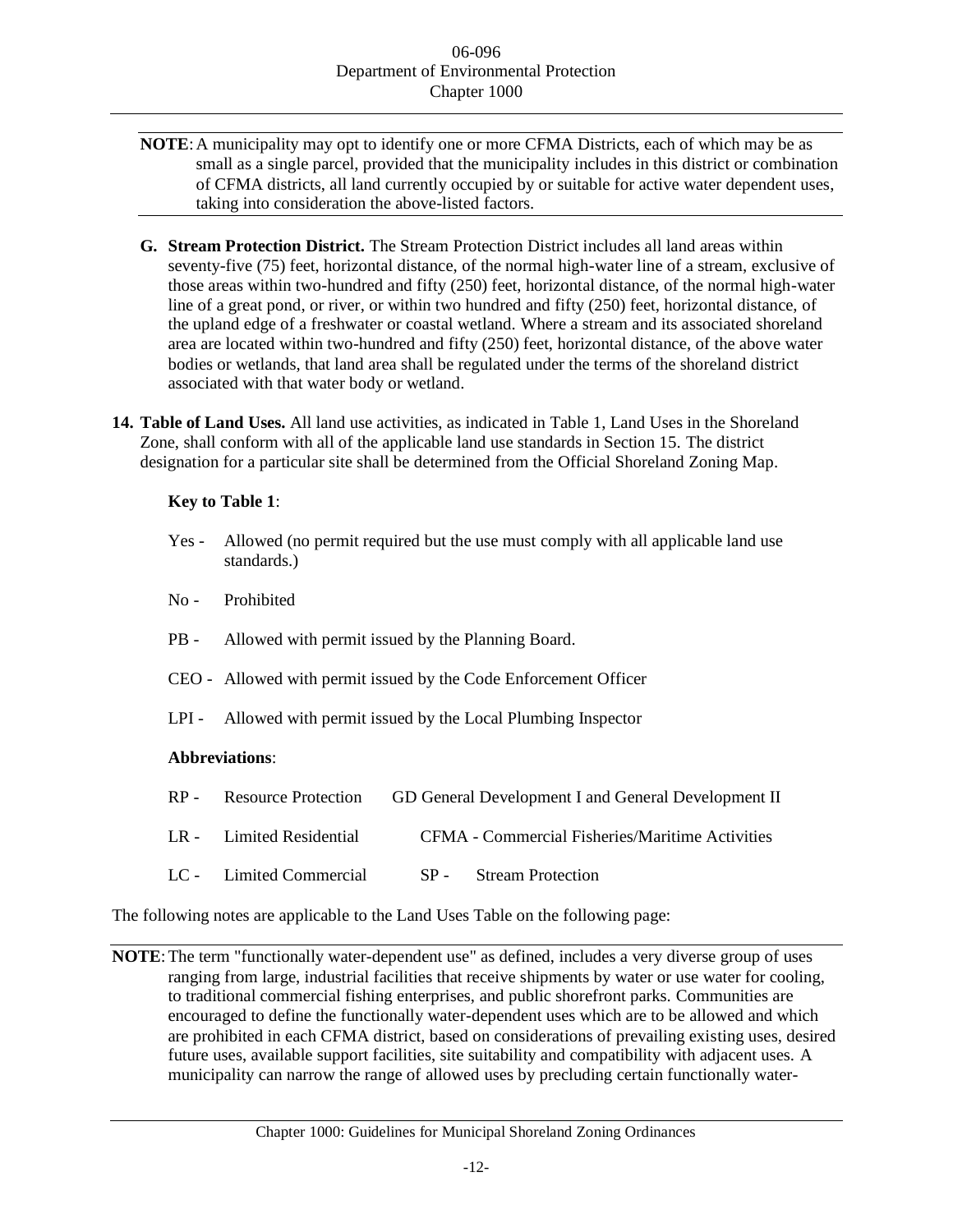dependent uses, or by adopting conditional uses for certain functionally water-dependent uses that it determines would only be compatible with its plan for the waterfront under certain conditions.

**NOTE**: Recreational water-dependent uses such as marinas and excursion vessels may, in some communities, displace or threaten to displace traditional commercial fisheries and maritime activities. Therefore communities may wish to preclude or further limit these types of uses in this district in order to protect berthing space and onshore staging areas for commercial fishing enterprises.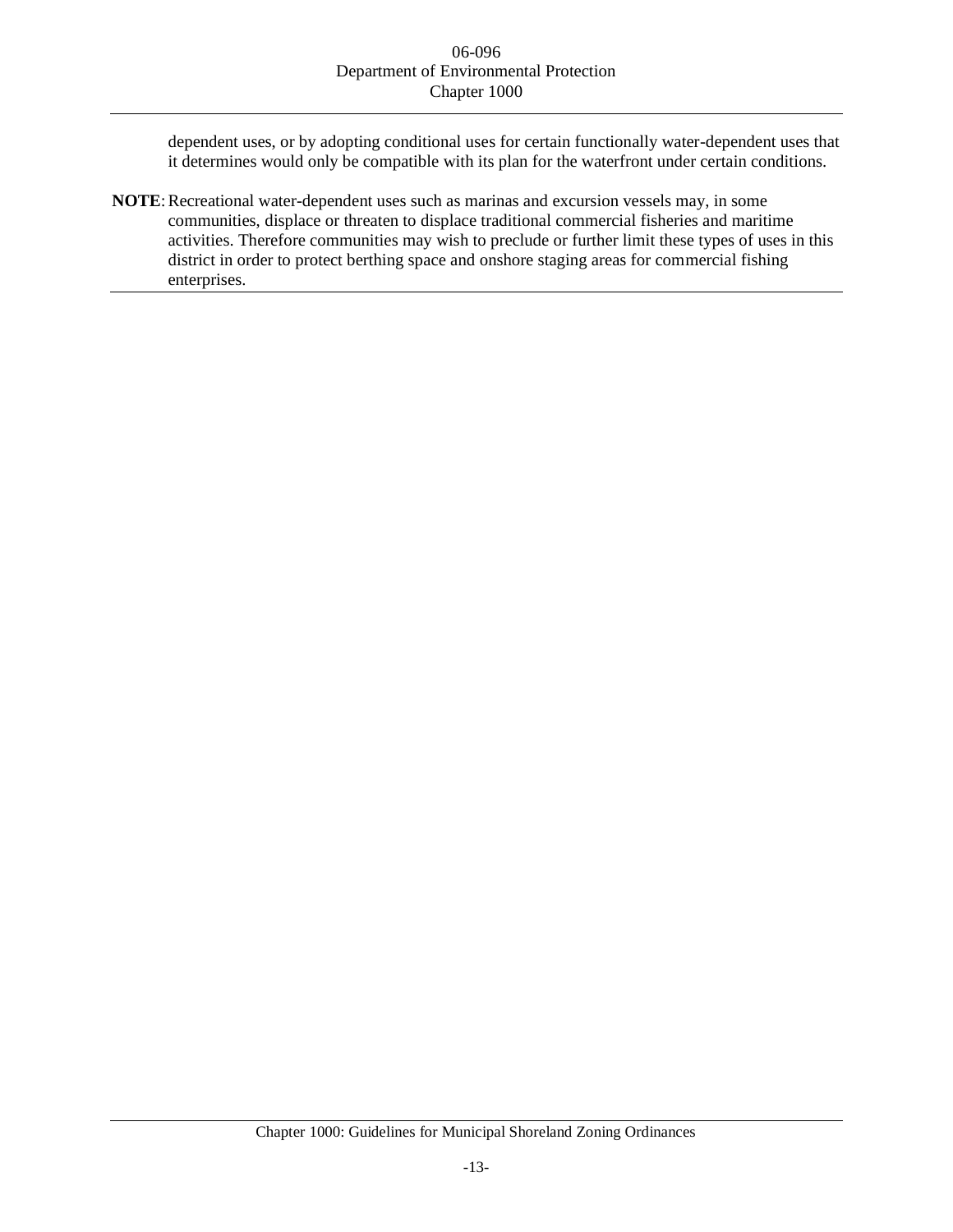# **TABLE 1. LAND USES IN THE SHORELAND ZONE**

| <b>LAND USES</b><br><b>DISTRICT</b> |                                                                                                          |                   |                               |                   |                       |                   |                                |
|-------------------------------------|----------------------------------------------------------------------------------------------------------|-------------------|-------------------------------|-------------------|-----------------------|-------------------|--------------------------------|
|                                     |                                                                                                          | <u>SP</u>         | RP                            | <u>LR</u>         | LC                    | <u>GD</u>         | <u>CFMA</u>                    |
| 1.                                  | Non-intensive recreational uses not requiring structures such as hunting, fishing                        |                   |                               |                   |                       |                   |                                |
| 2.                                  | and hiking<br>Motorized vehicular traffic on existing roads and trails                                   | yes<br>yes        | yes<br>yes                    | yes<br>yes        | yes<br>yes            | yes<br>yes        | yes<br>yes                     |
| 3.                                  | Forest management activities except for timber harvesting & land management                              | yes               | yes                           | yes               | yes                   | yes               | yes                            |
|                                     | roads                                                                                                    |                   |                               |                   |                       |                   |                                |
| 4.                                  | <b>Timber harvesting</b>                                                                                 | yes               | CEO <sup>13</sup>             | yes               | yes                   | yes               | yes                            |
| 5.                                  | Clearing or removal of vegetation for activities other than timber harvesting                            | CEO               | CEO <sup>1</sup>              | yes               | yes                   | yes               | yes                            |
| 6.                                  | <b>Fire prevention activities</b>                                                                        | yes               | yes                           | yes               | yes                   | yes               | yes                            |
| 7.                                  | Wildlife management practices                                                                            | yes               | yes                           | yes               | ves                   | ves               | yes                            |
| 8.                                  | Soil and water conservation practices                                                                    | yes               | yes                           | yes               | yes                   | yes               | yes                            |
| 9.                                  | <b>Mineral exploration</b>                                                                               | no                | yes <sup>2</sup>              | yes <sup>2</sup>  | yes <sup>2</sup>      | $yes^2$           | yes <sup>2</sup>               |
| 10.                                 | Mineral extraction including sand and gravel extraction                                                  | no                | PB <sup>3</sup>               | PВ                | PВ                    | PВ                | PВ                             |
| 11.                                 | Surveying and resource analysis                                                                          | yes               | yes                           | yes               | yes                   | yes               | yes                            |
| 12.                                 | <b>Emergency operations</b>                                                                              | yes               | yes                           | yes               | yes                   | yes               | yes                            |
| 13.                                 | <b>Agriculture</b>                                                                                       | yes               | PB                            | yes               | yes                   | yes               | yes                            |
| 14.                                 | Aquaculture                                                                                              | <b>PB</b>         | PB                            | <b>PB</b>         | yes                   | yes               | yes                            |
| 15.                                 | <b>Principal structures and uses</b>                                                                     |                   |                               |                   |                       |                   |                                |
|                                     | One and two family residential, including driveways<br>А.                                                | PB <sup>4</sup>   | PB <sup>9</sup>               | <b>CEO</b>        | CEO                   | CEO               | no                             |
|                                     | В.<br>Multi-unit residential                                                                             | no                | no                            | PB                | PB                    | PB                | no                             |
|                                     | C.<br>Commercial                                                                                         | no                | $\overline{10}$ <sup>10</sup> | $no^{10}$         | <b>PB</b>             | PB                | PB <sup>5</sup>                |
|                                     | D.<br>Industrial                                                                                         | no                | no                            | no                | no                    | PB                | PB <sup>5</sup>                |
|                                     | Е.<br>Governmental and institutional                                                                     | no                | no                            | PВ                | <b>PB</b>             | PВ                | PB <sup>5</sup>                |
|                                     | F.<br>Small non-residential facilities for educational, scientific, or nature<br>interpretation purposes | PB <sup>4</sup>   | PB                            | <b>CEO</b>        | CEO                   | <b>CEO</b>        | PB <sup>5</sup>                |
| 16.                                 | Structures accessory to allowed uses                                                                     | PB <sup>4</sup>   | PB                            | CEO               | <b>CEO</b>            | yes               | yes                            |
| 17.                                 | Piers, docks, wharfs, bridges and other structures and uses extending                                    |                   |                               |                   |                       |                   |                                |
|                                     | over or below the normal high-water line or within a wetland                                             |                   |                               |                   |                       |                   |                                |
|                                     | <b>Temporary</b><br>a.                                                                                   | CEO <sup>11</sup> | CEO <sup>11</sup>             | CEO <sup>11</sup> | CEO <sup>11</sup>     | CEO <sup>11</sup> | CEO <sup>11</sup>              |
|                                     | Permanent<br>b.                                                                                          | PB                | PB                            | PВ                | PВ                    | PB                | PB <sup>5</sup>                |
| 18.                                 | Conversions of seasonal residences to year-round residences                                              | LPI               | LPI                           | LPI               | LPI                   | LPI               | no                             |
| 19.                                 | Home occupations                                                                                         | <b>PB</b>         | PB                            | PB                | CEO                   | yes               | yes                            |
|                                     | 20. Private sewage disposal systems for allowed uses                                                     | LPI               | LPI                           | LPI               | LPI                   | LPI               | LPI                            |
| 21.                                 | <b>Essential services</b>                                                                                | PB <sup>6</sup>   | PB <sup>6</sup>               | PB                | PB                    | PB                | PB                             |
|                                     | А.<br>Roadside distribution lines (34.5kV and lower)                                                     | CEO <sup>6</sup>  | CEO <sup>6</sup>              | yes <sup>12</sup> | $yes^{\overline{12}}$ | yes <sup>12</sup> | $yes^{12}$                     |
|                                     | Non-roadside or cross-country distribution lines involving ten poles or less<br>В.                       | PB <sup>6</sup>   | PB <sup>6</sup>               | CEO               | <b>CEO</b>            | <b>CEO</b>        | <b>CEO</b>                     |
|                                     | in the shoreland zone                                                                                    |                   |                               |                   |                       |                   |                                |
|                                     | Non-roadside or cross-country distribution lines involving eleven or more<br>С.                          | PB <sup>6</sup>   | PB <sup>6</sup>               | PB                | PB                    | PB                | PB                             |
|                                     | poles in the shoreland zone<br>D.<br><b>Other essential services</b>                                     | PB <sup>6</sup>   | PB <sup>6</sup>               | PB                | <b>PB</b>             | PB                | PB                             |
| 22.                                 | Service drops, as defined, to allowed uses                                                               |                   |                               |                   |                       |                   |                                |
| 23.                                 | Public and private recreational areas involving minimal structural development                           | yes<br>PB         | yes<br>PB                     | yes<br>PВ         | yes<br>CEO            | yes<br>CEO        | yes                            |
|                                     |                                                                                                          |                   |                               |                   |                       |                   | CEO <sub>5</sub><br><b>CEO</b> |
| 24.                                 |                                                                                                          |                   |                               |                   |                       |                   |                                |
| 25.                                 | Individual, private campsites                                                                            | <b>CEO</b>        | <b>CEO</b>                    | <b>CEO</b>        | <b>CEO</b>            | <b>CEO</b>        |                                |
| 26.                                 | Campgrounds                                                                                              | no                | $\rm{no}^7$                   | PB                | PB                    | PB                | no                             |
|                                     | <b>Road construction</b>                                                                                 | PB                | no <sup>8</sup>               | PВ                | <b>PB</b>             | PB                | PB <sup>5</sup>                |
| 27.                                 | Land management roads                                                                                    | yes               | $PB$ <sup>13</sup>            | yes               | yes                   | yes               | yes                            |
| 28.                                 | <b>Parking facilities</b>                                                                                | no                | no <sup>7</sup>               | $\overline{PB}$   | PВ                    | PB                | PB <sup>5</sup>                |
| 29.                                 | <b>Marinas</b>                                                                                           | PB                | no                            | $\overline{PB}$   | PB                    | PB                | $\overline{PB}$                |
| 30.                                 | Filling and earth moving of <10 cubic yards                                                              | <b>CEO</b>        | CEO                           | yes               | yes                   | yes               | yes                            |
|                                     | 31. Filling and earth moving of >10 cubic yards                                                          | PB                | PB                            | CEO               | CEO                   | CEO               | <b>CEO</b>                     |
|                                     | 32. Signs                                                                                                | yes               | yes                           | yes               | yes                   | yes               | yes                            |
|                                     | 33. Uses similar to allowed uses                                                                         | CEO               | <b>CEO</b>                    | CEO               | CEO                   | CEO               | <b>CEO</b>                     |
|                                     | 34. Uses similar to uses requiring a CEO permit<br>35. Uses similar to uses requiring a PB permit        | <b>CEO</b><br>PB  | <b>CEO</b><br>PB              | CEO<br>PB         | CEO<br>PВ             | CEO<br>РB         | <b>CEO</b><br>PB               |

**1 In RP not allowed within 75 feet horizontal distance, of the normal high-water line of great ponds, except to remove safety hazards.**

**2Requires permit from the Code Enforcement Officer if more than 100 square feet of surface area, in total, is disturbed.**

**3 In RP not allowed in areas so designated because of wildlife value.**

**4Provided that a variance from the setback requirement is obtained from the Board of Appeals.**

**5Functionally water-dependent uses and uses accessory to such water dependent uses only (See note on previous page).**

**6See further restrictions in Section 15( L)(2).**

Chapter 1000: Guidelines for Municipal Shoreland Zoning Ordinances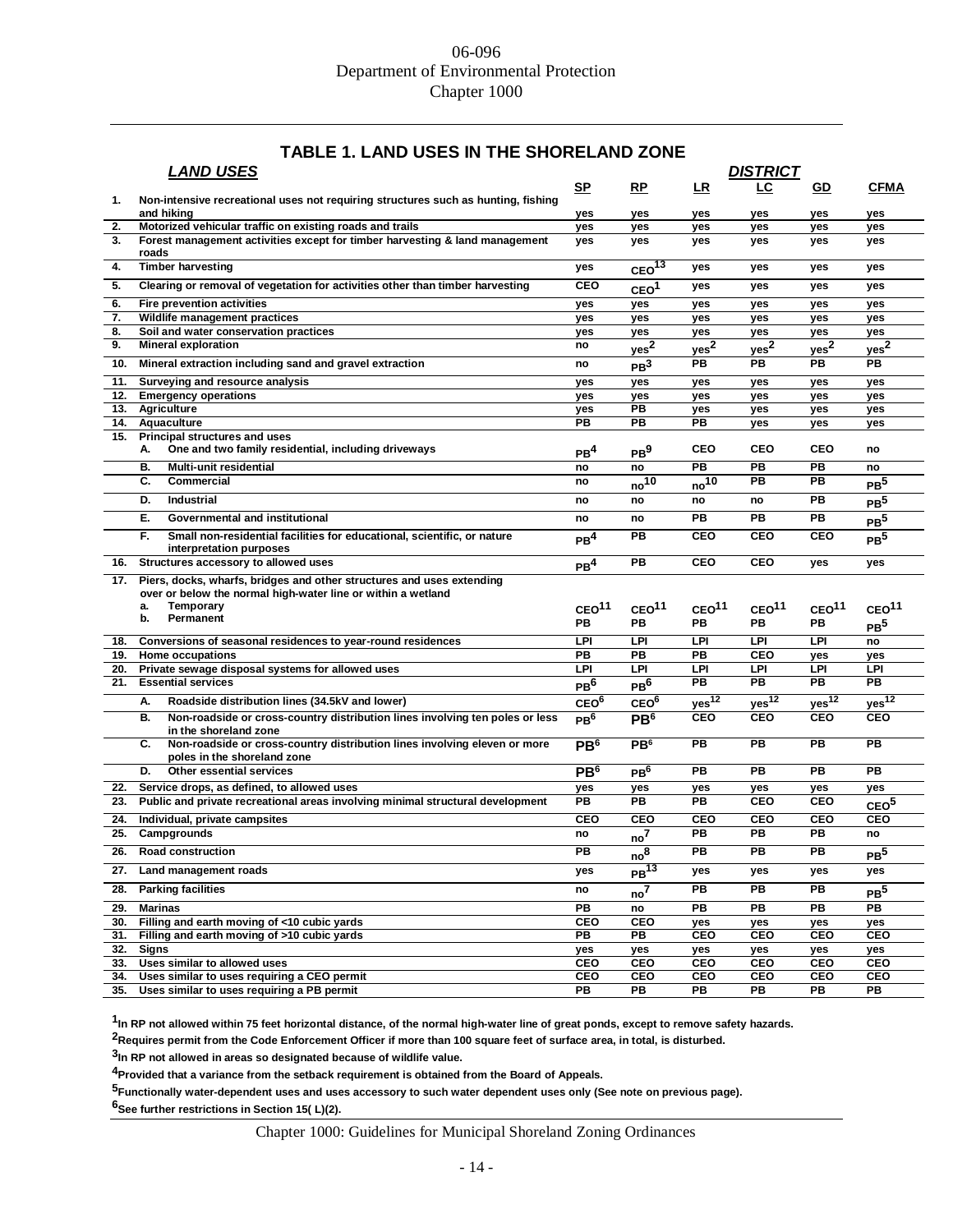**7Except when area is zoned for resource protection due to floodplain criteria in which case a permit is required from the PB. 8Except as provided in Section 15(H)(4).**

**9Single family residential structures may be allowed by special exception only according to the provisions of Section 16(E), Special Exceptions. Two-family residential structures are prohibited.**

**<sup>10</sup>Except for commercial uses otherwise listed in this Table, such as marinas and campgrounds, that are allowed in the respective district.**

**<sup>11</sup>Excluding bridges and other crossings not involving earthwork, in which case no permit is required.**

**12Permit not required, but must file a written "notice of intent to construct" with** *CEO.*

**<sup>13</sup>Option 3 towns only.**

**NOTE: Item 17, in its entirety, should be deleted from Table 1 if a municipality elects not to regulate "piers, docks, wharfs, bridges and other structures and uses extending over or below the normal high-water line or within a wetland".**

**NOTE: A person performing any of the following activities shall require a permit from the Department of Environmental Protection, pursuant to 38 M.R.S.A. section 480-C, if the activity occurs in, on, over or adjacent to any freshwater or coastal wetland, great pond, river, stream or brook and operates in such a manner that material or soil may be washed into them:**

**A. Dredging, bulldozing, removing or displacing soil, sand, vegetation or other materials;**

**B. Draining or otherwise dewatering;**

**C. Filling, including adding sand or other material to a sand dune; or**

- **D. Any construction or alteration of any permanent structure.**
- **15. Land Use Standards.** All land use activities within the shoreland zone shall conform with the following provisions, if applicable.
- **NOTE**: Municipalities should review the land use standards contained herein to determine whether they will result in a scale of development that is compatible with existing development or with the future desired scale of development. If not, more restrictive land use standards may be adopted by the municipality.

|     | A. Minimum Lot Standards                                                                                                                                  |                                      |                                           |
|-----|-----------------------------------------------------------------------------------------------------------------------------------------------------------|--------------------------------------|-------------------------------------------|
|     |                                                                                                                                                           | <b>Minimum Lot</b><br>Area (sq. ft.) | <b>Minimum</b><br>Shore<br>Frontage (ft.) |
| (1) |                                                                                                                                                           |                                      |                                           |
|     | (a) Residential per dwelling unit                                                                                                                         |                                      |                                           |
|     | (i) Within the Shoreland Zone<br><b>Adjacent to Tidal Areas</b>                                                                                           | 30,000                               | 150                                       |
|     | (ii) Within the Shoreland Zone<br>Adjacent to Non-Tidal Areas                                                                                             | 40,000                               | 200                                       |
|     | (b) Governmental, Institutional, Commercial or Industrial per principal structure                                                                         |                                      |                                           |
|     | (i) Within the Shoreland Zone<br>Adjacent to Tidal Areas, Exclusive<br>of Those Areas Zoned for<br>Commercial Fisheries and<br><b>Maritime Activities</b> | 40,000                               | 200                                       |
|     | (ii) Within the Shoreland Zone<br>Adjacent to Tidal Areas Zoned<br>for Commercial Fisheries and<br><b>Maritime Activities</b>                             | <b>NONE</b>                          | <b>NONE</b>                               |

#### Chapter 1000: Guidelines for Municipal Shoreland Zoning Ordinances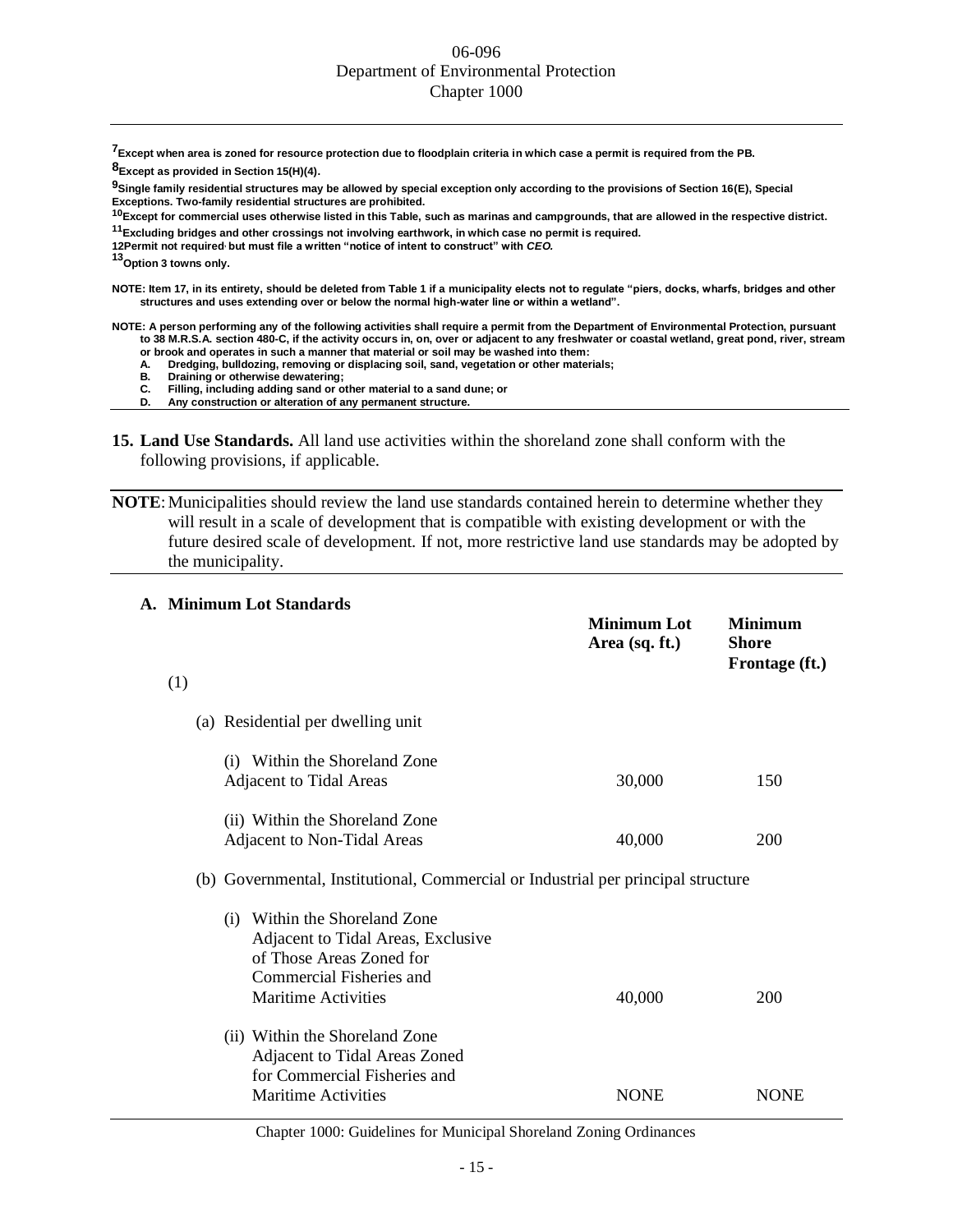| (iii) Within the Shoreland Zone<br>Adjacent to Non-tidal Areas            | 60,000 | 300 |
|---------------------------------------------------------------------------|--------|-----|
| (c) Public and Private Recreational Facilities                            |        |     |
| Within the Shoreland Zone Adjacent<br>(1)<br>to Tidal and Non-Tidal Areas | 40,000 | 200 |

**NOTE:** In a district equivalent to a General Development District that is served by municipal water and sewer systems the Department may approve a municipal shoreland zoning ordinance that provides for greater residential densities than set forth in Section  $15(A)(1)$ above.

- (2) Land below the normal high-water line of a water body or upland edge of a wetland and land beneath roads serving more than two (2) lots shall not be included toward calculating minimum lot area.
- (3) Lots located on opposite sides of a public or private road shall be considered each a separate tract or parcel of land unless such road was established by the owner of land on both sides thereof after September 22, 1971.
- (4) The minimum width of any portion of any lot within one hundred (100) feet, horizontal distance, of the normal high-water line of a water body or upland edge of a wetland shall be equal to or greater than the shore frontage requirement for a lot with the proposed use.
- (5) If more than one residential dwelling unit, principal governmental, institutional, commercial or industrial structure or use, or combination thereof, is constructed or established on a single parcel, all dimensional requirements shall be met for each additional dwelling unit, principal structure, or use.

**NOTE:** Municipalities may include provisions for clustered housing within the shoreland zone provided that the overall dimensional requirements, including frontage and lot area per dwelling unit, are met. When determining whether dimensional requirements are met, only land area within the shoreland zone shall be considered.

# **B. Principal and Accessory Structures**

(1) All new principal and accessory structures shall be set back at least one hundred (100) feet, horizontal distance, from the normal high-water line of great ponds classified GPA and rivers that flow to great ponds classified GPA, and seventy-five (75) feet, horizontal distance, from the normal high-water line of other water bodies, tributary streams, or the upland edge of a wetland, except that in the General Development I District the setback from the normal highwater line shall be at least twenty five (25) feet, horizontal distance, and in the Commercial Fisheries/Maritime Activities District there shall be no minimum setback. In the Resource Protection District the setback requirement shall be 250 feet, horizontal distance, except for structures, roads, parking spaces or other regulated objects specifically allowed in that district in which case the setback requirements specified above shall apply.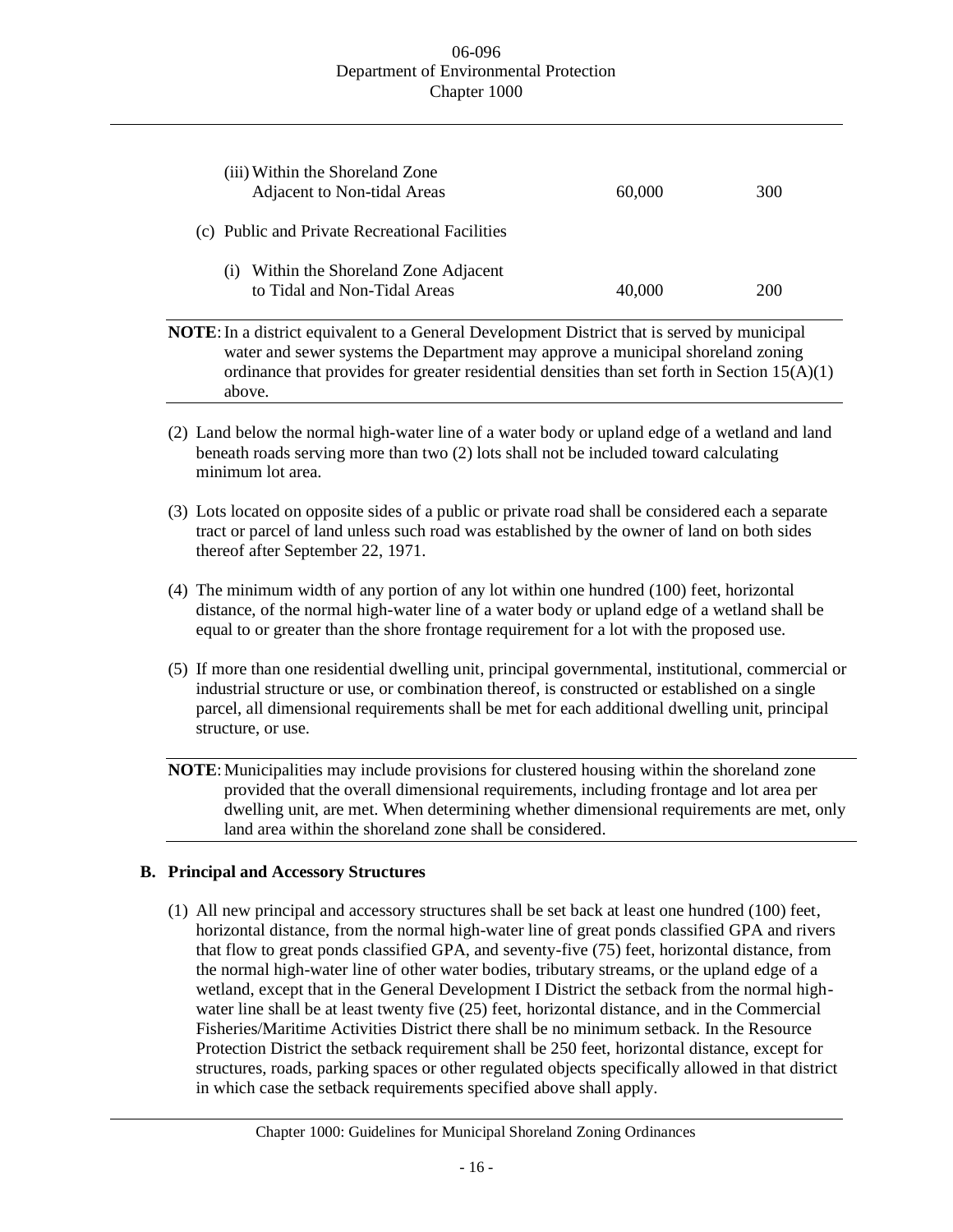**NOTE**:The *Natural Resources Protection Act*, 38 M.S.R.A. sections 480-A through 480-HH, requires the Department of Environmental Protection to designate areas of "significant wildlife habitat".

Permitting under the *Natural Resources Protection Act* for activities adjacent to significant wildlife habitat areas may require greater setbacks. Contact your local Department of Environmental Protection office to see if additional permitting is required.

#### **In addition**:

- (a) The water body, tributary stream, or wetland setback provision shall neither apply to structures which require direct access to the water body or wetland as an operational necessity, such as piers, docks and retaining walls, nor to other functionally waterdependent uses.
- (b) All principal structures along Significant River Segments as listed in 38 M.R.S.A. section 437 (see Appendix A), shall be set back a minimum of one hundred and twenty-five (125) feet, horizontal distance, from the normal high-water line and shall be screened from the river by existing vegetation. This provision does not apply to structures related to hydropower facilities.
- (c) For principal structures, water and wetland setback measurements shall be taken from the top of a coastal bluff that has been identified on Coastal Bluff maps as being "highly unstable" or "unstable" by the Maine Geological Survey pursuant to its "Classification of Coastal Bluffs" and published on the most recent Coastal Bluff map. If the applicant and the permitting official(s) are in disagreement as to the specific location of a "highly unstable" or "unstable" bluff, or where the top of the bluff is located, the applicant may at his or her expense, employ a Maine Registered Professional Engineer, a Maine Certified Soil Scientist, a Maine State Geologist, or other qualified individual to make a determination. If agreement is still not reached, the applicant may appeal the matter to the board of appeals.

**NOTE**:A municipality may choose not to adopt subparagraph B(1)(d) below. However, if a municipality elects to adopt a provision similar to that subparagraph, it must be no less restrictive.

(d) On a non-conforming lot of record on which only a residential structure exists, and it is not possible to place an accessory structure meeting the required water body, tributary stream or wetland setbacks, the code enforcement officer may issue a permit to place a single accessory structure, with no utilities, for the storage of yard tools and similar equipment. Such accessory structure shall not exceed eighty (80) square feet in area nor eight (8) feet in height, and shall be located as far from the shoreline or tributary stream as practical and shall meet all other applicable standards, including lot coverage and vegetation clearing limitations. In no case shall the structure be located closer to the shoreline or tributary stream than the principal structure.

**NOTE**:All tidal land which is subject to tidal action during the highest annual tide is coastal wetland.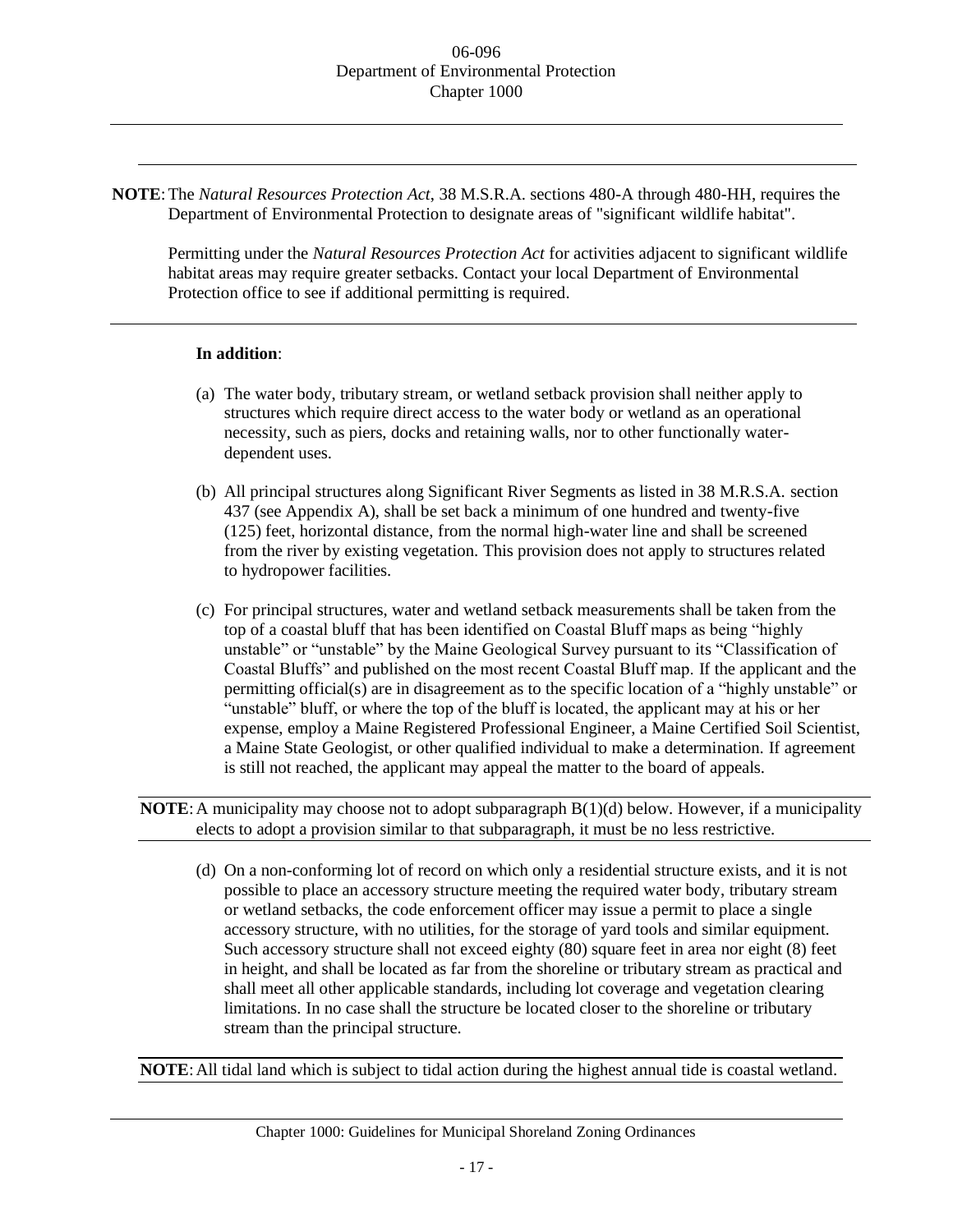- **NOTE**:A municipality may within its ordinance, authorize the Planning Board to increase the required setback of a proposed structure, as a condition to permit approval, if necessary to accomplish the purposes of this ordinance. Instances where a greater setback may be appropriate include, but are not limited to: areas of steep slope; shallow or erodible soils; or where an adequate vegetative buffer does not exist.
- **NOTE**:A tributary stream may be perennial or intermittent. Where a tributary stream is present within the shoreland zone, setback standards from that tributary stream are applicable.
	- (2) Principal or accessory structures and expansions of existing structures which are permitted in the Resource Protection, Limited Residential, Limited Commercial, and Stream Protection Districts, shall not exceed thirty-five (35) feet in height. This provision shall not apply to structures such as transmission towers, windmills, antennas, and similar structures having no floor area.
- **NOTE**:A municipality may also exempt a cupola, dome, widow's walk or other similar feature from the height limits in accordance with 38 M.R.S.A. Section 439-A(9).
	- (3) The lowest floor elevation or openings of all buildings and structures, including basements, shall be elevated at least one foot above the elevation of the 100 year flood, the flood of record, or in the absence of these, the flood as defined by soil types identified as recent floodplain soils. In those municipalities that participate in the National Flood Insurance Program and have adopted the April 2005 version, or later version, of the Floodplain Management Ordinance, accessory structures may be placed in accordance with the standards of that ordinance and need not meet the elevation requirements of this paragraph.
	- (4) With the exception of General Development Districts located adjacent to coastal wetlands and rivers that do not flow to great ponds, and Commercial Fisheries/Maritime Activities Districts, non-vegetated surfaces shall not exceed a total of twenty (20) percent of the portion of the lot located within the shoreland zone. This limitation does not apply to public boat launching facilities regardless of the district in which the facility is located.

In a General Development District located adjacent to coastal wetlands, or rivers that do not flow to great ponds, or in a Commercial Fisheries/Maritime Activities District, non-vegetated surfaces shall not exceed a total of seventy (70) percent of the portion of the lot located within the shoreland zone.

For the purposes of calculating lot coverage, non-vegetated surfaces include, but are not limited to the following: structures, driveways, parking areas, and other areas from which vegetation has been removed. Naturally occurring ledge and rock outcroppings are not counted as nonvegetated surfaces when calculating lot coverage for lots of record on March 24, 1990 and in continuous existence since that date.

**NOTE**:A municipality may choose not to adopt subparagraph B(5) below. However, if a municipality elects to adopt a provision similar to that subparagraph, it must be no less restrictive.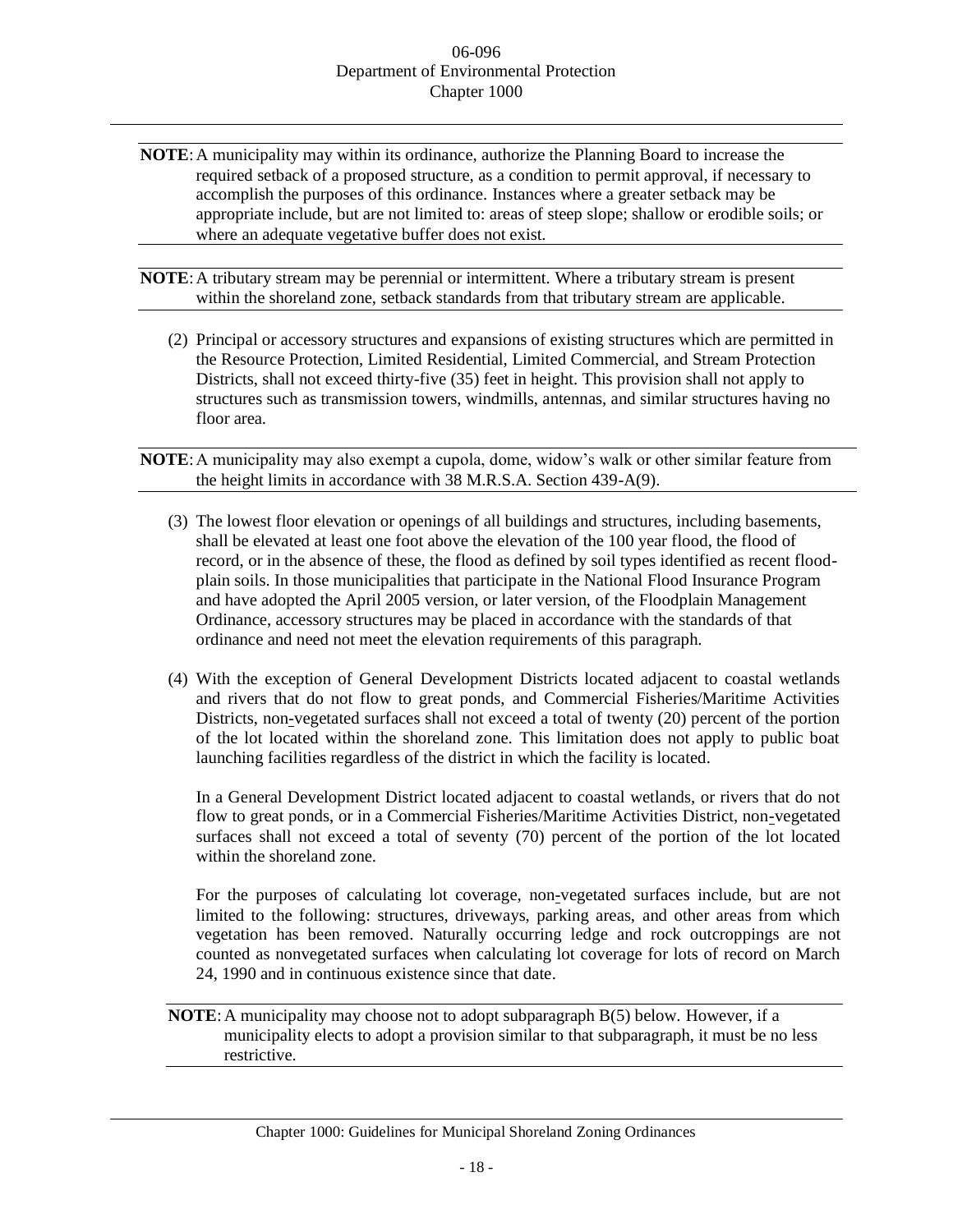- (5) Retaining walls that are not necessary for erosion control shall meet the structure setback requirement, except for low retaining walls and associated fill provided all of the following conditions are met:
	- (a) The site has been previously altered and an effective vegetated buffer does not exist;
	- (b) The wall(s) is(are) at least 25 feet, horizontal distance, from the normal high-water line of a water body, tributary stream, or upland edge of a wetland;
	- (c) The site where the retaining wall will be constructed is legally existing lawn or is a site eroding from lack of naturally occurring vegetation, and which cannot be stabilized with vegetative plantings;
	- (d) The total height of the wall(s), in the aggregate, are no more than 24 inches;
	- (e) Retaining walls are located outside of the 100-year floodplain on rivers, streams, coastal wetlands, and tributary streams, as designated on the Federal Emergency Management Agency's (FEMA) Flood Insurance Rate Maps or Flood Hazard Boundary Maps, or the flood of record, or in the absence of these, by soil types identified as recent flood plain soils.
	- (f) The area behind the wall is revegetated with grass, shrubs, trees, or a combination thereof, and no further structural development will occur within the setback area, including patios and decks; and
	- (g) A vegetated buffer area is established within 25 feet, horizontal distance, of the normal high-water line of a water body, tributary stream, or upland edge of a wetland when a natural buffer area does not exist. The buffer area must meet the following characteristics:
		- (i) The buffer must include shrubs and other woody and herbaceous vegetation. Where natural ground cover is lacking the area must be supplemented with leaf or bark mulch;
		- (ii)Vegetation plantings must be in quantities sufficient to retard erosion and provide for effective infiltration of stormwater runoff;
		- (iii) Only native species may be used to establish the buffer area;
		- (iv) A minimum buffer width of 15 feet, horizontal distance, is required, measured perpendicularly to the normal high-water line or upland edge of a wetland;
		- (v) A footpath not to exceed the standards in Section  $15(P)(2)(a)$ , may traverse the buffer;

# **NOTE**:If the wall and associated soil disturbance occurs within 75 feet, horizontal distance, of a water body, tributary stream or coastal wetland, a permit pursuant to the *Natural Resource Protection Act* is required from the Department of Environmental Protection.

(6) Notwithstanding the requirements stated above, stairways or similar structures may be allowed with a permit from the Code Enforcement Officer, to provide shoreline access in areas of steep slopes or unstable soils provided: that the structure is limited to a maximum of four (4) feet in width; that the structure does not extend below or over the normal high-water line of a water

# Chapter 1000: Guidelines for Municipal Shoreland Zoning Ordinances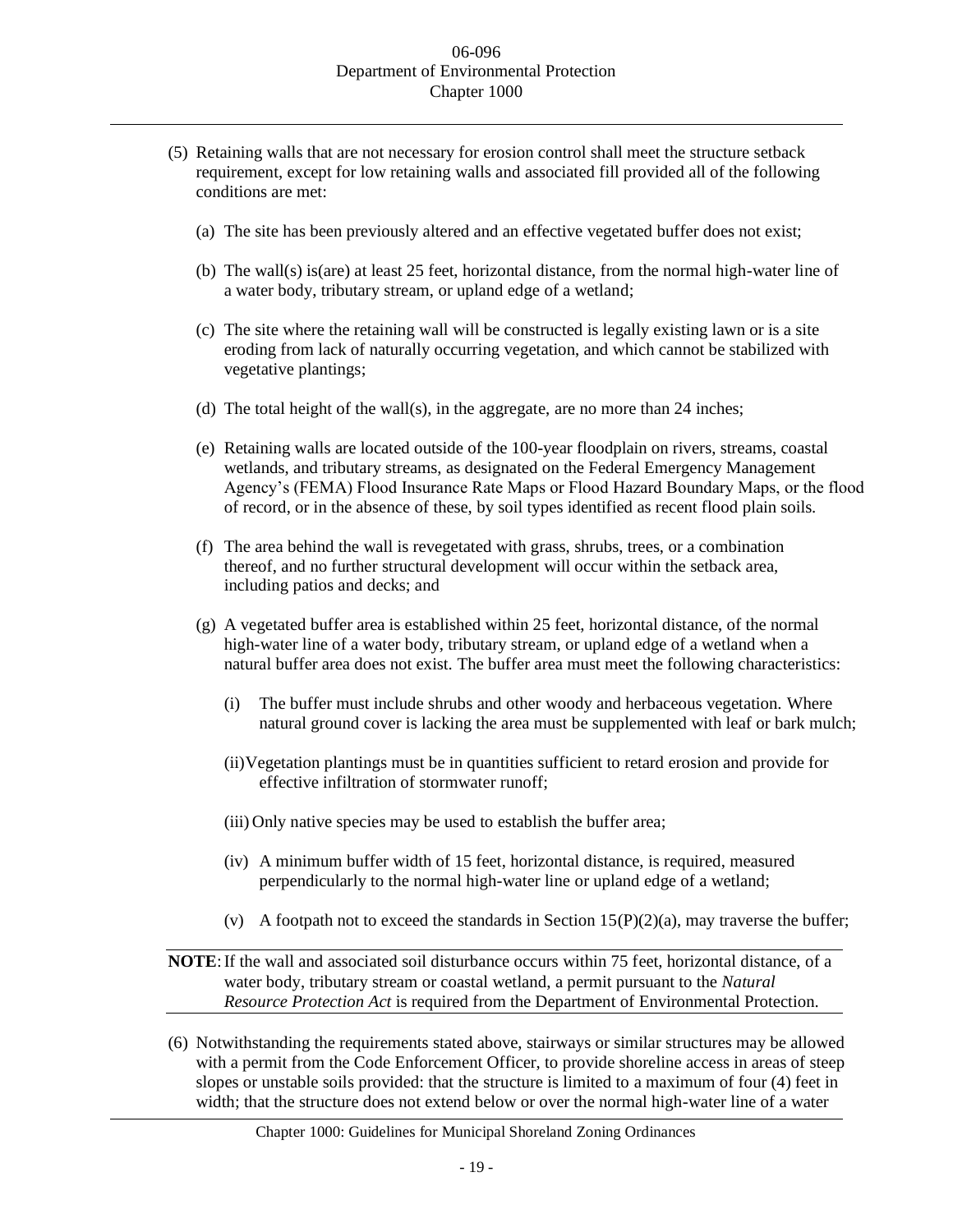body or upland edge of a wetland, (unless permitted by the Department of Environmental Protection pursuant to the *Natural Resources Protection Act*, 38 M.R.S.A. section 480-C); and that the applicant demonstrates that no reasonable access alternative exists on the property.

**NOTE:** If a municipality elects not to regulate structures and uses extending over or below a water body or wetland, Section 15(C) should not be incorporated into the Ordinance.

## **C. Piers, Docks, Wharves, Bridges and Other Structures and Uses Extending Over or Below the Normal High-Water Line of a Water Body or Within a Wetland, and Shoreline Stabilization**

- (1) No more than one pier, dock, wharf or similar structure extending or located below the normal high-water line of a water body or within a wetland is allowed on a single lot; except that when a single lot contains at least twice the minimum shore frontage as specified in Section 15(A), a second structure may be allowed and may remain as long as the lot is not further divided.
- (2) Access from shore shall be developed on soils appropriate for such use and constructed so as to control erosion.
- (3) The location shall not interfere with existing developed or natural beach areas.
- (4) The facility shall be located so as to minimize adverse effects on fisheries.
- (5) The facility shall be no larger in dimension than necessary to carry on the activity and be consistent with the surrounding character and uses of the area. A temporary pier, dock or wharf in non-tidal waters shall not be wider than six feet for non-commercial uses.
- (6) No new structure shall be built on, over or abutting a pier, wharf, dock or other structure extending beyond the normal high-water line of a water body or within a wetland unless the structure requires direct access to the water body or wetland as an operational necessity.

**NOTE**:A structure constructed on a float or floats is prohibited unless it is designed to function as, and is registered with the Maine Department of Inland Fisheries and Wildlife as a watercraft.

- (7) New permanent piers and docks on non-tidal waters shall not be permitted unless it is clearly demonstrated to the Planning Board that a temporary pier or dock is not feasible, and a permit has been obtained from the Department of Environmental Protection, pursuant to the *Natural Resources Protection Act*.
- (8) No existing structures built on, over or abutting a pier, dock, wharf or other structure extending beyond the normal high-water line of a water body or within a wetland shall be converted to residential dwelling units in any district.
- (9) Except in the General Development Districts and Commercial Fisheries/Maritime Activities District, structures built on, over or abutting a pier, wharf, dock or other structure extending beyond the normal high-water line of a water body or within a wetland shall not exceed twenty (20) feet in height above the pier, wharf, dock or other structure.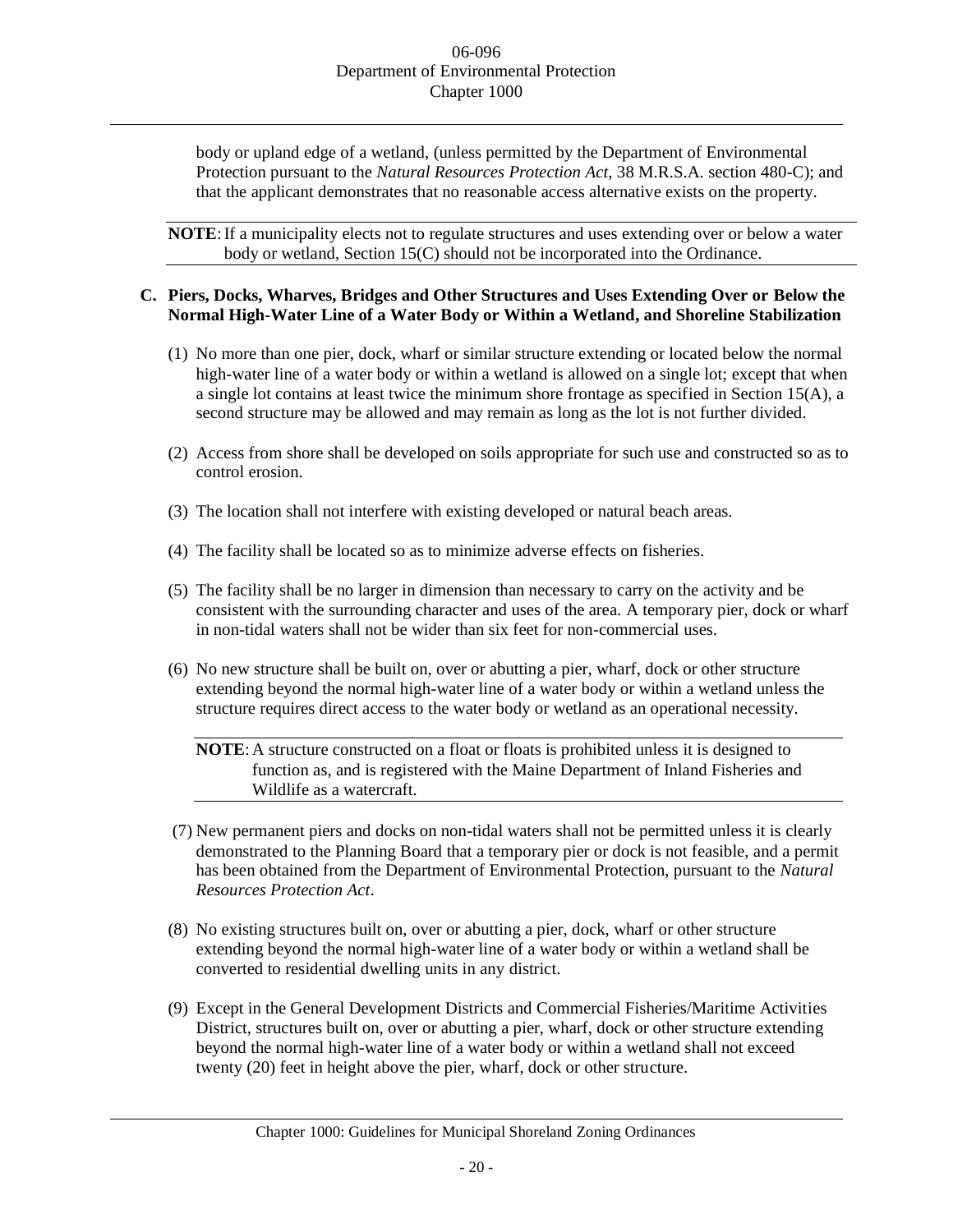- (10) Vegetation may be removed in excess of the standards in Section 15(P) of this ordinance in order to conduct shoreline stabilization of an eroding shoreline, provided that a permit is obtained from the Planning Board. Construction equipment must access the shoreline by barge when feasible as determined by the Planning Board.
	- (a) When necessary, the removal of trees and other vegetation to allow for construction equipment access to the stabilization site via land must be limited to no more than 12 feet in width. When the stabilization project is complete the construction equipment accessway must be restored.
	- (b) Revegetation must occur in accordance with Section 15(S).

**NOTE**:A permit pursuant to the *Natural Resource Protection Act* is required from the Department of Environmental Protection for Shoreline Stabilization activities.

- **NOTE**:A municipality may adopt a provision such as paragraph 11 below to allow the construction of decks over a river in a downtown revitalization project, in accordance with 38 M.R.S.A.  $§$  439-A(4-B).
- (11) A deck over a river may be exempted from the shoreland setback requirements if it is part of a downtown revitalization project that is defined in a project plan approved by the legislative body of the municipality, and may include the revitalization of structures formerly used as mills that do not meet the structure setback requirements, if the deck meets the following requirements:
	- (a) The total deck area attached to the structure does not exceed 700 square feet;
	- (b) The deck is cantilevered over a segment of a river that is located within the boundaries of the downtown revitalization project;
	- (c) The deck is attached to or accessory to an allowed commercial use in a structure that was constructed prior to 1971 and is located within the downtown revitalization project;
	- (d) The construction of the deck complies with all other applicable standards, except the shoreline setback requirements in section 15(B); and
	- (e) The construction of the deck complies with all other state and federal laws.
- **NOTE**: New permanent structures, and expansions thereof, projecting into or over water bodies shall require a permit from the Department of Environmental Protection pursuant to the *Natural Resources Protection Act*, 38 M.R.S.A. section 480-C. Permits may also be required from the Army Corps of Engineers if located in navigable waters.
- **D. Campgrounds.** Campgrounds shall conform to the minimum requirements imposed under State licensing procedures and the following: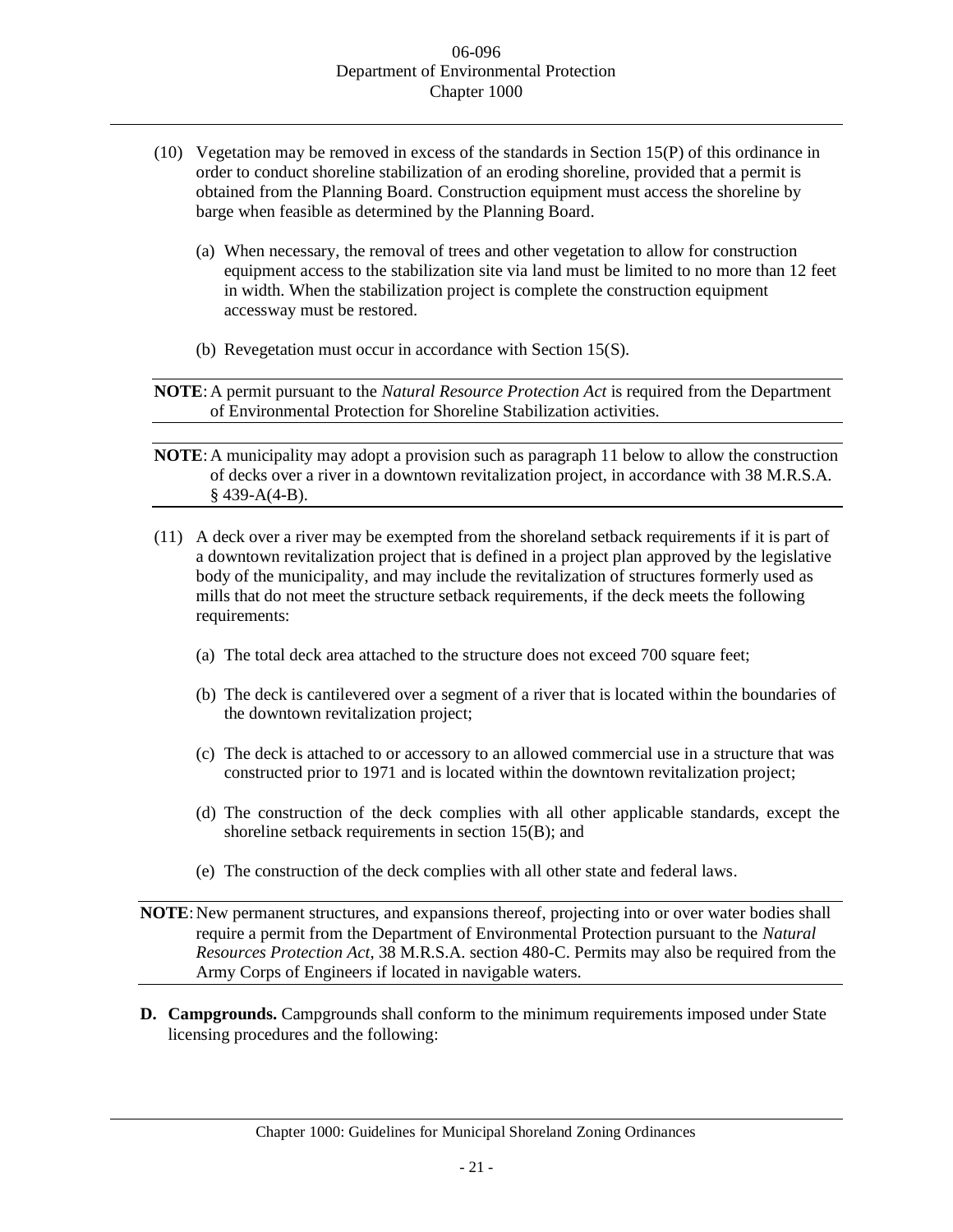- (1) Campgrounds shall contain a minimum of five thousand (5,000) square feet of land, not including roads and driveways, for each site. Land supporting wetland vegetation, and land below the normal high-water line of a water body shall not be included in calculating land area per site.
- (2) The areas intended for placement of a recreational vehicle, tent or shelter, and utility and service buildings shall be set back a minimum of one hundred (100) feet, horizontal distance, from the normal high-water line of a great pond classified GPA or a river flowing to a great pond classified GPA, and seventy-five (75) feet, horizontal distance, from the normal highwater line of other water bodies, tributary streams, or the upland edge of a wetland.
- **E. Individual Private Campsites.** Individual private campsites not associated with campgrounds are allowed provided the following conditions are met:
	- (1) One campsite per lot existing on the effective date of this Ordinance, or thirty thousand (30,000) square feet of lot area within the shoreland zone, whichever is less, may be permitted.
	- (2) When an individual private campsite is proposed on a lot that contains another principal use and/or structure, the lot must contain the minimum lot dimensional requirements for the principal structure and/or use, and the individual private campsite separately.
	- (3) Campsite placement on any lot, including the area intended for a recreational vehicle or tent platform, shall be set back one hundred (100) feet, horizontal distance, from the normal highwater line of a great pond classified GPA or river flowing to a great pond classified GPA, and seventy-five (75) feet, horizontal distance, from the normal high-water line of other water bodies, tributary streams, or the upland edge of a wetland.
	- (4) Only one recreational vehicle shall be allowed on a campsite. The recreational vehicle shall not be located on any type of permanent foundation except for a gravel pad, and no structure except a canopy shall be attached to the recreational vehicle.
	- (5) The clearing of vegetation for the siting of the recreational vehicle, tent or similar shelter in a Resource Protection District shall be limited to one thousand (1000) square feet.
	- (6) A written sewage disposal plan describing the proposed method and location of sewage disposal shall be required for each campsite and shall be approved by the Local Plumbing Inspector. Where disposal is off-site, written authorization from the receiving facility or land owner is required.
	- (7) When a recreational vehicle, tent or similar shelter is placed on-site for more than one hundred and twenty (120) days per year, all requirements for residential structures shall be met, including the installation of a subsurface sewage disposal system in compliance with the State of Maine Subsurface Wastewater Disposal Rules unless served by public sewage facilities.
- **F. Commercial and Industrial Uses.** The following new commercial and industrial uses are prohibited within the shoreland zone adjacent to great ponds classified GPA, and rivers and streams which flow to great ponds classified GPA:
	- (1) Auto washing facilities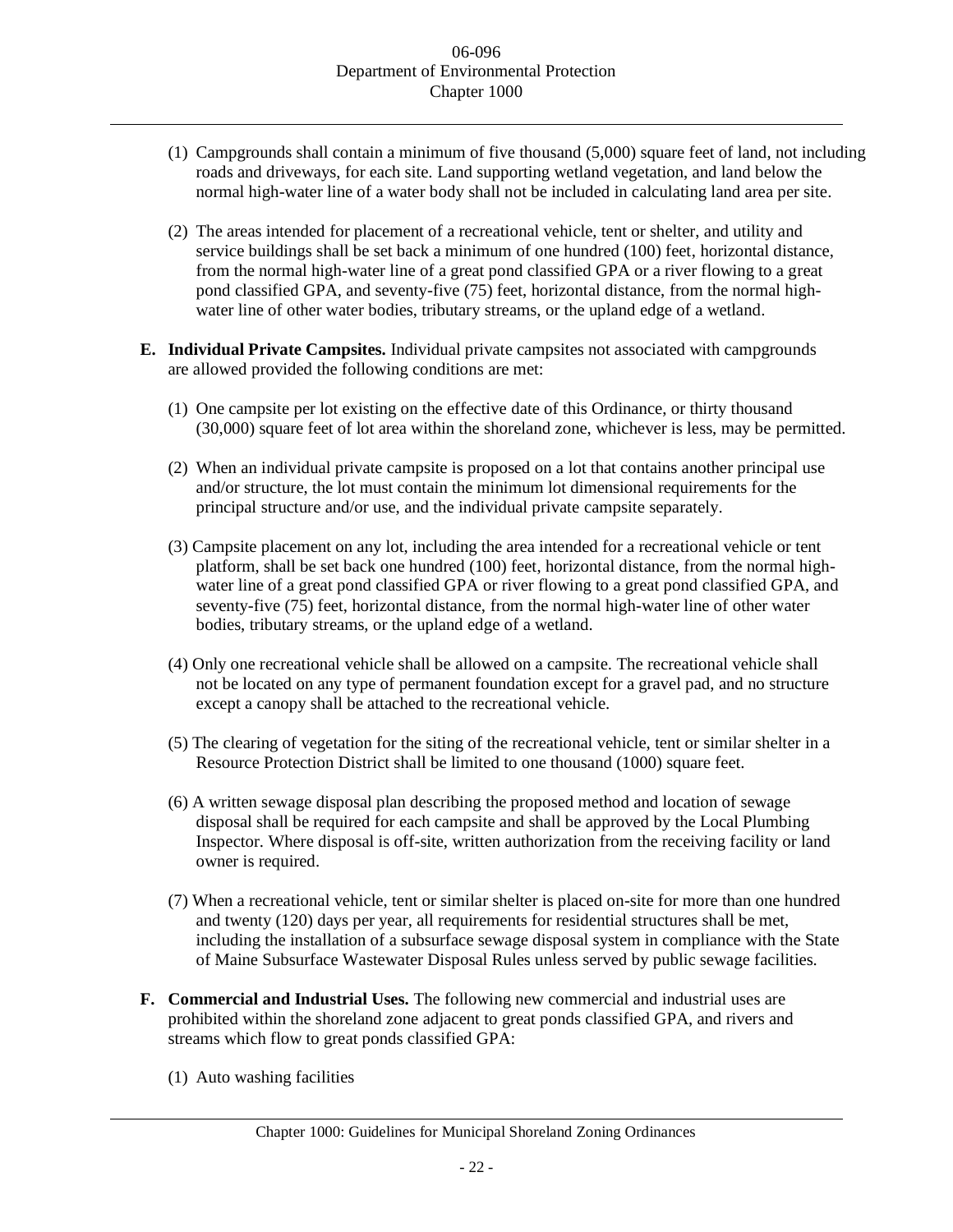- (2) Auto or other vehicle service and/or repair operations, including body shops
- (3) Chemical and bacteriological laboratories
- (4) Storage of chemicals, including herbicides, pesticides or fertilizers, other than amounts normally associated with individual households or farms
- **NOTE**: 22 M.R.S.A. section 1471-U requires municipal ordinances that apply to pesticide storage, distribution or use be filed with the Maine Board of Pesticides Control, 28 State House Station, Augusta, ME 04333. If a municipality's ordinance is more inclusive or restrictive than these Guidelines, as it pertains to pesticides, a copy of the ordinance must be filed with the Board of Pesticides Control.
- (5) Commercial painting, wood preserving, and furniture stripping
- (6) Dry cleaning establishments
- (7) Electronic circuit assembly
- (8) Laundromats, unless connected to a sanitary sewer
- (9) Metal plating, finishing, or polishing
- (10) Petroleum or petroleum product storage and/or sale except storage on same property as use occurs and except for storage and sales associated with marinas
- (11) Photographic processing
- (12) Printing

## **G. Parking Areas**

- (1) Parking areas shall meet the shoreline and tributary stream setback requirements for structures for the district in which such areas are located, except that in the Commercial Fisheries/Maritime Activities District parking areas shall be set back at least twenty-five (25) feet, horizontal distance, from the shoreline. The setback requirement for parking areas serving public boat launching facilities in Districts other than the General Development I District and Commercial Fisheries/Maritime Activities District shall be no less than fifty (50) feet, horizontal distance, from the shoreline or tributary stream if the Planning Board finds that no other reasonable alternative exists further from the shoreline or tributary stream.
- (2) Parking areas shall be adequately sized for the proposed use and shall be designed to prevent stormwater runoff from flowing directly into a water body, tributary stream or wetland and where feasible, to retain all runoff on-site.
- (3) In determining the appropriate size of proposed parking facilities, the following shall apply:
	- (a) Typical parking space: Approximately ten (10) feet wide and twenty (20) feet long, except that parking spaces for a vehicle and boat trailer shall be forty (40) feet long.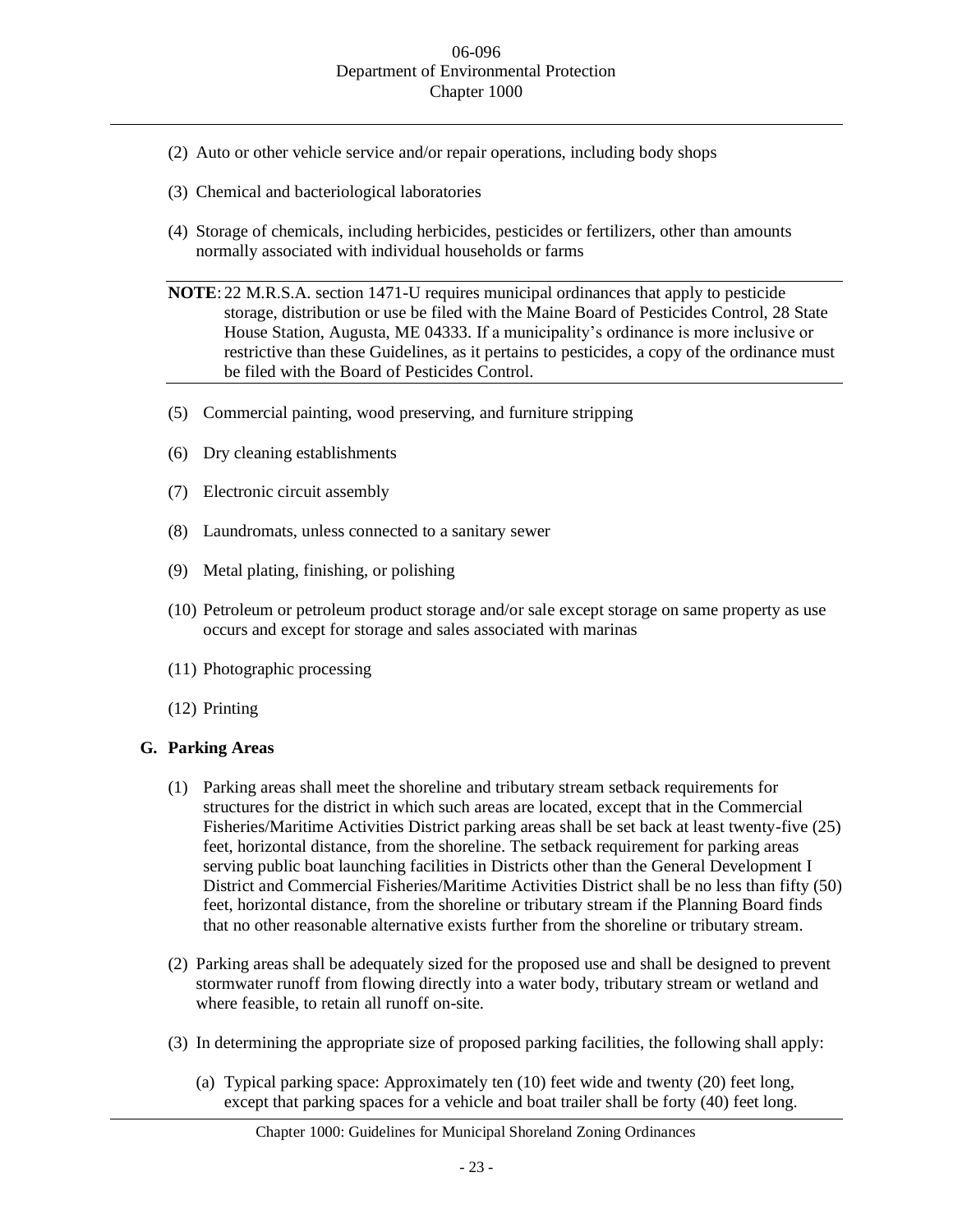- (b) Internal travel aisles: Approximately twenty (20) feet wide.
- **H. Roads and Driveways.** The following standards shall apply to the construction of roads and/or driveways and drainage systems, culverts and other related features.
	- (1) Roads and driveways shall be set back at least one-hundred (100) feet, horizontal distance, from the normal high-water line of a great pond classified GPA or a river that flows to a great pond classified GPA, and seventy-five (75) feet, horizontal distance from the normal highwater line of other water bodies, tributary streams, or the upland edge of a wetland unless no reasonable alternative exists as determined by the Planning Board. If no other reasonable alternative exists, the road and/or driveway setback requirement shall be no less than fifty (50) feet, horizontal distance, upon clear showing by the applicant that appropriate techniques will be used to prevent sedimentation of the water body, tributary stream, or wetland. Such techniques may include, but are not limited to, the installation of settling basins, and/or the effective use of additional ditch relief culverts and turnouts placed so as to avoid sedimentation of the water body, tributary stream, or wetland.

On slopes of greater than twenty (20) percent the road and/or driveway setback shall be increased by ten (10) feet, horizontal distance, for each five (5) percent increase in slope above twenty (20) percent.

Section 15 (H)(1) does not apply to approaches to water crossings or to roads or driveways that provide access to permitted structures and facilities located nearer to the shoreline or tributary stream due to an operational necessity, excluding temporary docks for recreational uses. Roads and driveways providing access to permitted structures within the setback area shall comply fully with the requirements of Section  $15(H)(1)$  except for that portion of the road or driveway necessary for direct access to the structure.

- (2) Existing public roads may be expanded within the legal road right of way regardless of their setback from a water body, tributary stream or wetland.
- (3) New permanent roads are not allowed within the shoreland zone along Significant River Segments except:
	- (a) To provide access to structures or facilities within the zone; or
	- (b) When the applicant demonstrates that no reasonable alternative route exists outside the shoreland zone. When roads must be located within the shoreland zone they shall be set back as far as practicable from the normal high-water line and screened from the river by existing vegetation.
- (4) New roads and driveways are prohibited in a Resource Protection District except that the Planning Board may grant a permit to construct a road or driveway to provide access to permitted uses within the district. A road or driveway may also be approved by the Planning Board in a Resource Protection District, upon a finding that no reasonable alternative route or location is available outside the district. When a road or driveway is permitted in a Resource Protection District the road and/or driveway shall be set back as far as practicable from the normal high-water line of a water body, tributary stream, or upland edge of a wetland.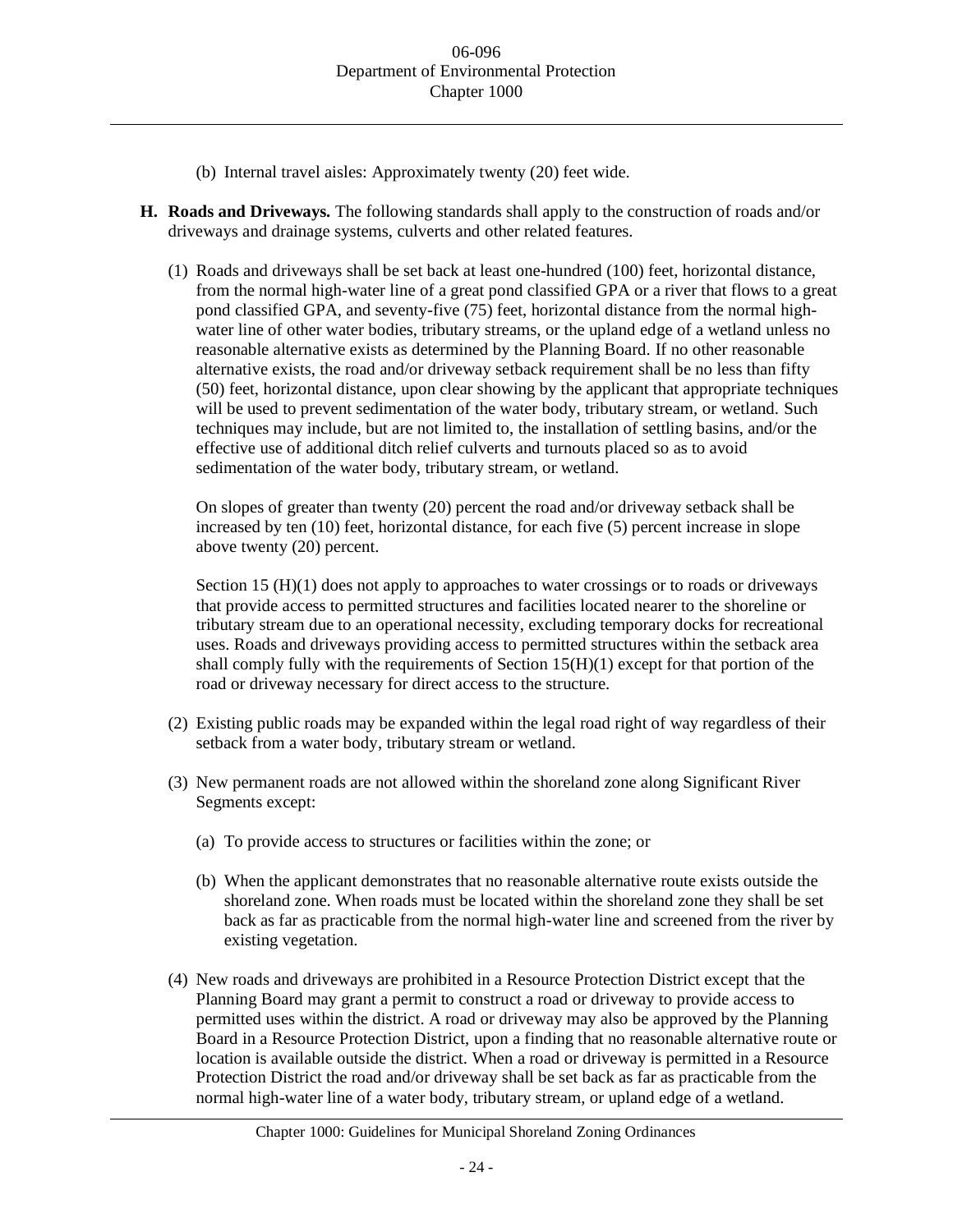- (5) Road and driveway banks shall be no steeper than a slope of two (2) horizontal to one (1) vertical, and shall be graded and stabilized in accordance with the provisions for erosion and sedimentation control contained in Section 15(T).
- (6) Road and driveway grades shall be no greater than ten (10) percent except for segments of less than two hundred (200) feet.
- (7) In order to prevent road and driveway surface drainage from directly entering water bodies, tributary streams or wetlands, roads and driveways shall be designed, constructed, and maintained to empty onto an unscarified buffer strip at least (50) feet plus two times the average slope, in width between the outflow point of the ditch or culvert and the normal highwater line of a water body, tributary stream, or upland edge of a wetland. Surface drainage which is directed to an unscarified buffer strip shall be diffused or spread out to promote infiltration of the runoff and to minimize channelized flow of the drainage through the buffer strip.
- (8) Ditch relief (cross drainage) culverts, drainage dips and water turnouts shall be installed in a manner effective in directing drainage onto unscarified buffer strips before the flow gains sufficient volume or head to erode the road, driveway, or ditch. To accomplish this, the following shall apply:
	- (a) Ditch relief culverts, drainage dips and associated water turnouts shall be spaced along the road, or driveway at intervals no greater than indicated in the following table:

| Grade<br>(Percent) | <b>Spacing</b><br>(Feet) |  |  |
|--------------------|--------------------------|--|--|
| $0 - 2$            | 250                      |  |  |
| $3-5$              | 200-135                  |  |  |
| $6-10$             | 100-80                   |  |  |
| $11 - 15$          | 80-60                    |  |  |
| $16-20$            | $60-45$                  |  |  |
| $21 +$             |                          |  |  |
|                    |                          |  |  |

- (b) Drainage dips may be used in place of ditch relief culverts only where the grade is ten (10) percent or less.
- (c) On sections having slopes greater than ten (10) percent, ditch relief culverts shall be placed at approximately a thirty (30) degree angle downslope from a line perpendicular to the centerline of the road or driveway.
- (d) Ditch relief culverts shall be sufficiently sized and properly installed in order to allow for effective functioning, and their inlet and outlet ends shall be stabilized with appropriate materials.
- (9) Ditches, culverts, bridges, dips, water turnouts and other storm water runoff control installations associated with roads and driveways shall be maintained on a regular basis to assure effective functioning.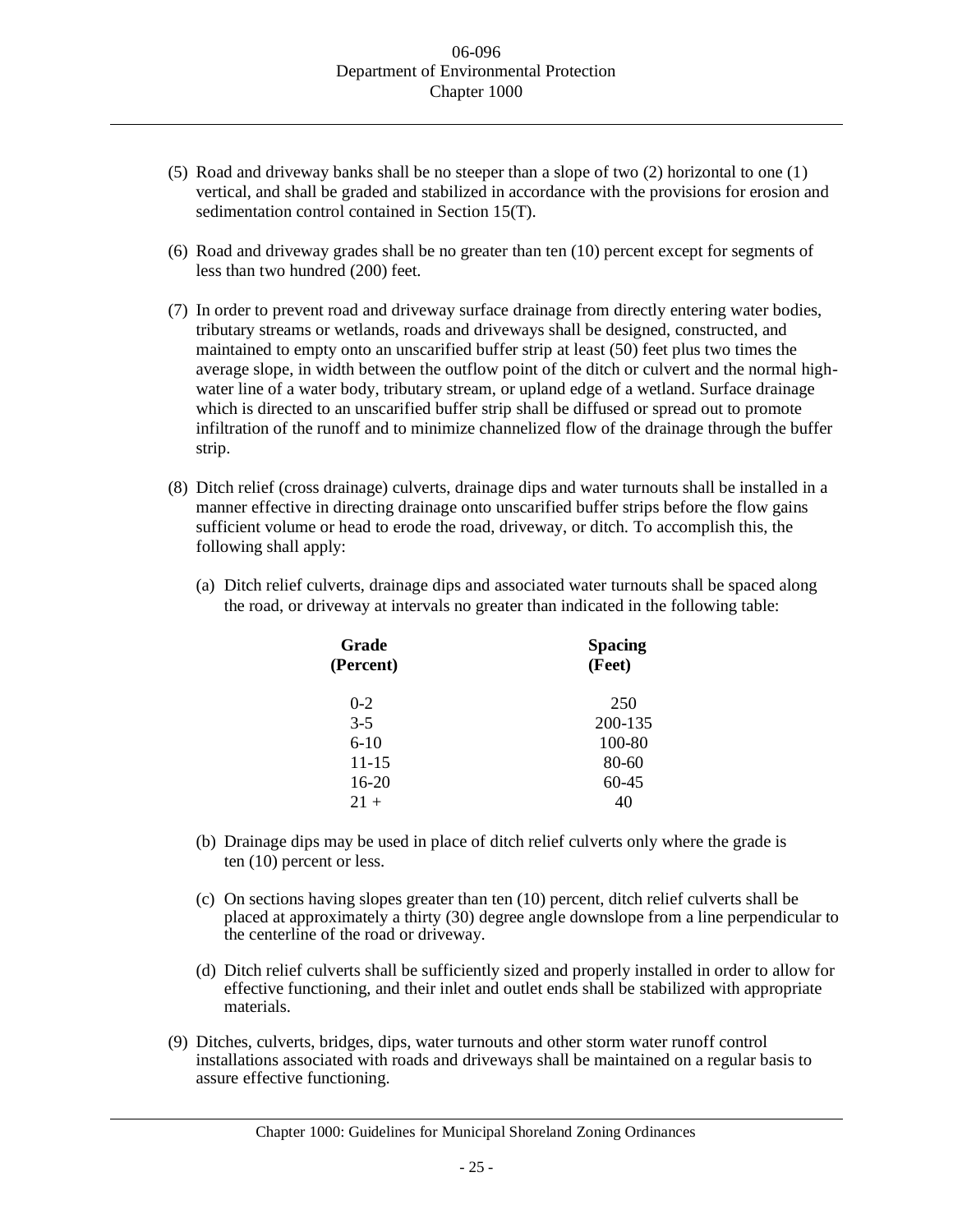- **I. Signs.** The following provisions shall govern the use of signs in the Resource Protection, Stream Protection, Limited Residential and Limited Commercial Districts:
	- (1) Signs relating to goods and services sold on the premises shall be allowed, provided that such signs shall not exceed six  $(6)$  square feet in area and shall not exceed two  $(2)$  signs per premises. In the Limited Commercial District, however, such signs shall not exceed sixteen (16) square feet in area. Signs relating to goods or services not sold or rendered on the premises shall be prohibited.
	- (2) Name signs are allowed, provided such signs shall not exceed two (2) signs per premises, and shall not exceed twelve  $(12)$  square feet in the aggregate.
	- (3) Residential users may display a single sign not over three (3) square feet in area relating to the sale, rental, or lease of the premises.
	- (4) Signs relating to trespassing and hunting shall be allowed without restriction as to number provided that no such sign shall exceed two (2) square feet in area.
	- (5) Signs relating to public safety shall be allowed without restriction.
	- (6) No sign shall extend higher than twenty (20) feet above the ground.
	- (7) Signs may be illuminated only by shielded, non-flashing lights.

#### **J. Storm Water Runoff**

- (1) All new construction and development shall be designed to minimize storm water runoff from the site in excess of the natural predevelopment conditions. Where possible, existing natural runoff control features, such as berms, swales, terraces and wooded areas, shall be retained in order to reduce runoff and encourage infiltration of stormwaters.
- (2) Storm water runoff control systems shall be maintained as necessary to ensure proper functioning.
- **NOTE**:The *Stormwater Management Law* (38 M.R.S.A. section 420-D) requires a full permit to be obtained from the DEP prior to construction of a project consisting of 20,000 square feet or more of impervious area or 5 acres or more of a developed area in an urban impaired stream watershed or most-at-risk lake watershed, or a project with 1 acre or more of developed area in any other stream, coastal or wetland watershed. A permit-byrule is necessary for a project with one acre or more of disturbed area but less than 1 acre impervious area (20,000 square feet for most-at-risk lakes and urban impaired streams) and less than 5 acres of developed area. Furthermore, a Maine Construction General Permit is required if the construction will result in one acre or more of disturbed area.

#### **K. Septic Waste Disposal**

(1) All subsurface sewage disposal systems shall be installed in conformance with the State of Maine Subsurface Wastewater Disposal Rules, and the following: a) clearing or removal of woody vegetation necessary to site a new system and any associated fill extensions, shall not extend closer than seventy-five (75) feet, horizontal distance, from the normal high-water line of a water body or the upland edge of a wetland and b) a holding tank is not allowed for a first-time residential use in the shoreland zone.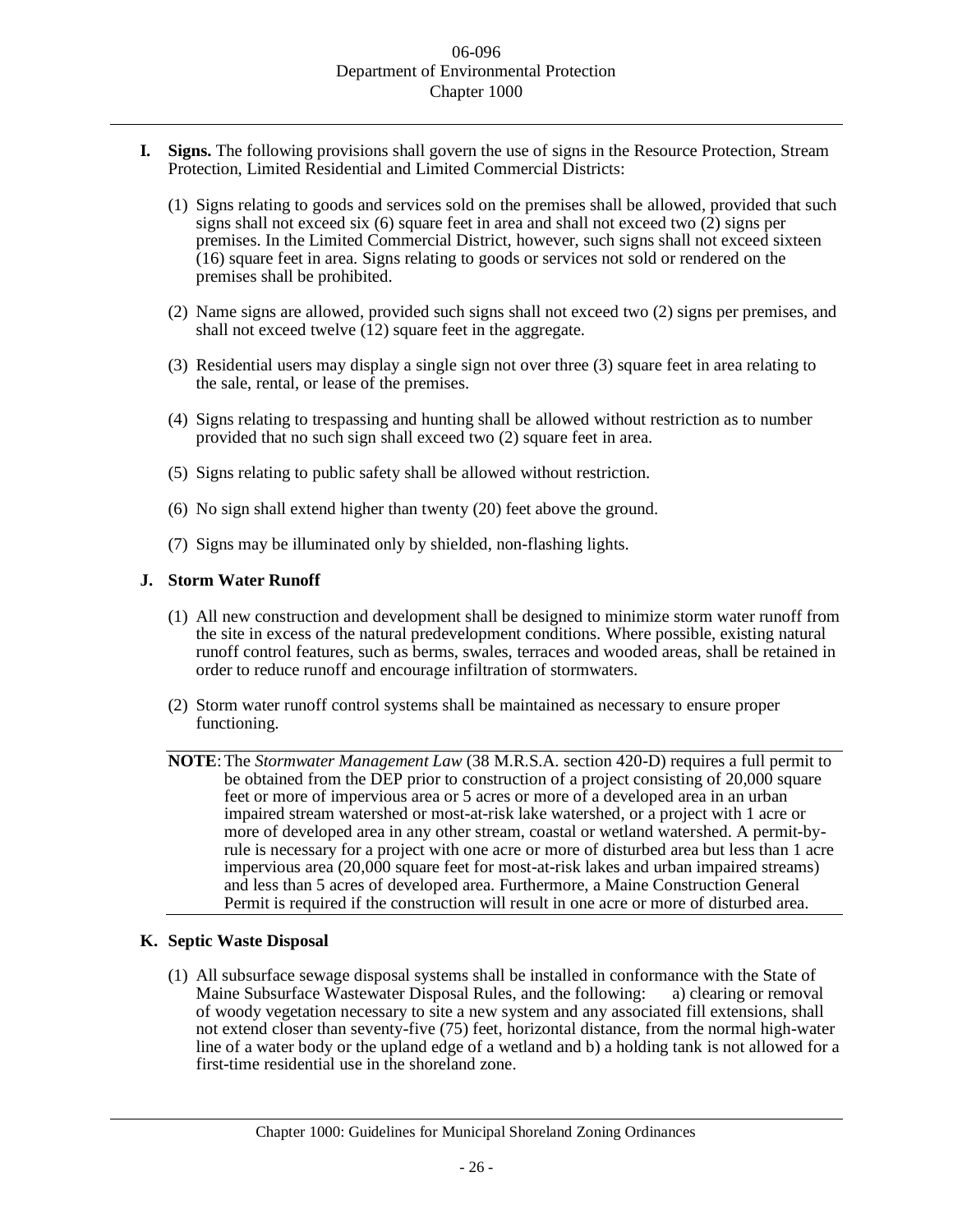**NOTE**:The Maine Subsurface Wastewater Disposal Rules require new systems, excluding fill extensions, to be constructed no less than one hundred (100) horizontal feet from the normal high-water line of a perennial water body. The minimum setback distance for a new subsurface disposal system may not be reduced by variance.

## **L. Essential Services**

- (1) Where feasible, the installation of essential services shall be limited to existing public ways and existing service corridors.
- (2) The installation of essential services, other than road-side distribution lines, is not allowed in a Resource Protection or Stream Protection District, except to provide services to a permitted use within said district, or except where the applicant demonstrates that no reasonable alternative exists. Where allowed, such structures and facilities shall be located so as to minimize any adverse impacts on surrounding uses and resources, including visual impacts.
- (3) Damaged or destroyed public utility transmission and distribution lines, towers and related equipment may be replaced or reconstructed without a permit.
- **M. Mineral Exploration and Extraction.** Mineral exploration to determine the nature or extent of mineral resources shall be accomplished by hand sampling, test boring, or other methods which create minimal disturbance of less than one hundred (100) square feet of ground surface. A permit from the Code Enforcement Officer shall be required for mineral exploration which exceeds the above limitation. All excavations, including test pits and holes, shall be immediately capped, filled or secured by other equally effective measures to restore disturbed areas and to protect the public health and safety.

Mineral extraction may be permitted under the following conditions:

- (1) A reclamation plan shall be filed with, and approved, by the Planning Board before a permit is granted. Such plan shall describe in detail procedures to be undertaken to fulfill the requirements of Section 15 (M)(4) below.
- (2) No part of any extraction operation, including drainage and runoff control features, shall be permitted within one hundred (100) feet, horizontal distance, of the normal high-water line of a great pond classified GPA or a river flowing to a great pond classified GPA, and within seventy-five (75) feet, horizontal distance, of the normal high-water line of any other water body, tributary stream, or the upland edge of a wetland. Extraction operations shall not be permitted within fifty (50) feet, horizontal distance, of any property line without written permission of the owner of such adjacent property.
- (3) Developers of new gravel pits along Significant River Segments shall demonstrate that no reasonable mining site outside the shoreland zone exists. When gravel pits must be located within the zone, they shall be set back as far as practicable from the normal high-water line and no less than seventy-five (75) feet and screened from the river by existing vegetation.
- (4) Within twelve (12) months following the completion of extraction operations at any extraction site, which operations shall be deemed complete when less than one hundred (100) cubic yards of materials are removed in any consecutive twelve (12) month period, ground levels and grades shall be established in accordance with the following: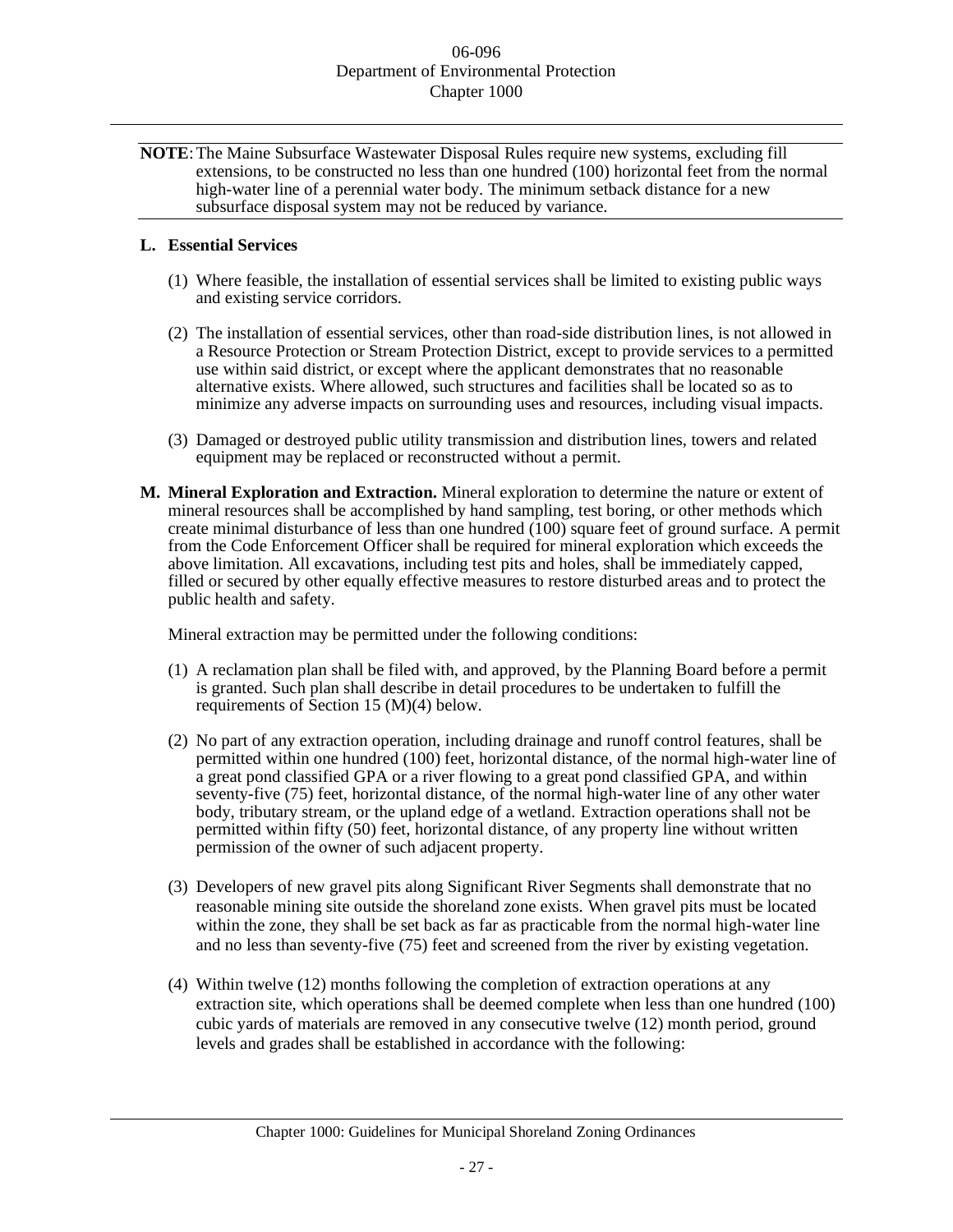(a) All debris, stumps, and similar material shall be removed for disposal in an approved location, or shall be buried on-site. Only materials generated on-site may be buried or covered on-site.

**NOTE**:The *State of Maine Solid Waste Laws*, 38 M.R.S.A., section 1301 and the solid waste management rules, Chapters 400-419 of the Department of Environmental Protection's regulations may contain other applicable provisions regarding disposal of such materials.

- (b) The final graded slope shall be two and one-half to one (2 1/2:1) slope or flatter.
- (c) Top soil or loam shall be retained to cover all disturbed land areas, which shall be reseeded and stabilized with vegetation native to the area. Additional topsoil or loam shall be obtained from off-site sources if necessary to complete the stabilization project.
- (5) In keeping with the purposes of this Ordinance, the Planning Board may impose such conditions as are necessary to minimize the adverse impacts associated with mineral extraction operations on surrounding uses and resources.

# **N. Agriculture**

- (1) All spreading of manure shall be accomplished in conformance with the *Manure Utilization Guidelines* published by the former Maine Department of Agriculture on November 1, 2001, and the *Nutrient Management Law* (7 M.R.S.A. sections 4201-4209).
- (2) Manure shall not be stored or stockpiled within one hundred (100) feet, horizontal distance, of a great pond classified GPA or a river flowing to a great pond classified GPA, or within seventy-five (75) feet horizontal distance, of other water bodies, tributary streams, or wetlands. All manure storage areas within the shoreland zone must be constructed or modified such that the facility produces no discharge of effluent or contaminated storm water.
- (3) Agricultural activities involving tillage of soil greater than forty thousand (40,000) square feet in surface area, within the shoreland zone shall require a Conservation Plan to be filed with the Planning Board. Non-conformance with the provisions of said plan shall be considered to be a violation of this Ordinance.

**NOTE**:Assistance in preparing a Conservation Plan may be available through the local Soil and Water Conservation District office.

- (4) There shall be no new tilling of soil within one-hundred (100) feet, horizontal distance, of the normal high-water line of a great pond classified GPA; within seventy-five (75) feet, horizontal distance, from other water bodies and coastal wetlands; nor within twenty-five (25) feet, horizontal distance, of tributary streams and freshwater wetlands. Operations in existence on the effective date of this ordinance and not in conformance with this provision may be maintained.
- (5) Newly established livestock grazing areas shall not be permitted within one hundred (100) feet, horizontal distance, of the normal high-water line of a great pond classified GPA; within seventy-five (75) feet, horizontal distance, of other water bodies and coastal wetlands, nor; within twenty-five (25) feet, horizontal distance, of tributary streams and freshwater wetlands.

Chapter 1000: Guidelines for Municipal Shoreland Zoning Ordinances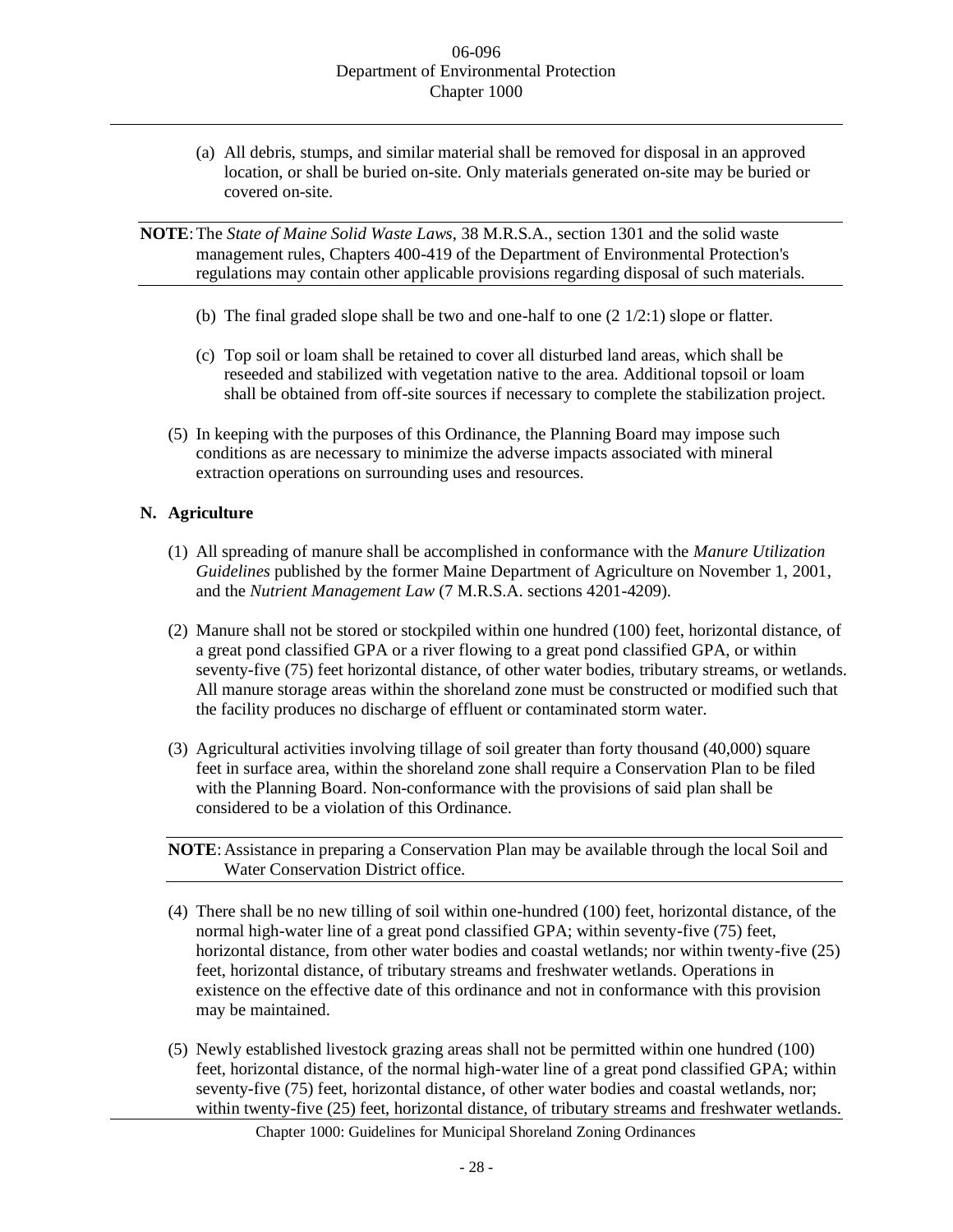Livestock grazing associated with ongoing farm activities, and which are not in conformance with the above setback provisions may continue, provided that such grazing is conducted in accordance with a Conservation Plan that has been filed with the planning board.

**NOTE**: 7 M.R.S.A. section 155 requires a municipality to provide the Commissioner of Agriculture, Conservation and Forestry with a copy of any proposed ordinance that impacts farm operations. The law further requires the Commissioner to review the proposed ordinance and advise the municipality if the proposed ordinance would restrict or prohibit the use of best management practices. A copy of a shoreland zoning ordinance that regulates no more restrictively than contained in these Guidelines need not be provided to the Commissioner of Agriculture, Food and Rural Resources.

# **NOTE RELATING TO TIMBER HARVESTING STANDARDS:**

Title 38 M.R.S.A. section 438-A provides that, notwithstanding other provisions of the *Mandatory Shoreland Zoning Act*, the regulation of timber harvesting and timber harvesting activities in shoreland areas must be in accordance with section 438-B and rules adopted by the Maine Forest Bureau pursuant to Title 12, section 8867-B. Section 438-B establishes three options from which each municipality may choose as the State implements a set of statewide timber harvesting standards in shoreland areas.

**Option 1**: The first option available to a municipality is the complete repeal of timber harvesting provisions from the shoreland zoning ordinance. Under this option the Bureau of Forestry will administer the regulation of all forestry activities within the municipality. Section 438-B(2) states:

A municipality may choose to have the statewide standards apply to timber harvesting and timber harvesting activities in that municipality by authorizing the repeal of all provisions within the municipal shoreland zoning ordinance that regulate timber harvesting and timber harvesting activities in shoreland areas and notifying the (Director of the Bureau of Forestry within the Department of Agriculture, Conservation and Forestry) of the repeal. The authorization must specify a repeal date. When a municipality accepts the statewide standards in accordance with this subsection, the (Director of the Bureau of Forestry) shall administer and enforce the statewide standards within that municipality beginning on (January 1, 2013) or the municipal repeal date specified in the notification received under this subsection.

Section 438-B(6) provides that, notwithstanding any provision in a local ordinance to the contrary, beginning January 1, 2013 rules adopted by the Bureau of Forestry under Title 12, section 8867-B will apply in all municipalities that have accepted the statewide standards in accordance with Option 1.

If a municipality chooses option 1, completely repealing the municipal regulation of timber harvesting activities in the shoreland zone and deferring the regulation of timber harvesting activities to the Bureau of Forestry, the repeal should include all references to timber harvesting regulations, including:

- 1. Section 14, Table 1, *Land Uses in the Shoreland Zone,* Item 3 (forest management activities except for timber harvesting  $\&$  land management roads), Item 4 (timber harvesting), and Item 27 (land management roads) of the Table;
- 2. Section 15(O) in its entirety (Section 15(O-1) would not have been adopted by those municipalities that had elected to retain section 15(O), so there would be no need to repeal section 15(O-1)); and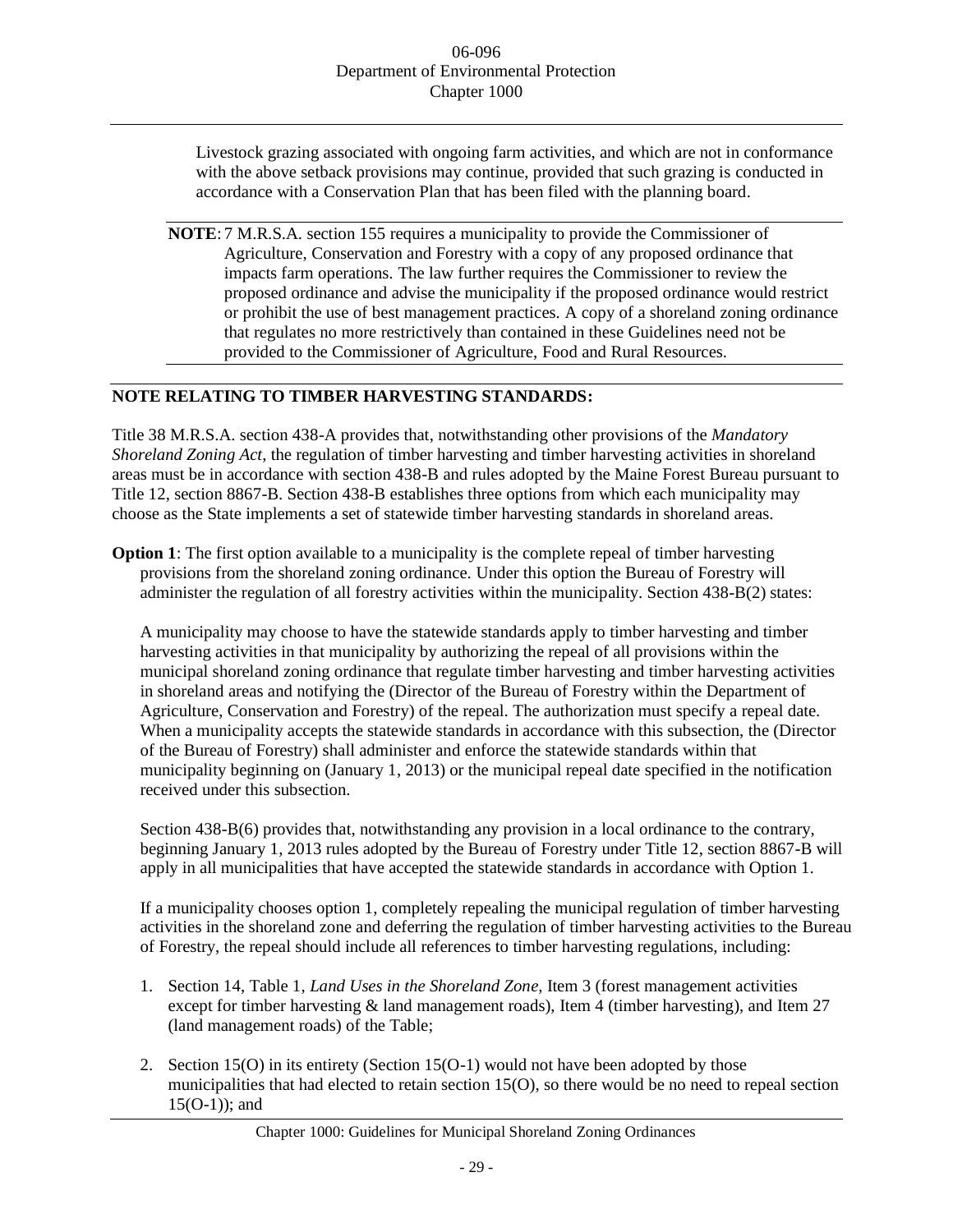3. All definitions in Section 17 pertaining to timber harvesting and forest management activities, including the terms: Cross-sectional area, DBH, Disruption of shoreline integrity, Forest management activities, Forest stand, Harvest area, Land management road, Licensed forester, Residual basal area, Residual stand, Skid road or skid trail, Slash, Timber harvesting and related activities, and Wind firm.

**Option 2**: The second option available to the municipality is the adoption of timber harvesting standards that are identical to the statewide standards. This option allows the municipality to retain some local control over the administration and enforcement of timber harvesting in the shoreland zone, while receiving assistance and expertise from staff of the Bureau of Forestry. Section 438-B(3) states:

A municipality may adopt an ordinance to regulate timber harvesting and timber harvesting activities that is identical to the statewide standards. A municipality that adopts an ordinance under this subsection may request the director (of the Bureau of Forestry) to administer and enforce the ordinance or to participate in joint administration and enforcement of the ordinance with the municipality beginning on the effective date of the statewide standards (January 1, 2013) or within 60 days of the director's receiving a request. When a municipality requests joint responsibilities, the director and the municipality shall enter into an agreement that delineates the administrative and enforcement duties of each. To continue to receive administrative and enforcement assistance from the (Bureau of Forestry) under this subsection, a municipality must amend its ordinance as necessary to maintain identical provisions with the statewide standards.

Section 438-B(6) provides that, notwithstanding any provision in a local ordinance to the contrary, beginning January 1, 2013 rules adopted by the Bureau of Forestry under Title 12, section 8867-B will apply in all municipalities that have adopted an ordinance identical to the statewide standards in accordance with Option 2.

For those municipalities that choose option 2, these Guidelines contain timber harvesting standards that are based on the June 15, 2005 Bureau of Forestry Chapter 21 statewide standards (Section 15.O-1). Provisions for culvert sizing in this section 15.O-1 have been updated to comply with current NRPA standards, and a reference to Bureau of Forestry definitions for terms used in this section has been added. However, before a municipality adopts or amends this section they should consult with the Bureau of Forestry to get the latest version of Chapter 21. A municipality amending their own forestry standards, whether under Option 2 or Option 3, is required to coordinate with the Bureau of Forestry through the Title 12, section 8869, subsection 8 process to ensure that any local amendments are consistent with the statewide standards in effect at the time of the local ordinance amendments.

**Option 3**: The third option available to the municipality is to retain its current timber harvesting standards. Section 438-B(4) states:

A municipal ordinance regulating timber harvesting and timber harvesting activities that is in effect and consistent with state laws and rules in effect on December 31, 2005 continues in effect unless action is taken in accordance with (Option 1 or Option 2 above). A municipality that retains an ordinance with provisions that differ from the statewide standards shall administer and enforce that ordinance unless the municipality requests that the director (of the Bureau of Forestry) administer and enforce the ordinance and the director agrees with the request after reviewing the ordinance. The director may not administer or enforce any ordinance that is more stringent than or significantly different from the requirements of section 438-B(3). A municipality may not amend a municipal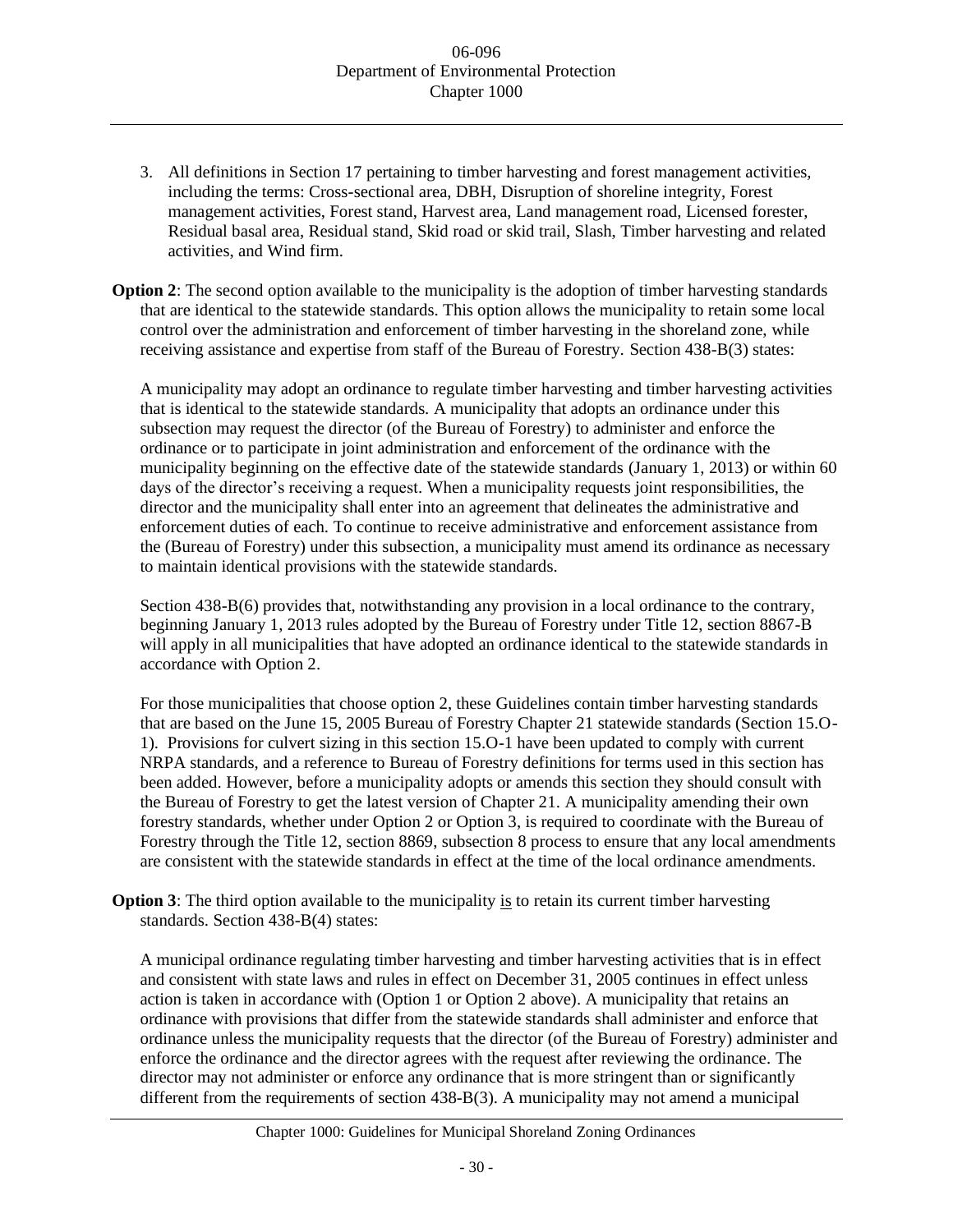ordinance regulating timber harvesting and timber harvesting activities unless the process established in Title 12, section 8869, subsection 8 is followed. Beginning on (January 1, 2013), a municipality may not amend an ordinance regulating timber harvesting and timber harvesting activities in a manner that results in standards that are less stringent than or otherwise conflict with the statewide standards (Section 438-B(4)).

Option 3 municipalities may also amend their timber harvesting ordinances in accordance with section 15.O-1, but before a municipality amends their ordinance they should consult with the Bureau of Forestry to get the latest version of Chapter 21. A municipality amending their forestry standards, whether under Option 2 or Option 3, is required to coordinate with the Bureau of Forestry through the Title 12, section 8869, subsection 8 process to ensure that any local amendments are consistent with the statewide standards in effect at the time of the local ordinance amendments.

\_\_\_\_\_\_\_\_\_\_\_\_\_\_\_\_\_\_\_\_\_\_\_\_\_\_\_\_\_\_\_\_\_\_\_\_\_\_\_\_\_\_\_\_\_\_\_\_\_\_\_\_\_\_\_\_\_\_\_\_\_\_\_\_\_\_\_\_\_\_\_\_\_\_\_\_\_\_\_\_

# **O-1. Timber Harvesting – Statewide Standards**

- (1) **Shoreline integrity and sedimentation**. Persons conducting timber harvesting and related activities must take reasonable measures to avoid the disruption of shoreline integrity, the occurrence of sedimentation of water, and the disturbance of water body and tributary stream banks, water body and tributary stream channels, shorelines, and soil lying within water bodies, tributary streams and wetlands. If, despite such precautions, the disruption of shoreline integrity, sedimentation of water, or the disturbance of water body and tributary stream banks, water body and tributary stream channels, shorelines, and soil lying within water bodies, tributary streams and wetlands occurs, such conditions must be corrected.
- (2) **Slash treatment**. Timber harvesting and related activities shall be conducted such that slash or debris is not left below the normal high-water line of any water body or tributary stream, or the upland edge of a wetland. Section  $15(O-1)(2)$  does not apply to minor, incidental amounts of slash that result from timber harvesting and related activities otherwise conducted in compliance with this section.
	- (a) Slash actively used to protect soil from disturbance by equipment or to stabilize exposed soil, may be left in place, provided that no part thereof extends more than 4 feet above the ground.
	- (b) Adjacent to great ponds, rivers and wetlands:
		- (i) No accumulation of slash shall be left within 50 feet, horizontal distance, of the normal high-water line or upland edge of a wetland; and
		- (ii) Between 50 feet and 250 feet, horizontal distance, of the normal high-water line or upland edge of a wetland, all slash larger than 3 inches in diameter must be disposed of in such a manner that no part thereof extends more than 4 feet above the ground.
- (3) Timber harvesting and related activities must leave adequate tree cover and shall be conducted so that a well-distributed stand of trees is retained. This requirement may be satisfied by following one of the following three options: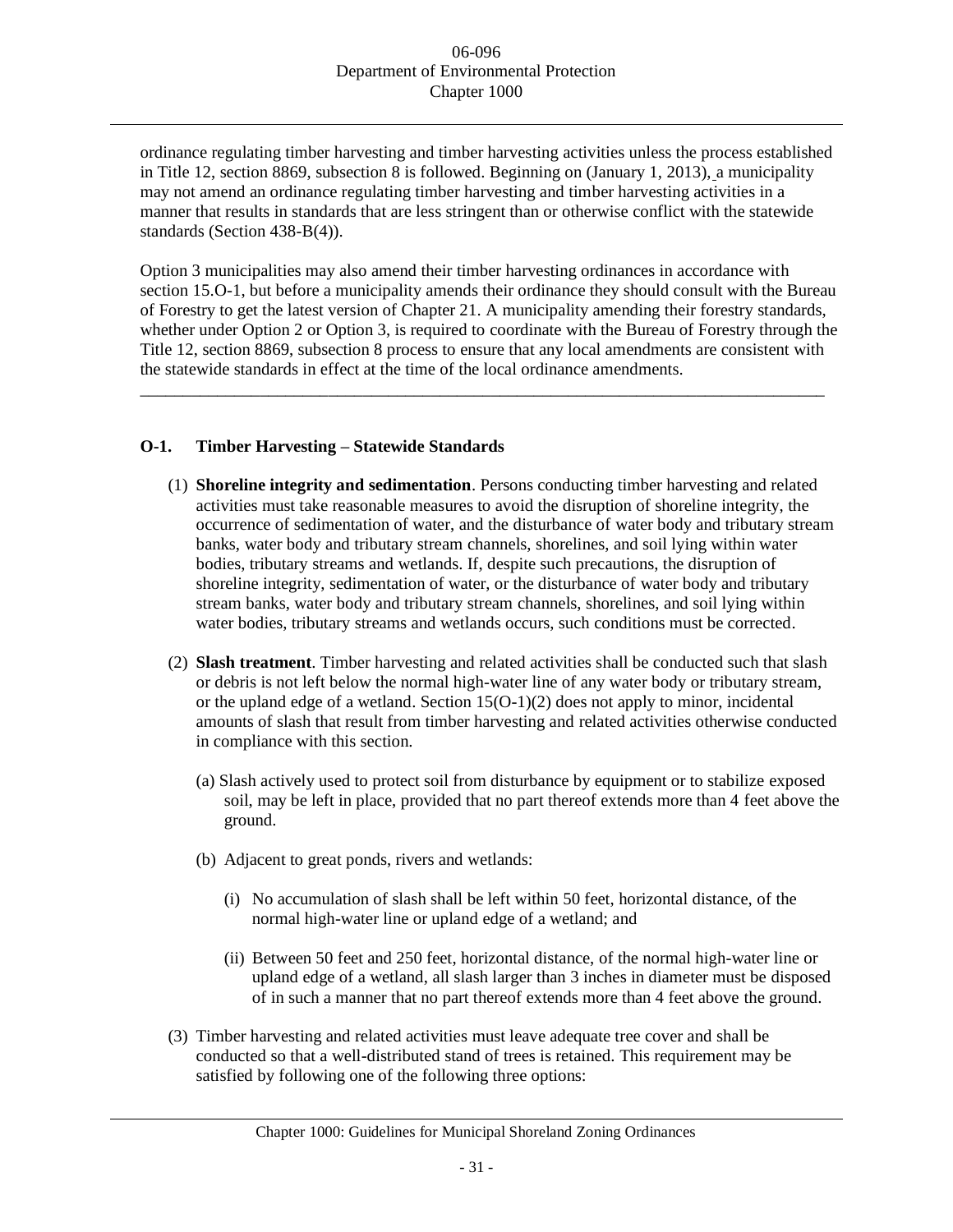- (a) **Option 1 (40% volume removal)**, as follows:
	- (i) Harvesting of no more than 40 percent of the total volume on each acre of trees 4.5 inches DBH or greater in any 10 year period is allowed. Volume may be considered to be equivalent to basal area;
	- (ii) A well-distributed stand of trees which is windfirm, and other vegetation including existing ground cover, must be maintained; and,
	- (iii) Within 75 feet, horizontal distance, of the normal high-water line of rivers, streams, and great ponds, and within 75 feet, horizontal distance, of the upland edge of a freshwater or coastal wetlands, there must be no cleared openings. At distances greater than 75 feet, horizontal distance, of the normal high-water line of a river or great pond or upland edge of a wetland, timber harvesting and related activities must not create single cleared openings greater than 14,000 square feet in the forest canopy. Where such openings exceed 10,000 square feet, they must be at least 100 feet, horizontal distance, apart. Such cleared openings will be included in the calculation of total volume removal. Volume may be considered equivalent to basal area.
- (b) **Option 2 (60 square foot basal area retention)**, as follows:
	- (i) The residual stand must contain an average basal area of at least 60 square feet per acre of woody vegetation greater than or equal to 1.0 inch DBH, of which 40 square feet per acre must be greater than or equal to 4.5 inches DBH;
	- (ii) A well-distributed stand of trees which is windfirm, and other vegetation including existing ground cover, must be maintained; and,
	- (iii) Within 75 feet, horizontal distance, of the normal high-water line of water bodies and within 75 feet, horizontal distance, of the upland edge of wetlands, there must be no cleared openings. At distances greater than 75 feet, horizontal distance, of the normal high-water line of a river or great pond, or upland edge of a wetland, timber harvesting and related activities must not create single cleared openings greater than 14,000 square feet in the forest canopy. Where such openings exceed 10,000 square feet, they must be at least 100 feet, horizontal distance, apart. Such cleared openings will be included in the calculation of the average basal area. Volume may be considered equivalent to basal area.
- (c) **Option 3 (Outcome based)**, which requires: An alternative method proposed in an application, signed by a Licensed Forester or certified wildlife professional, submitted by the landowner or designated agent to the State of Maine Department of Conservation's Bureau of Forestry (Bureau) for review and approval, which provides equal or better protection of the shoreland area than this rule.

Landowners must designate on the Forest Operations Notification form required by 12 M.R.S.A. chapter 805, subchapter 5 which option they choose to use. If landowners choose Option 1 or Option 2, compliance will be determined solely on the criteria for the option chosen. If landowners choose Option 3, timber harvesting and related activities may not begin until the Bureau has approved the alternative method.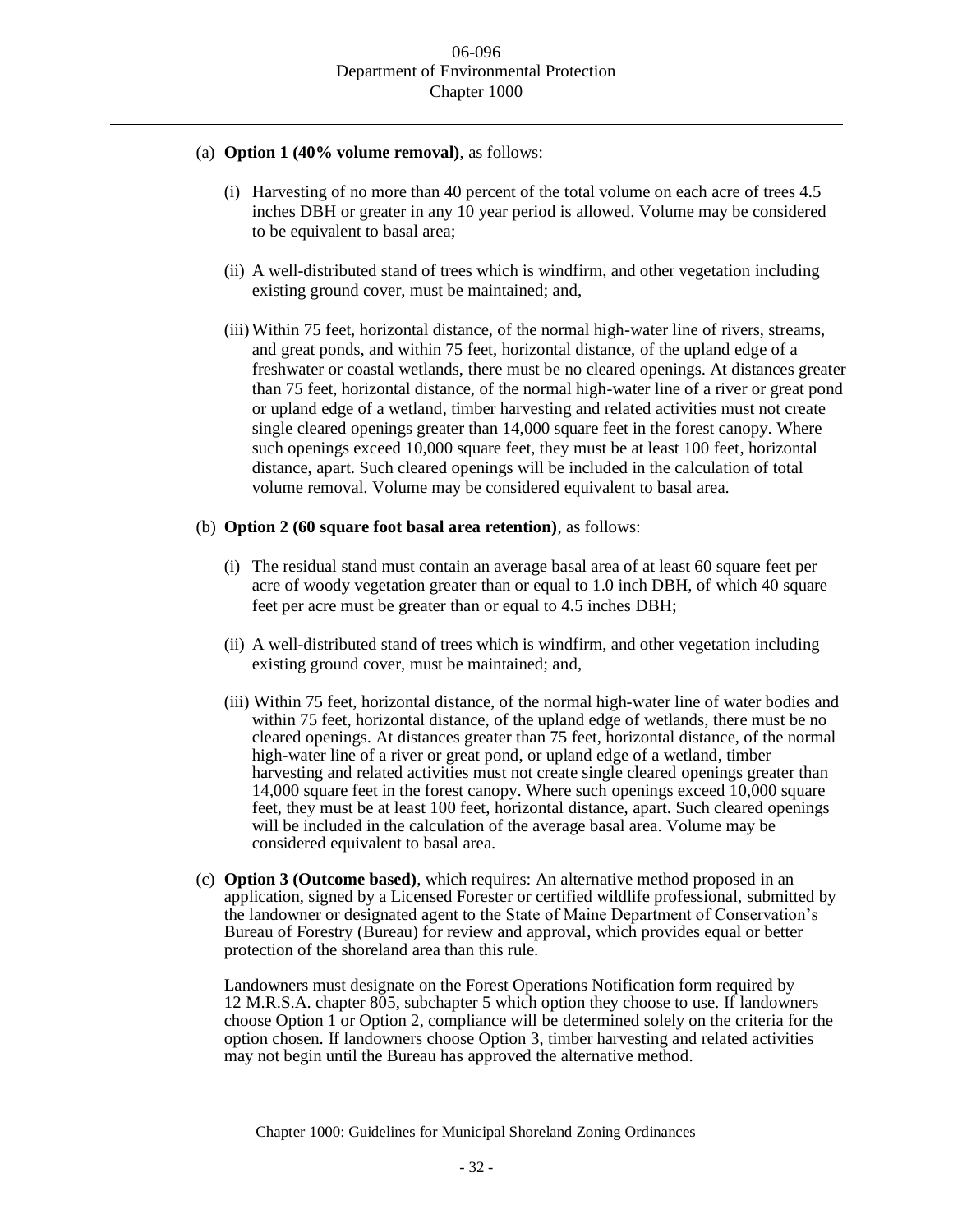The Bureau may verify that adequate tree cover and a well-distributed stand of trees is retained through a field procedure that uses sample plots that are located randomly or systematically to provide a fair representation of the harvest area.

- (4) **Skid trails, yards, and equipment operation**. This requirement applies to the construction, maintenance, and use of skid trails and yards in shoreland areas.
	- (a) Equipment used in timber harvesting and related activities shall not use river, stream or tributary stream channels as travel routes except when surface waters are frozen and snow covered, and the activity will not result in any ground disturbance.
	- (b) Skid trails and yards must be designed and constructed to prevent sediment and concentrated water runoff from entering a water body, tributary stream, or wetland. Upon termination of their use, skid trails and yards must be stabilized.

#### (c) **Setbacks**

- (i) Equipment must be operated to avoid the exposure of mineral soil within 25 feet, horizontal distance, of any water body, tributary stream, or wetland. On slopes of 10 percent or greater, the setback for equipment operation must be increased by 20 feet, horizontal distance, plus an additional 10 feet, horizontal distance, for each 5 percent increase in slope above 10 percent. Where slopes fall away from the resource, no increase in the 25-foot setback is required.
- (ii) Where such setbacks are impracticable, appropriate techniques shall be used to avoid sedimentation of the water body, tributary stream or wetland. Such techniques may include the installation of sump holes or settling basins, and/or the effective use of additional ditch relief culverts and ditch water turnouts placed to avoid sedimentation of the water body, tributary stream, or wetland. If, despite such precautions, sedimentation or the disruption of shoreline integrity occurs, such conditions must be corrected.
- (5) **Land Management Roads**. Land management roads, including approaches to crossings of water bodies, tributary stream channels, and freshwater wetlands, ditches and other related structures, must be designed, constructed, and maintained to prevent sediment and concentrated water runoff from directly entering the water body, tributary stream or wetland. Surface water on or adjacent to water crossing approaches must be diverted through vegetative filter strips to avoid sedimentation of the watercourse or wetland. Because roadside ditches may not extend to the resource being crossed, vegetative filter strips must be established in accordance with the setback requirements in Section 15(O-1)(7) of this rule.
	- (a) Land management roads and associated ditches, excavation, and fill must be set back at least:
		- (i) 100 feet, horizontal distance, from the normal high-water line of a great pond, river or freshwater or coastal wetland;
		- (ii) 50 feet, horizontal distance, from the normal high-water line of streams; and
		- (iii) 25 feet, horizontal distance, from the normal high-water line of tributary streams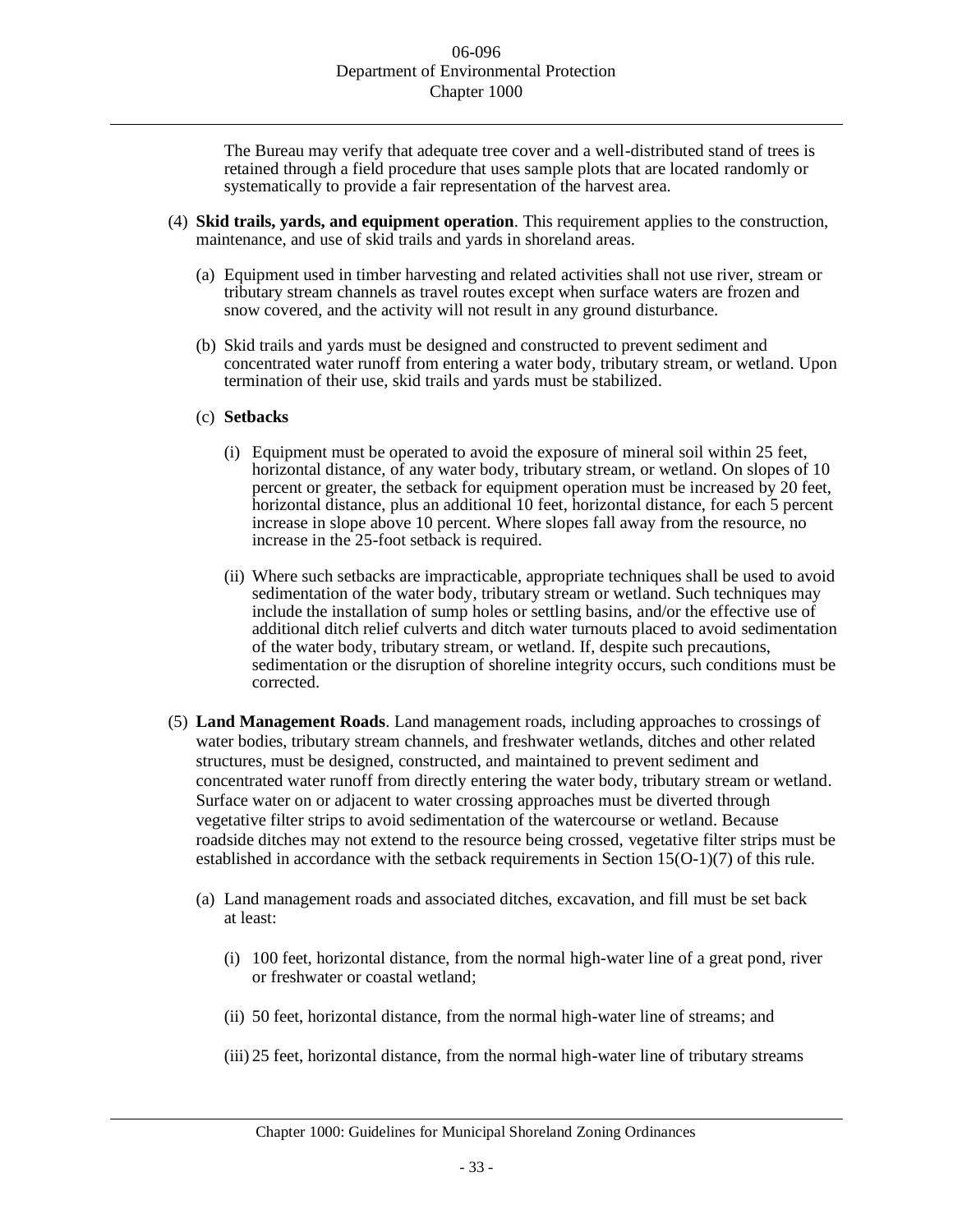- (b) The minimum 100 foot setback specified in Section  $15(O-1)(5)(a)(i)$  above may be reduced to no less than 50 feet, horizontal distance, and the 50 foot setback specified in Section  $15(O-1)(5)(a)(ii)$  above may be reduced to no less than 25 feet, horizontal distance, if, prior to construction, the landowner or the landowner's designated agent demonstrates to the Planning Board's satisfaction that no reasonable alternative exists and that appropriate techniques will be used to prevent sedimentation of the water body, tributary stream, or wetland. Such techniques may include, but are not limited to, the installation of settling basins, and/or the effective use of additional ditch relief culverts and turnouts placed to avoid sedimentation of the water body, tributary stream or wetland. If, despite such precautions, sedimentation or the disruption of shoreline integrity occurs, such conditions must be corrected.
- (c) On slopes of 10 percent or greater, the land management road setback must be increased by at least 20 feet, horizontal distance, plus an additional 10 feet, horizontal distance, for each 5 percent increase in slope above 10 percent.
- (d) New land management roads are not allowed within the shoreland area along Significant River Segments as identified in 38 M.R.S.A. section 437, nor in a Resource Protection District, unless, prior to construction, the landowner or the landowner's designated agent makes a clear demonstration to the Planning Board's satisfaction that no reasonable alternative route exists outside the shoreland zone, and that the new road must be set back as far as practicable from the normal high-water line and screened from the river by existing vegetation.
- (e) Ditches, culverts, bridges, dips, water turnouts and other water control installations associated with roads must be maintained on a regular basis to assure effective functioning. Drainage structures shall deliver a dispersed flow of water into an unscarified filter strip no less than the width indicated in the setback requirements in Section 15(O-1)(7). Where such a filter strip is impracticable, appropriate techniques shall be used to avoid sedimentation of the water body, tributary stream, or wetland. Such techniques may include the installation of sump holes or settling basins, and/or the effective use of additional ditch relief culverts and ditch water turnouts placed to avoid sedimentation of the water body, tributary stream, or wetland. If, despite such precautions, sedimentation or the disruption of shoreline integrity occurs, such conditions must be corrected.
- (f) **Road closeout and discontinuance**. Maintenance of the water control installations required in Section 15(O-1)(5)(e) must continue until use of the road is discontinued and the road is put to bed by effective installation of water bars or other adequate road drainage structures at appropriate intervals, constructed to avoid surface water flowing over or under the water bar, and extending a sufficient distance beyond the traveled way so that water does not reenter the road surface.
- (g) **Upgrading existing roads**. Extension or enlargement of presently existing roads must conform to the provisions of Section  $15(O-1)$ . Any nonconforming existing road may continue to exist and to be maintained, as long as the nonconforming conditions are not made more nonconforming.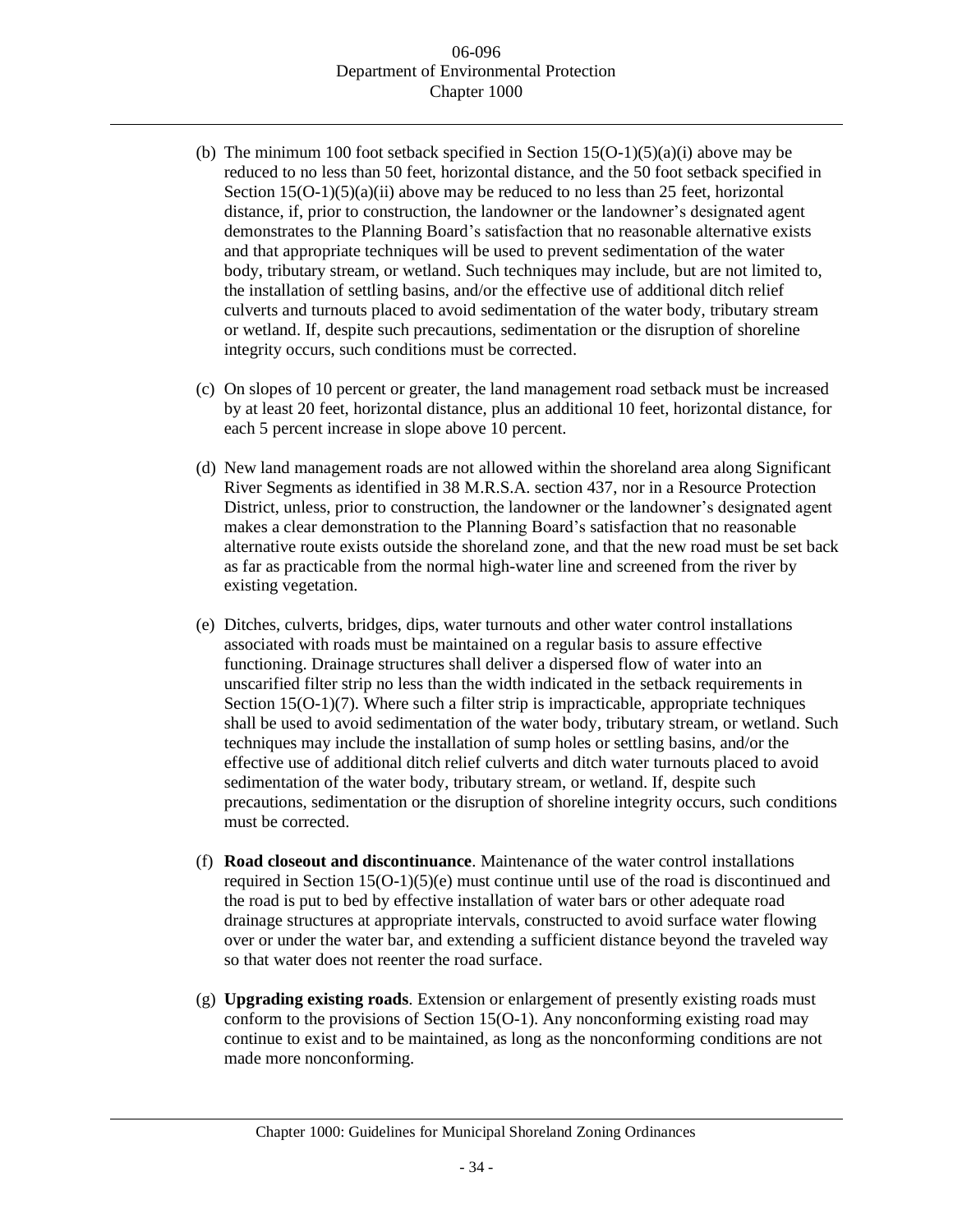- (h) **Exception**. Extension or enlargement of presently existing roads need not conform to the setback requirements of Section  $15(O-1)(5)(a)$  if, prior to extension or enlargement, the landowner or the landowner's designated agent demonstrates to the Planning Board's satisfaction that no reasonable alternative exists and that appropriate techniques will be used to prevent sedimentation of the water body, tributary stream, or wetland. Such techniques may include, but are not limited to, the installation of settling basins, and/or the effective use of additional ditch relief culverts and turnouts placed to avoid sedimentation of the water body, tributary stream, or wetland. If, despite such precautions, sedimentation or the disruption of shoreline integrity occurs, such conditions must be corrected.
- (i) **Additional measures**. In addition to the foregoing minimum requirements, persons undertaking construction and maintenance of roads and river, stream and tributary stream crossings must take reasonable measures to avoid sedimentation of surface waters.
- (6) **Crossings of waterbodies**. Crossings of rivers, streams, and tributary streams must allow for fish passage at all times of the year, must not impound water, and must allow for the maintenance of normal flows.
	- (a) **Determination of flow**. Provided they are properly applied and used for the circumstances for which they are designed, methods including but not limited to the following are acceptable as a means of calculating the 10 year and 25 year frequency water flows and thereby determining water crossing sizes as required in Section 15(O-1): The United States Geological Survey (USGS) Methods; specifically: Hodgkins, G. 1999. Estimating the Magnitude of Peak Flows for Streams in Maine for Selected Recurrence Intervals. U.S. Geological Survey. Water Resources Investigations Report 99-4008. 45 pp.
	- (b) **Upgrading existing water crossings**. Extension or enlargement of presently existing water crossings must conform to the provisions of Section 15(O-1). Any nonconforming existing water crossing may continue to exist and be maintained, as long as the nonconforming conditions are not made more nonconforming; however, any maintenance or repair work done below the normal high-water line must conform to the provisions of Section 15(O-1).
	- (c) **Other Agency Permits**. Any timber harvesting and related activities involving the design, construction, and maintenance of crossings on waterbodies other than a river, stream or tributary stream may require a permit from the Land Use Regulation Commission, the Department of Environmental Protection, or the US Army Corps of Engineers.
	- (d) Any timber harvesting and related activities involving the design, construction, and maintenance of crossings of freshwater wetlands identified by the Department of Inland Fisheries and Wildlife as essential wildlife habitat require prior consultation with the Department of Inland Fisheries and Wildlife.
	- (e) **Notice to Bureau of Forestry**. Written notice of all water crossing construction maintenance, alteration and replacement activities in shoreland areas must be given to the Bureau prior to the commencement of such activities. Such notice must contain all information required by the Bureau, including: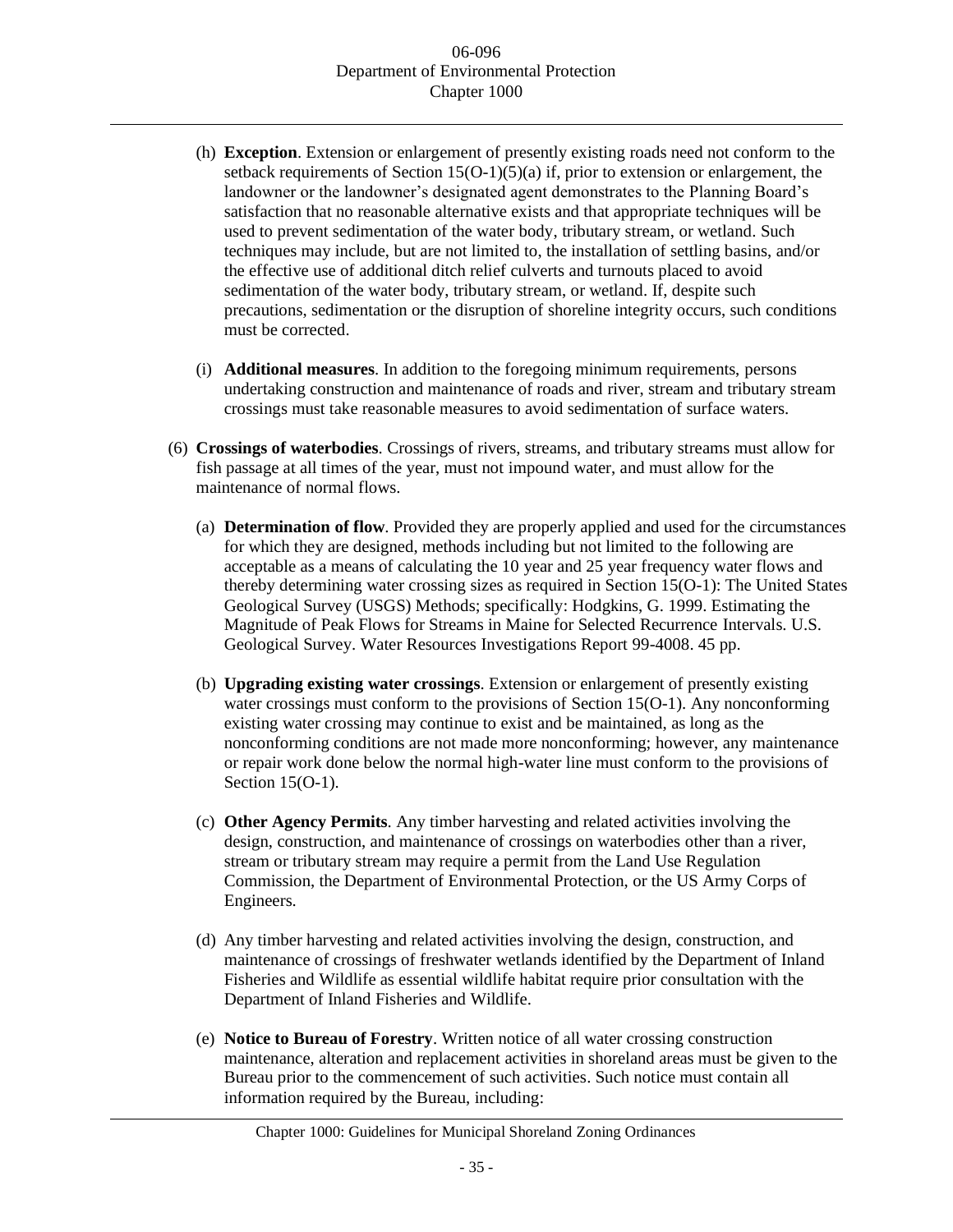- (i) a map showing the location of all proposed permanent crossings;
- (ii) the GPS location of all proposed permanent crossings;
- (iii) for any temporary or permanent crossing that requires a permit from state or federal agencies, a copy of the approved permit or permits; and
- (iv) a statement signed by the responsible party that all temporary and permanent crossings will be constructed, maintained, and closed out in accordance with the requirements of this Section.
- (f) **Water crossing standards**. All crossings of rivers require a bridge or culvert sized according to the requirements of Section  $15(O-1)(6)(g)$ ) below. Streams and tributary streams may be crossed using temporary structures that are not bridges or culverts provided:
	- (i) concentrated water runoff does not enter the stream or tributary stream;
	- (ii) sedimentation of surface waters is reasonably avoided;
	- (iii) there is no substantial disturbance of the bank, or stream or tributary stream channel;
	- (iv) fish passage is not impeded; and,
	- (v) water flow is not unreasonably impeded.

Subject to Section  $15(O-1)(6)(f)(i-v)$  above, skid trail crossings of streams and tributary streams when channels of such streams and tributary streams are frozen and snow-covered or are composed of a hard surface which will not be eroded or otherwise damaged are not required to use permanent or temporary structures.

- (g) **Bridge and Culvert Sizing**. For crossings of river, stream and tributary stream channels with a bridge or culvert, the following requirements apply:
	- (i) Bridges and culverts must be installed and maintained to provide an opening sufficient in size and structure to accommodate 25 year frequency water flows or with a cross-sectional area at least equal to 3 times the cross-sectional area of the river, stream, or tributary stream channel.
	- (ii) Temporary bridge and culvert sizes may be smaller than provided in Section  $15(O-1)(6)(g)(i)$  if techniques are effectively employed such that in the event of culvert or bridge failure, the natural course of water flow is maintained and sedimentation of the water body or tributary stream is avoided. Such crossing structures must be at least as wide as the channel and placed above the normal highwater line. Techniques may include, but are not limited to, the effective use of any, a combination of, or all of the following:
		- 1. use of temporary skidder bridges;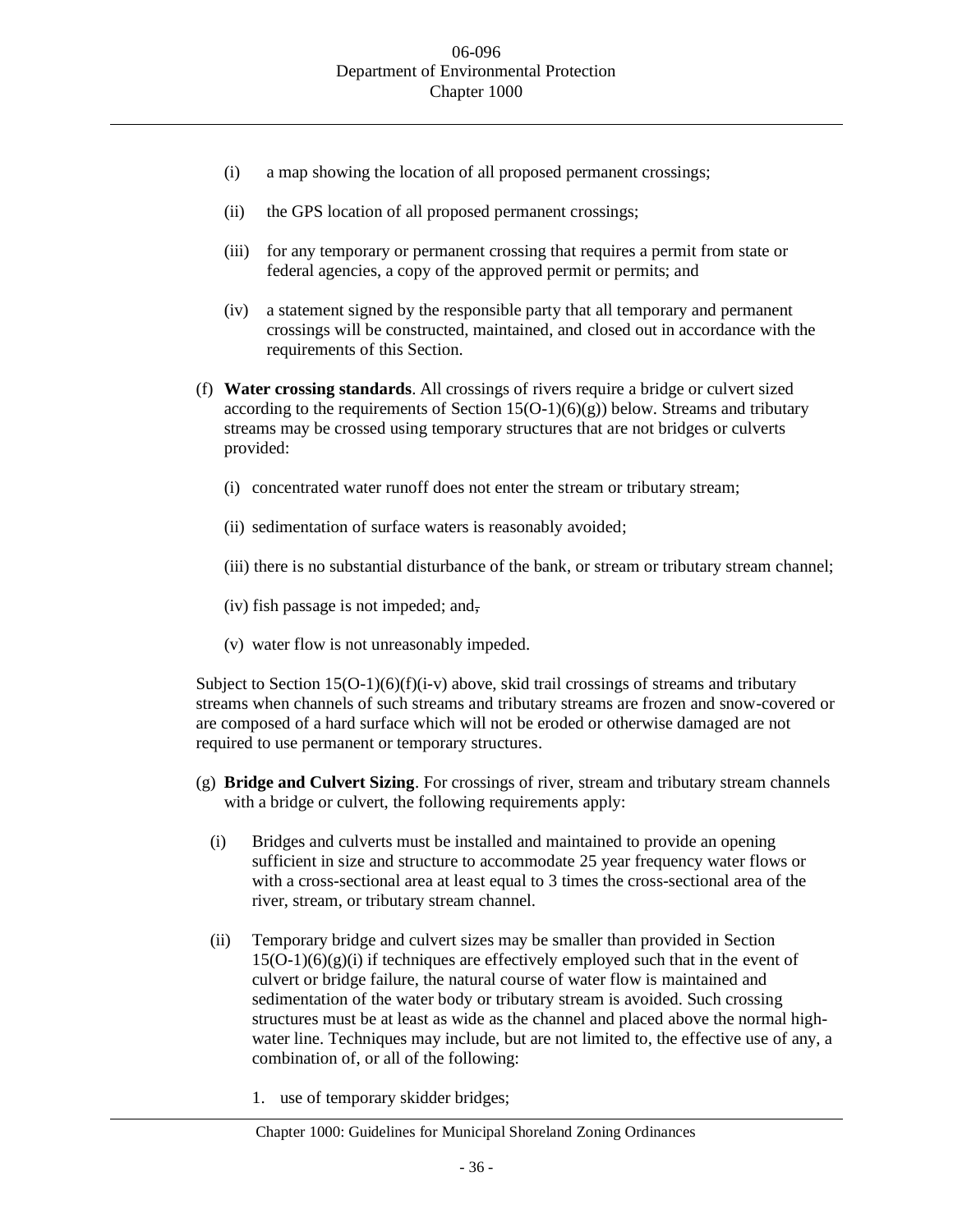- 2. removing culverts prior to the onset of frozen ground conditions;
- 3. using water bars in conjunction with culverts;
- 4. using road dips in conjunction with culverts.
- (iii) Culverts utilized in river, stream and tributary stream crossings must:
	- 1. be installed at or below river, stream or tributary stream bed elevation;
	- 2. be seated on firm ground;
	- 3. have soil compacted at least halfway up the side of the culvert;
	- 4. be covered by soil to a minimum depth of 1 foot or according to the culvert manufacturer's specifications, whichever is greater; and
	- 5. have a headwall at the inlet end which is adequately stabilized by riprap or other suitable means to reasonably avoid erosion of material around the culvert.
	- (iv) River, stream and tributary stream crossings allowed under Section 15(O-1), but located in flood hazard areas (i.e. A zones) as identified on a community's Flood Insurance Rate Maps (FIRM) or Flood Hazard Boundary Maps (FHBM), must be designed and constructed under the stricter standards contained in that community's National Flood Insurance Program (NFIP). For example, a water crossing may be required to pass a 100-year flood event.
	- (v) **Exception**. Skid trail crossings of tributary streams within shoreland areas and wetlands adjacent to such streams may be undertaken in a manner not in conformity with the requirements of the foregoing subsections provided persons conducting such activities take reasonable measures to avoid the disruption of shoreline integrity, the occurrence of sedimentation of water, and the disturbance of stream banks, stream channels, shorelines, and soil lying within ponds and wetlands. If, despite such precautions, the disruption of shoreline integrity, sedimentation of water, or the disturbance of stream banks, stream channels, shorelines, and soil lying within ponds and wetlands occurs, such conditions must be corrected.
- (h) **Skid trail closeout**. Upon completion of timber harvesting and related activities, or upon the expiration of a Forest Operations Notification, whichever is earlier, the following requirements apply:
	- (i) Bridges and culverts installed for river, stream and tributary stream crossings by skid trails must either be removed and areas of exposed soil stabilized, or upgraded to comply with the closeout standards for land management roads in Section15(O-1)(6)(i) below.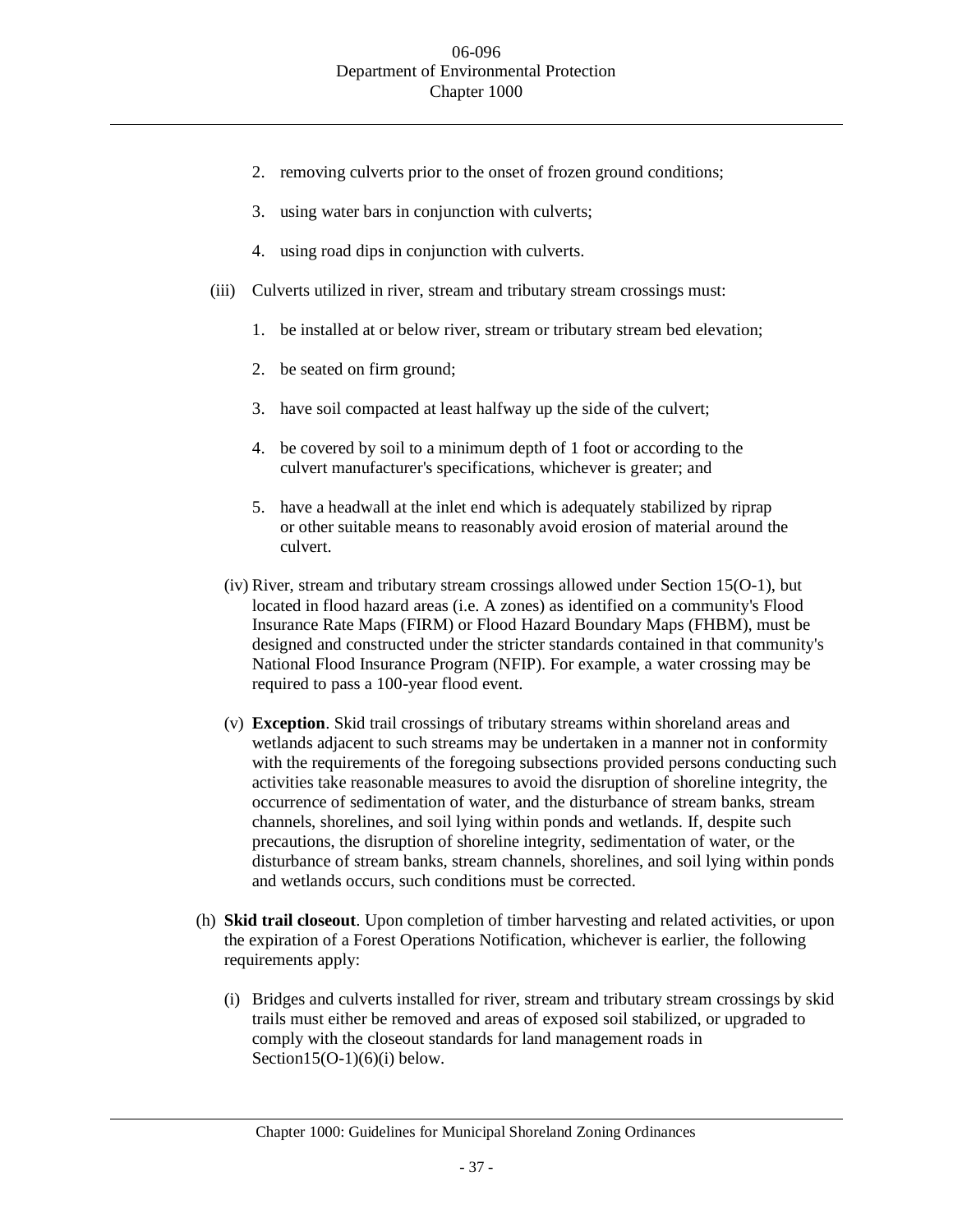- (ii) Water crossing structures that are not bridges or culverts must either be removed immediately following timber harvesting and related activities, or, if frozen into the river, stream or tributary stream bed or bank, as soon as practical after snowmelt.
- (iii)River, stream and tributary stream channels, banks and approaches to crossings of water bodies and tributary streams must be immediately stabilized on completion of harvest, or if the ground is frozen and/or snow-covered, as soon as practical after snowmelt. If, despite such precautions, sedimentation or the disruption of shoreline integrity occurs, such conditions must be corrected.
- (i) **Land management road closeout**. Maintenance of the water control features must continue until use of the road is discontinued and the road is put to bed by taking the following actions:
	- (i) Effective installation of water bars or other adequate road drainage structures at appropriate intervals, constructed to reasonably avoid surface water flowing over or under the water bar, and extending sufficient distance beyond the traveled way so that water does not reenter the road surface.
	- (ii) Water crossing structures must be appropriately sized or dismantled and removed in a manner that reasonably avoids sedimentation of the water body or tributary stream.
	- (iii) Any bridge or water crossing culvert in roads to be discontinued shall satisfy one of the following requirements:
		- 1. it shall be designed to provide an opening sufficient in size and structure to accommodate 25 year frequency water flows;
		- 2. it shall be designed to provide an opening with a cross-sectional area at least 3½ times the cross-sectional area of the river, stream or tributary stream channel; or
		- 3. it shall be dismantled and removed in a fashion to reasonably avoid sedimentation of the river, stream or tributary stream.

If, despite such precautions, sedimentation or the disruption of shoreline integrity occurs, such conditions must be corrected.

## **(7) Slope Table**

Filter strips, skid trail setbacks, and land management road setbacks must be maintained as specified in Section 15(O-1), but in no case shall be less than shown in the following table.

| Average slope of land between exposed<br>Mineral soil and the shoreline (percent) | Width of strip between exposed<br>mineral soil and shoreline |  |  |
|-----------------------------------------------------------------------------------|--------------------------------------------------------------|--|--|
|                                                                                   | (feet along surface of the ground)                           |  |  |
| 0                                                                                 | 25                                                           |  |  |
| 10                                                                                | 45                                                           |  |  |
| 20                                                                                | 65                                                           |  |  |
| 30                                                                                | 85                                                           |  |  |
|                                                                                   |                                                              |  |  |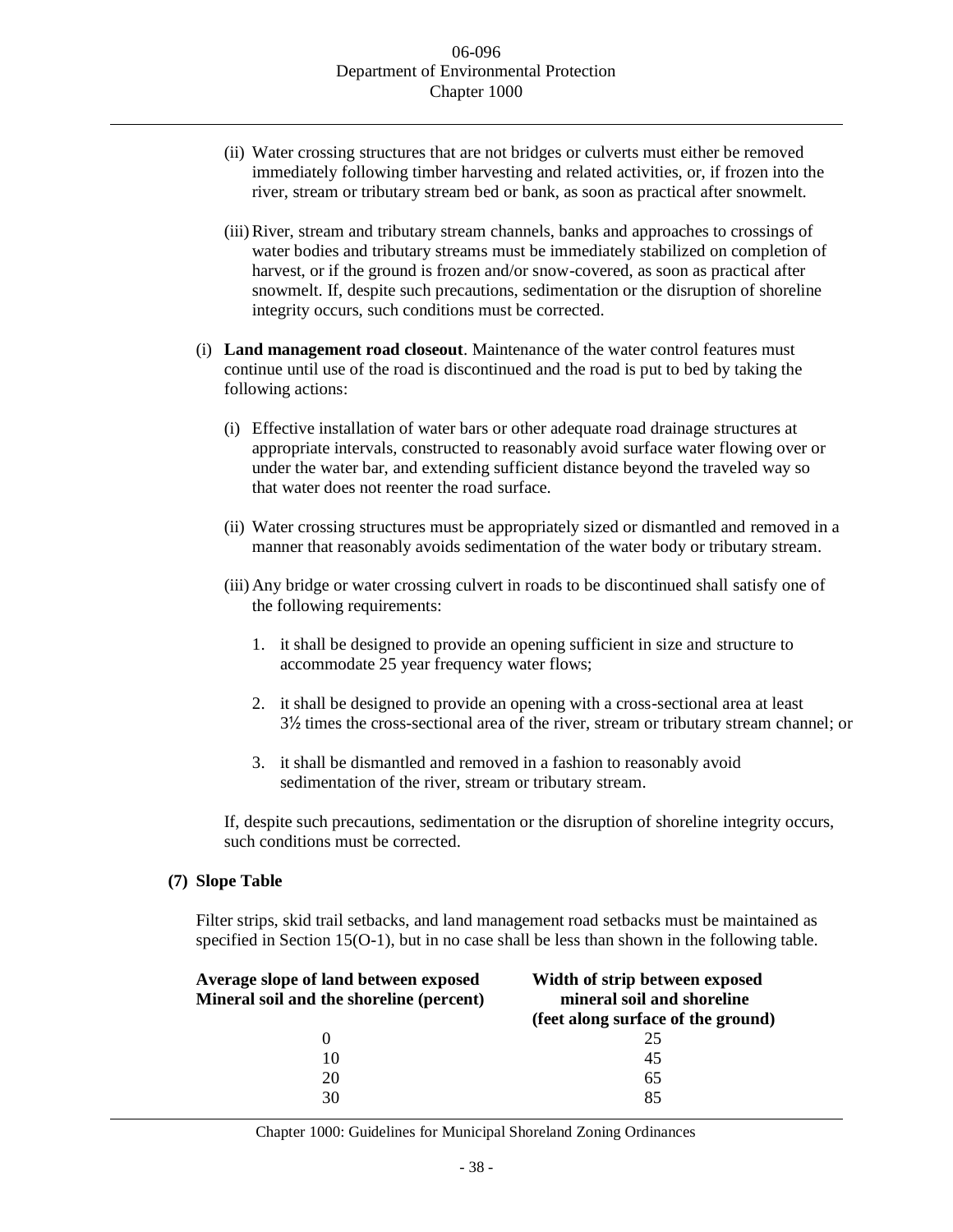| 40 | 105 |
|----|-----|
| 50 | 125 |
| 60 | 145 |
| 70 | 165 |

(8) **Definitions.** Unless otherwise provided herein, this Section O-1 incorporates by reference the definitions contained in the Maine Forest Service Rules Chapter 20, "Forest Regeneration and Clearcutting Standards", and Chapter 21, "Statewide Standards for Timber Harvesting and Related Activities in Shoreland Areas".

## **P. Clearing or Removal of Vegetation for Activities Other Than Timber Harvesting**

(1) In a Resource Protection District abutting a great pond, there shall be no cutting of vegetation within the strip of land extending 75 feet, horizontal distance, inland from the normal highwater line, except to remove hazard trees as described in section Q..

Elsewhere, in any Resource Protection District the cutting or removal of vegetation shall be limited to that which is necessary for uses expressly authorized in that district.

- (2) Except in areas as described in Section  $P(1)$ , above, within a strip of land extending onehundred (100) feet, horizontal distance, inland from the normal high-water line of a great pond classified GPA or a river flowing to a great pond classified GPA, or within a strip extending seventy-five (75) feet, horizontal distance, from any other water body, tributary stream, or the upland edge of a wetland, a buffer strip of vegetation shall be preserved as follows:
	- (a) There shall be no cleared opening greater than 250 square feet in the forest canopy (or other existing woody vegetation if a forested canopy is not present) as measured from the outer limits of the tree or shrub crown. However, a single footpath not to exceed six (6) feet in width as measured between tree trunks and/or shrub stems is allowed for accessing the shoreline provided that a cleared line of sight to the water through the buffer strip is not created.
	- (b) Selective cutting of trees within the buffer strip is allowed provided that a welldistributed stand of trees and other natural vegetation is maintained. For the purposes of Section  $15(P)(2)(b)$  a "well-distributed stand of trees" adjacent to a great pond classified GPA or a river or stream flowing to a great pond classified GPA, shall be defined as maintaining a rating score of 24 or more in each 25-foot by 50-foot rectangular (1250 square feet) area as determined by the following rating system.

| <b>Diameter of Tree at 4-1/2 feet Above</b> | <b>Points</b> |  |
|---------------------------------------------|---------------|--|
| <b>Ground Level (inches)</b>                |               |  |
| $2 - 4$ in.                                 |               |  |
| $4 - 8i$ in.                                | $\mathcal{D}$ |  |
| $8 - 12$ in.                                |               |  |
| 12 in. or greater                           | 8             |  |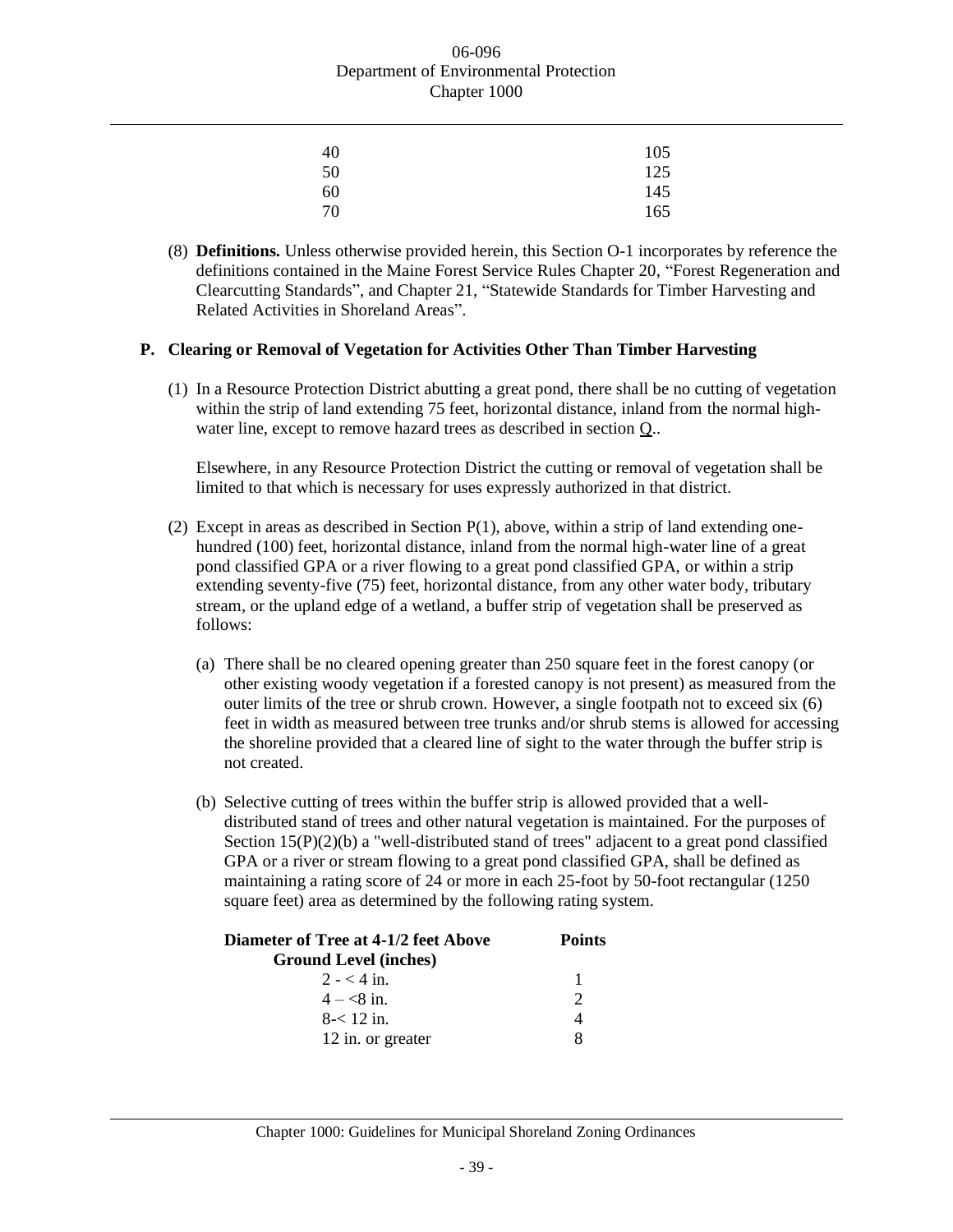Adjacent to other water bodies, tributary streams, and wetlands, a "well-distributed stand of trees" is defined as maintaining a minimum rating score of 16 per 25-foot by 50-foot rectangular area.

**NOTE:** As an example, adjacent to a great pond, if a 25-foot x 50-foot plot contains four (4) trees between 2 and 4 inches in diameter, two trees between 4 and 8 inches in diameter, three trees between 8 and 12 inches in diameter, and two trees over 12 inches in diameter, the rating score is:

 $(4x1)+(2x2) + (3x4) + (2x8) = 36$  points

Thus, the 25-foot by 50-foot plot contains trees worth 36 points. Trees totaling 12 points (36-  $24 = 12$ ) may be removed from the plot provided that no cleared openings are created.

The following shall govern in applying this point system:

- (i) The 25-foot by 50-foot rectangular plots must be established where the landowner or lessee proposes clearing within the required buffer;
- (ii) Each successive plot must be adjacent to, but not overlap a previous plot;
- (iii) Any plot not containing the required points must have no vegetation removed except as otherwise allowed by this Ordinance;
- (iv) Any plot containing the required points may have vegetation removed down to the minimum points required or as otherwise allowed by is Ordinance;
- (v) Where conditions permit, no more than 50% of the points on any 25-foot by 50-foot rectangular area may consist of trees greater than 12 inches in diameter.

For the purposes of Section  $15(P)(2)(b)$  "other natural vegetation" is defined as retaining existing vegetation under three (3) feet in height and other ground cover and retaining at least five (5) saplings less than two (2) inches in diameter at four and one half (4 ½) feet above ground level for each 25-foot by 50-foot rectangle area. If five saplings do not exist, no woody stems less than two (2) inches in diameter can be removed until 5 saplings have been recruited into the plot.

**NOTE**: A municipality may elect to retain their present "point system" that is based on 25-foot by 25-foot plots. If so, the paragraph above must be modified as follows:

For the purposes of Section  $15(P)(2)(b)$ , "other natural vegetation" is defined as retaining existing vegetation under three (3) feet in height and other ground cover and retaining at least three (3) saplings less than two (2) inches in diameter at four and one-half (4 ½) feet above ground level for each 25-foot by 25-foot rectangular area. If three (3) saplings do not exist, no woody stems less than two (2) inches in diameter can be removed until 3 saplings have been recruited into the plot.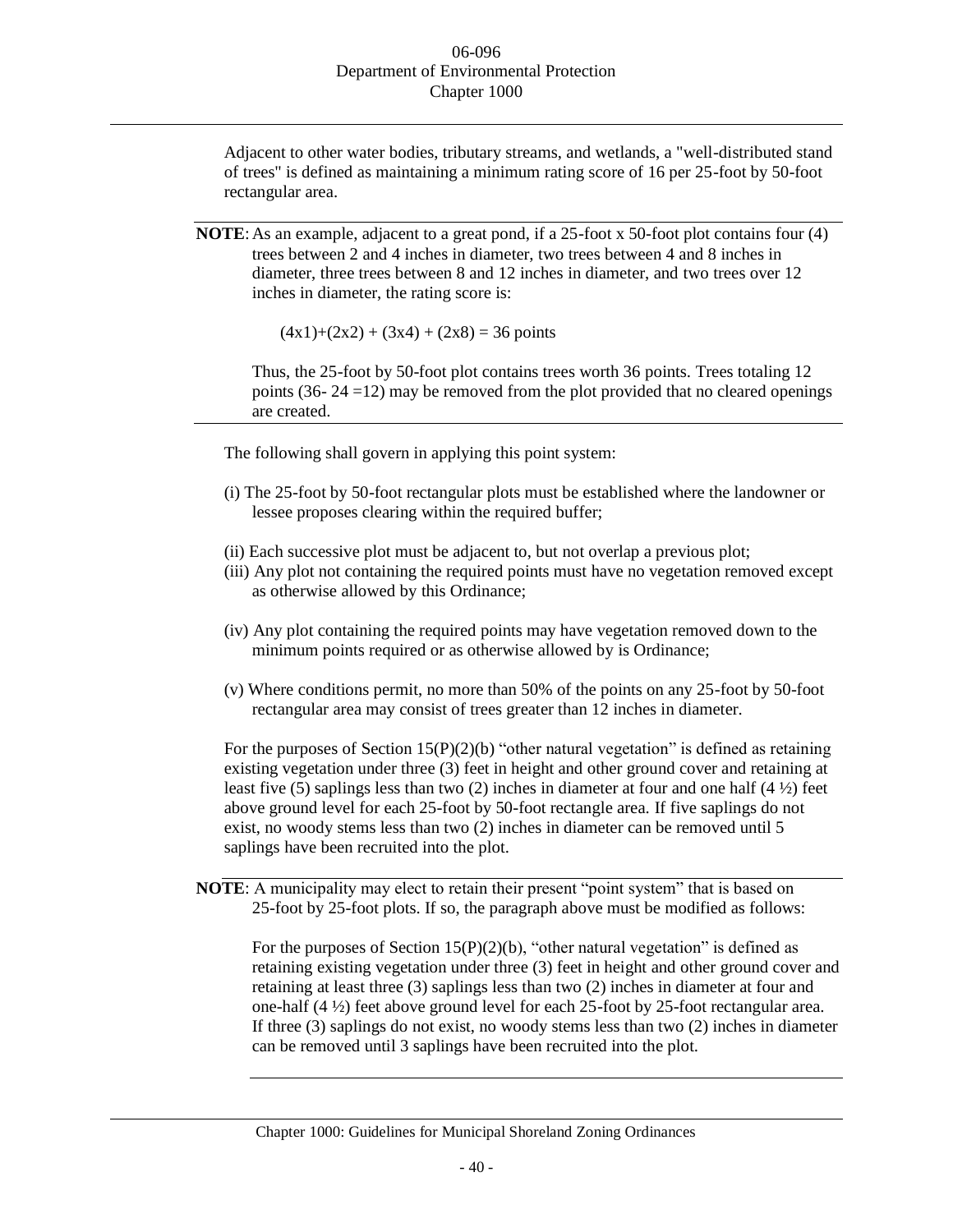Subparagraph 15  $(P)(2)(b)$  must also be modified to make it clear that the point system establishes only a "well-distributed stand of trees" not a well-distributed stand of trees and other vegetation. "Other vegetation" is described elsewhere.

Notwithstanding the above provisions, no more than 40% of the total volume of trees four (4) inches or more in diameter, measured at 4 1/2 feet above ground level may be removed in any ten (10) year period.

- (c) In order to protect water quality and wildlife habitat, existing vegetation under three (3) feet in height and other ground cover, including leaf litter and the forest duff layer, shall not be cut, covered, or removed, except to provide for a footpath or other permitted uses as described in Section 15(P) paragraphs (2) and (2)(a) above.
- (d) Pruning of tree branches, on the bottom 1/3 of the tree is allowed.
- (e) In order to maintain a buffer strip of vegetation, when the removal of storm-damaged, dead or hazard trees results in the creation of cleared openings, these openings shall be replanted with native tree species in accordance with Section Q, below, unless existing new tree growth is present.
- (f) In order to maintain the vegetation in the shoreline buffer, clearing or removal of vegetation for allowed activities, including associated construction and related equipment operation, within or outside the shoreline buffer, must comply with the requirements of Section 15.P(2).
- (3) At distances greater than one hundred (100) feet, horizontal distance, from a great pond classified GPA or a river flowing to a great pond classified GPA, and seventy-five (75) feet, horizontal distance, from the normal high-water line of any other water body, tributary stream, or the upland edge of a wetland, there shall be allowed on any lot, in any ten (10) year period, selective cutting of not more than forty (40) percent of the volume of trees four (4) inches or more in diameter, measured 4 1/2 feet above ground level. Tree removal in conjunction with the development of permitted uses shall be included in the forty (40) percent calculation. For the purposes of these standards volume may be considered to be equivalent to basal area.

In no event shall cleared openings for any purpose, including but not limited to, principal and accessory structures, driveways, lawns and sewage disposal areas, exceed in the aggregate, 25% of the lot area within the shoreland zone or ten thousand (10,000) square feet, whichever is greater, including land previously cleared. This provision applies to the portion of a lot within the shoreland zone, including the buffer area, but shall not apply to the General Development or Commercial Fisheries/Maritime Activities Districts.

- (4) Legally existing nonconforming cleared openings may be maintained, but shall not be enlarged, except as allowed by this Ordinance.
- (5) Fields and other cleared openings which have reverted to primarily shrubs, trees, or other woody vegetation shall be regulated under the provisions of Section 15(P).
- **Q. Hazard Trees, Storm-Damaged Trees, and Dead Tree Removal**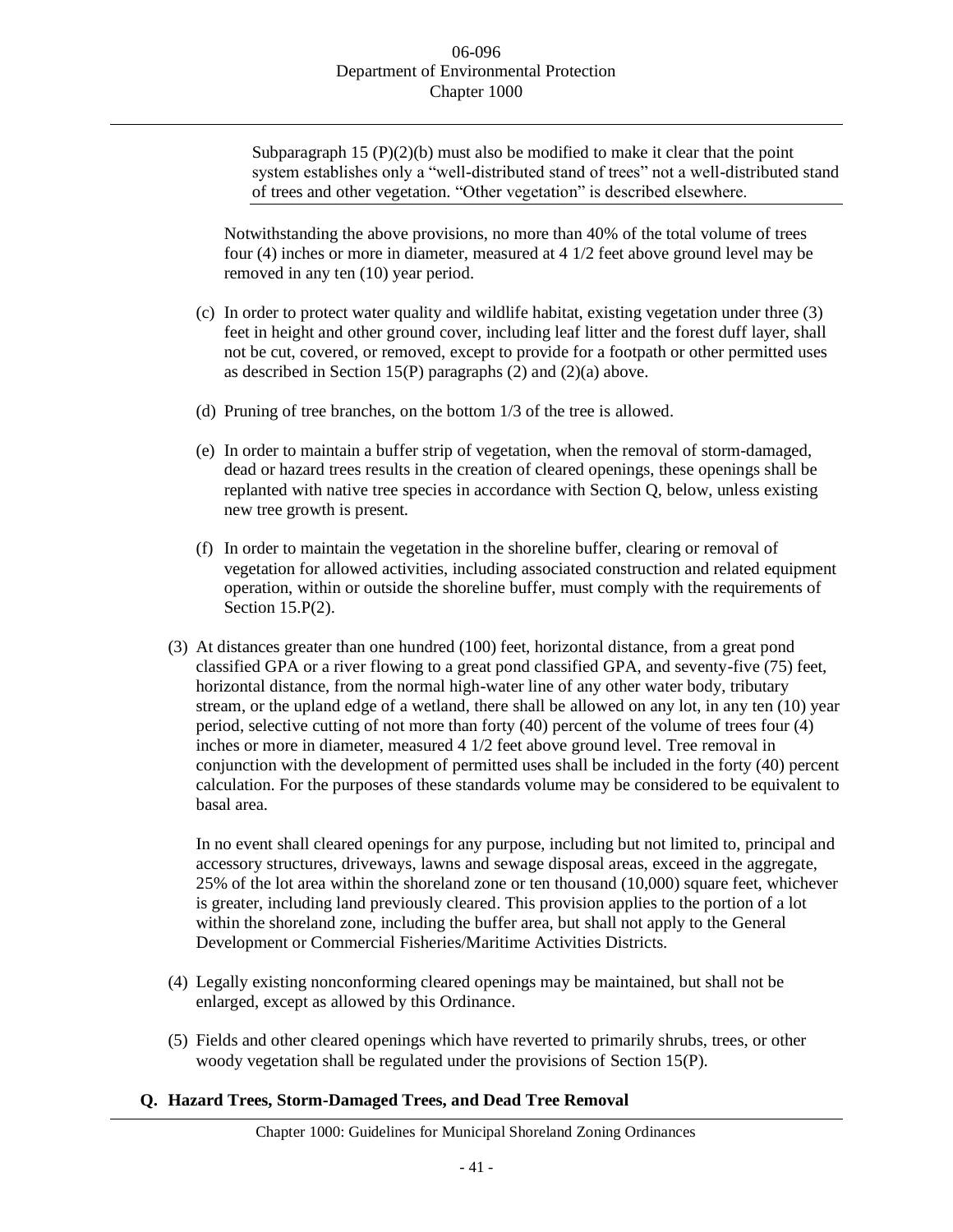- (1) Hazard trees in the shoreland zone may be removed without a permit after consultation with the Code Enforcement Officer if the following requirements are met:
	- (a) Within the shoreline buffer, if the removal of a hazard tree results in a cleared opening in the tree canopy greater than two hundred and fifty (250) square feet, replacement with native tree species is required, unless there is new tree growth already present. New tree growth must be as near as practicable to where the hazard tree was removed and be at least two (2) inches in diameter, measured at four and one half (4.5) feet above the ground level. If new growth is not present, then replacement trees shall consist of native species and be at least four (4) feet in height, and be no less than two (2) inches in diameter. Stumps may not be removed.
	- (b) Outside of the shoreline buffer, when the removal of hazard trees exceeds forty (40) percent of the volume of trees four (4) inches or more in diameter, measured at four and one half (4.5) feet above ground level in any ten (10) year period, and/or results in cleared openings exceeding twenty-five (25) percent of the lot area within the shoreland zone, or ten thousand (10,000) square feet, whichever is greater, replacement with native tree species is required, unless there is new tree growth already present. New tree growth must be as near as practicable to where the hazard tree was removed and be at least two (2) inches in diameter, measured at four and one half (4.5) feet above the ground level. If new growth is not present, then replacement trees shall consist of native species and be at least two (2) inches in diameter, measured at four and one half (4.5) feet above the ground level.
	- (c) The removal of standing dead trees, resulting from natural causes, is permissible without the need for replanting or a permit, as long as the removal does not result in the creation of new lawn areas, or other permanently cleared areas, and stumps are not removed. For the purposes of this provision dead trees are those trees that contain no foliage during the growing season.
	- (d) The Code Enforcement Officer may require the property owner to submit an evaluation from a licensed forester or arborist before any hazard tree can be removed within the shoreland zone.
	- (e) The Code Enforcement Officer may require more than a one–for-one replacement for hazard trees removed that exceed eight (8) inches in diameter measured at four and one half (4.5) feet above the ground level.
- (2) Storm-damaged trees in the shoreland zone may be removed without a permit after consultation with the Code Enforcement Officer if the following requirements are met:
	- (a) Within the shoreline buffer, when the removal of storm-damaged trees results in a cleared opening in the tree canopy greater than two hundred and fifty (250) square feet, replanting is not required, but the area shall be required to naturally revegetate, and the following requirements must be met:
		- (i) The area from which a storm-damaged tree is removed does not result in new lawn areas, or other permanently cleared areas;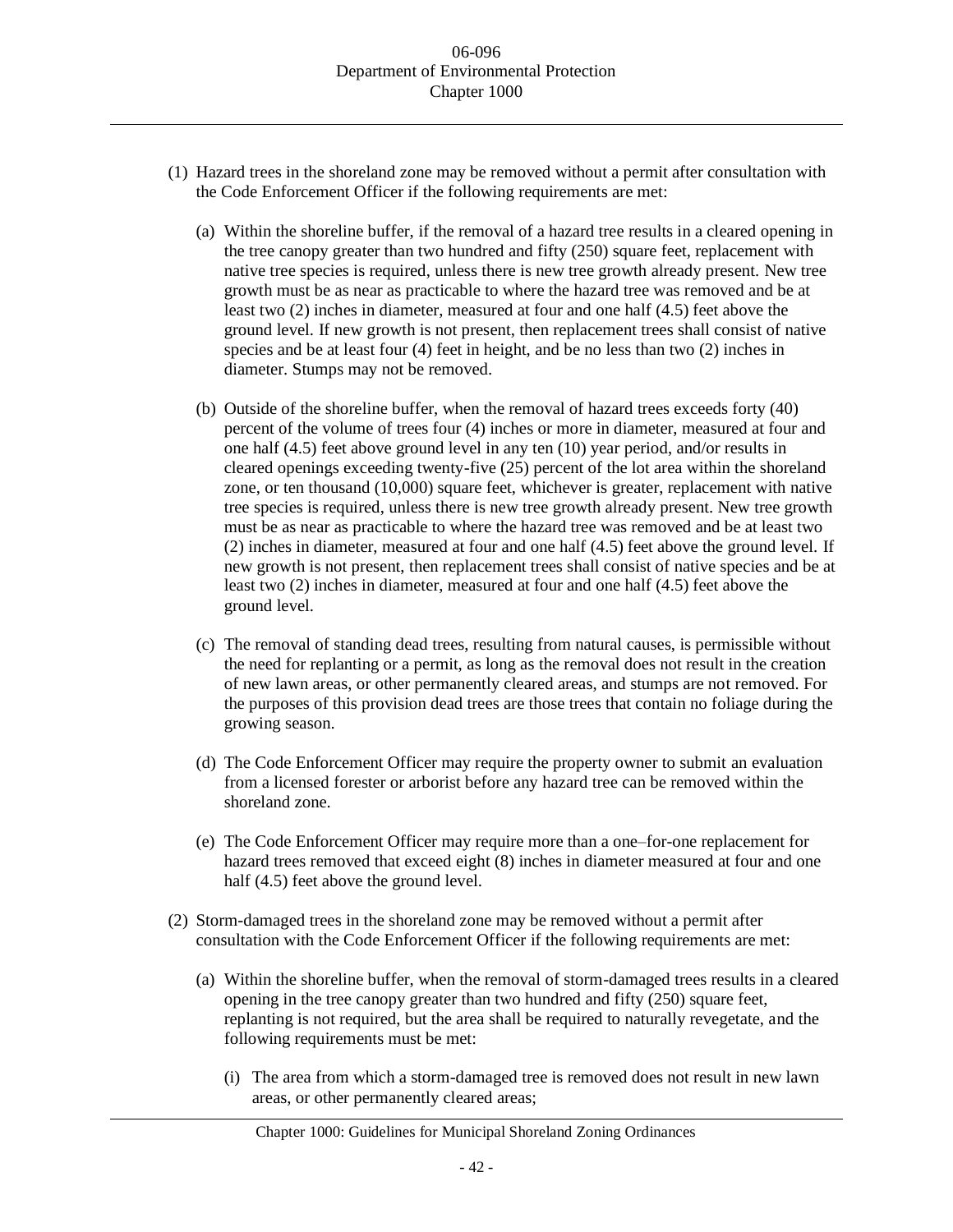- (ii) Stumps from the storm-damaged trees may not be removed;
- (iii) Limbs damaged from a storm event may be pruned even if they extend beyond the bottom one-third (1/3) of the tree; and
- (iv) If after one growing season, no natural regeneration or regrowth is present, replanting of native tree seedlings or saplings is required at a density of one seedling per every eighty (80) square feet of lost canopy.
- (b) Outside of the shoreline buffer, if the removal of storm damaged trees exceeds 40% of the volume of trees four (4) inches or more in diameter, measured at four and one half (4.5) feet above the ground level in any ten (10) year period, or results, in the aggregate, in cleared openings exceeding 25% of the lot area within the shoreland zone or ten thousand (10,000) square feet, whichever is greater, and no natural regeneration occurs within one growing season, then native tree seedlings or saplings shall be replanted on a one-for-one basis.

# **R. Exemptions to Clearing and Vegetation Removal Requirements**

The following activities are exempt from the clearing and vegetation removal standards set forth in Section 15(P), provided that all other applicable requirements of this chapter are complied with, and the removal of vegetation is limited to that which is necessary:

- (1) The removal of vegetation that occurs at least once every two (2) years for the maintenance of legally existing areas that do not comply with the vegetation standards in this chapter, such as but not limited to cleared openings in the canopy or fields. Such areas shall not be enlarged, except as allowed by this section. If any of these areas, due to lack of removal of vegetation every two (2) years, reverts back to primarily woody vegetation, the requirements of Section 15(P) apply;
- (2) The removal of vegetation from the location of allowed structures or allowed uses, when the shoreline setback requirements of section 15(B) are not applicable;
- (3) The removal of vegetation from the location of public swimming areas associated with an allowed public recreational facility;
- (4) The removal of vegetation associated with allowed agricultural uses, provided best management practices are utilized, and provided all requirements of section 15(N) are complied with;
- (5) The removal of vegetation associated with brownfields or voluntary response action program (VRAP) projects provided that the removal of vegetation is necessary for remediation activities to clean-up contamination on a site in a general development district, commercial fisheries and maritime activities district or other equivalent zoning district approved by the Commissioner that is part of a state or federal brownfields program or a voluntary response action program pursuant 38 M.R.S.A section 343-E, and that is located along: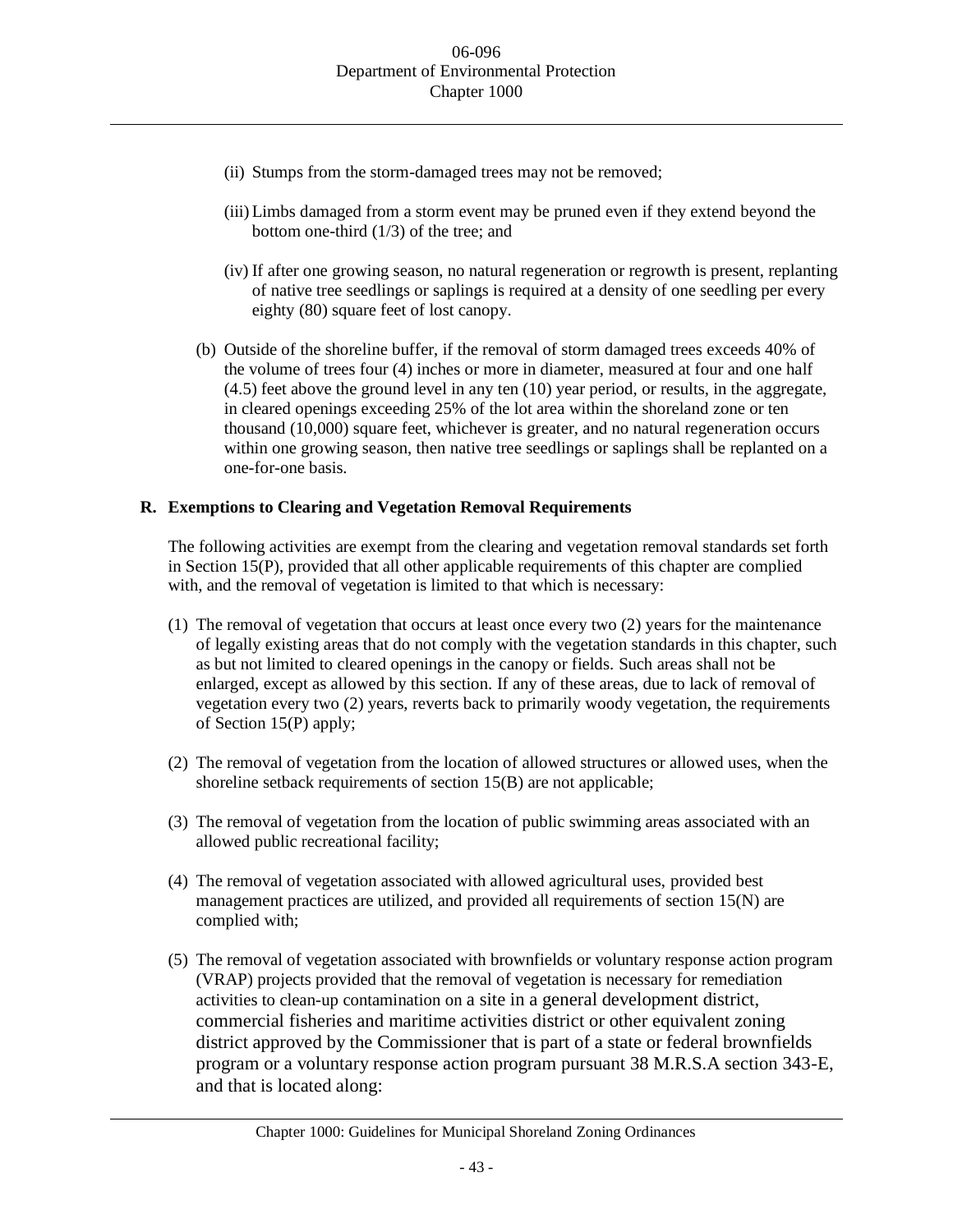- (a) A coastal wetland; or
- (b) A river that does not flow to a great pond classified as GPA pursuant to 38 M.R.S.A section 465-A.
- (6) The removal of non-native invasive vegetation species, provided the following minimum requirements are met:
	- (a) If removal of vegetation occurs via wheeled or tracked motorized equipment, the wheeled or tracked motorized equipment is operated and stored at least twenty-five (25) feet, horizontal distance, from the shoreline, except that wheeled or tracked equipment may be operated or stored on existing structural surfaces, such as pavement or gravel;
	- (b) Removal of vegetation within twenty-five (25) feet, horizontal distance, from the shoreline occurs via hand tools; and
	- (c) If applicable clearing and vegetation removal standards are exceeded due to the removal of non-native invasive species vegetation, the area shall be revegetated with native species to achieve compliance.

**NOTE**:An updated list of non-native invasive vegetation is maintained by the Department of Agriculture, Conservation and Forestry's Natural Areas Program: http://www.maine.gov/dacf/mnap/features/invasive\_plants/invasives.htm

(7) The removal of vegetation associated with emergency response activities conducted by the Department, the U.S. Environmental Protection Agency, the U.S. Coast Guard, and their agents.

## **S. Revegetation Requirements**

When revegetation is required in response to violations of the vegetation standards set forth in Section 15(P), to address the removal of non- native invasive species of vegetation, or as a mechanism to allow for development that may otherwise not be permissible due to the vegetation standards, including removal of vegetation in conjunction with a shoreline stabilization project, the revegation must comply with the following requirements.

- (1) The property owner must submit a revegetation plan, prepared with and signed by a qualified professional, that describes revegetation activities and maintenance. The plan must include a scaled site plan, depicting where vegetation was, or is to be removed, where existing vegetation is to remain, and where vegetation is to be planted, including a list of all vegetation to be planted.
- (2) Revegetation must occur along the same segment of shoreline and in the same area where vegetation was removed and at a density comparable to the pre-existing vegetation, except where a shoreline stabilization activity does not allow revegetation to occur in the same area and at a density comparable to the pre-existing vegetation, in which case revegetation must occur along the same segment of shoreline and as close as possible to the area where vegetation was removed: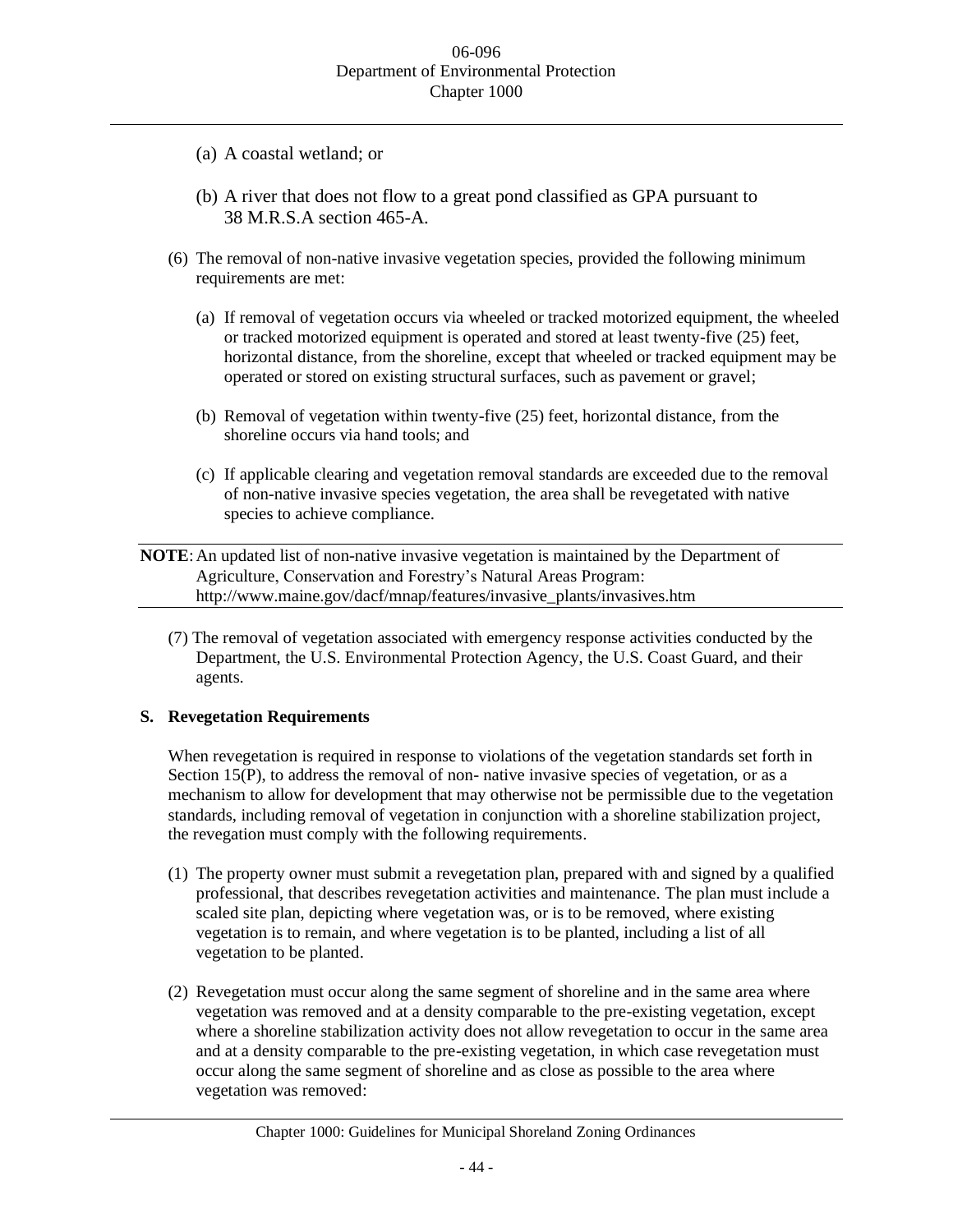- (3) If part of a permitted activity, revegetation shall occur before the expiration of the permit. If the activity or revegetation is not completed before the expiration of the permit, a new revegetation plan shall be submitted with any renewal or new permit application.
- (4) Revegetation activities must meet the following requirements for trees and saplings:
	- (a) All trees and saplings removed must be replaced with native noninvasive species;
	- (b) Replacement vegetation must at a minimum consist of saplings;
	- (c) If more than three (3) trees or saplings are planted, then at least three (3) different species shall be used;
	- (d) No one species shall make up 50% or more of the number of trees and saplings planted;
	- (e) If revegetation is required for a shoreline stabilization project, and it is not possible to plant trees and saplings in the same area where trees or saplings were removed, then trees or sapling must be planted in a location that effectively reestablishes the screening between the shoreline and structures; and
	- (f) A survival rate of at least eighty (80) percent of planted trees or saplings is required for a minimum five (5) years period.
- (5) Revegetation activities must meet the following requirements for woody vegetation and other vegetation under three (3) feet in height:
	- (a) All woody vegetation and vegetation under three (3) feet in height must be replaced with native noninvasive species of woody vegetation and vegetation under three (3) feet in height as applicable;
	- (b) Woody vegetation and vegetation under three (3) feet in height shall be planted in quantities and variety sufficient to prevent erosion and provide for effective infiltration of stormwater;
	- (c) If more than three (3) woody vegetation plants are to be planted, then at least three (3) different species shall be planted;
	- (d) No one species shall make up 50% or more of the number of planted woody vegetation plants; and
	- (e) Survival of planted woody vegetation and vegetation under three feet in height must be sufficient to remain in compliance with the standards contained within this chapter for minimum of five (5) years
- (6) Revegetation activities must meet the following requirements for ground vegetation and ground cover:
	- (a) All ground vegetation and ground cover removed must be replaced with native herbaceous vegetation, in quantities and variety sufficient to prevent erosion and provide for effective infiltration of stormwater;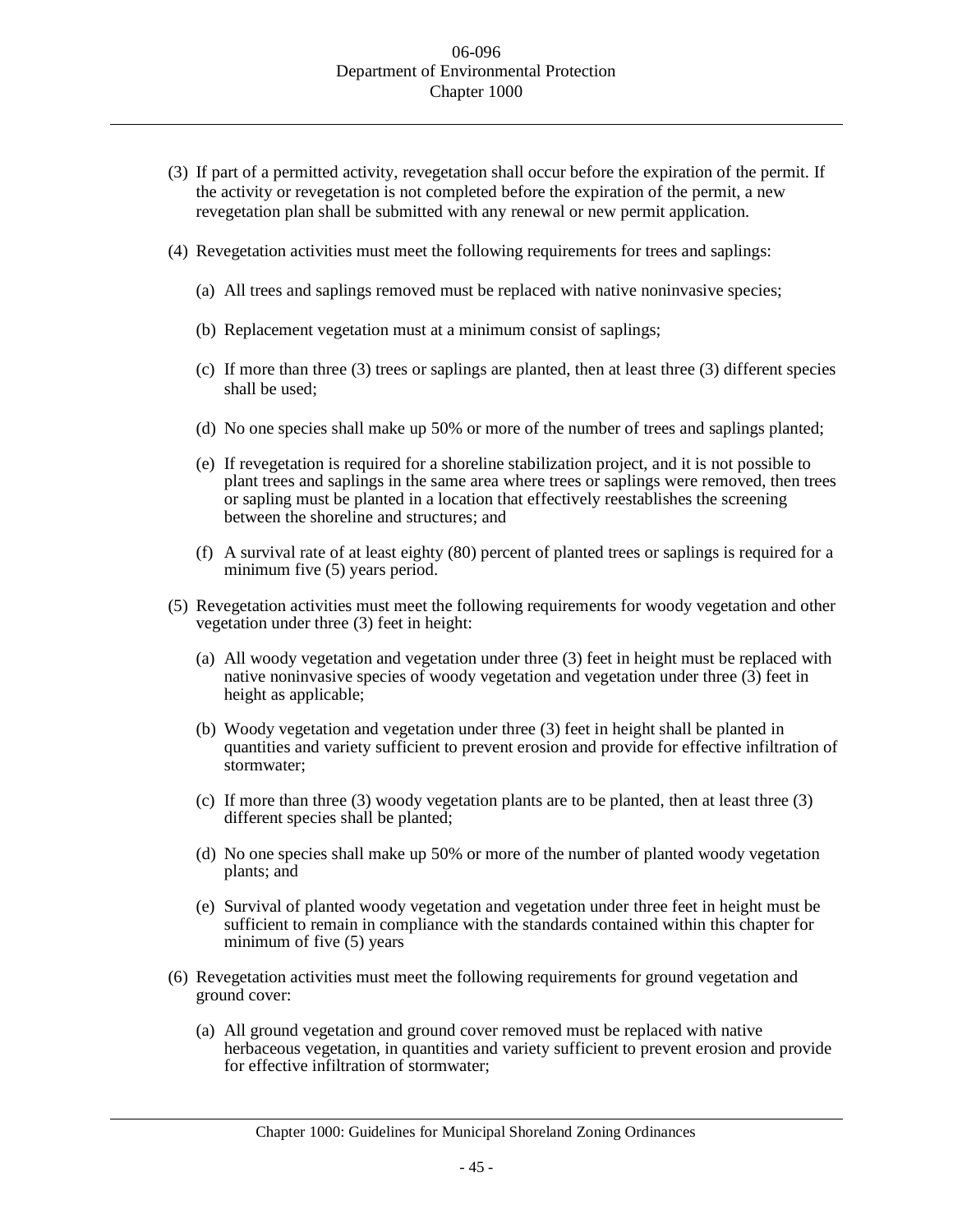- (b) Where necessary due to a lack of sufficient ground cover, an area must be supplemented with a minimum four (4) inch depth of leaf mulch and/or bark mulch to prevent erosion and provide for effective infiltration of stormwater; and
- (c) Survival and functionality of ground vegetation and ground cover must be sufficient to remain in compliance with the standards contained within this chapter for minimum of five (5) years.

## **T. Erosion and Sedimentation Control**

- (1) All activities which involve filling, grading, excavation or other similar activities which result in unstabilized soil conditions and which require a permit shall also require a written soil erosion and sedimentation control plan. The plan shall be submitted to the permitting authority for approval and shall include, where applicable, provisions for:
	- (a) Mulching and revegetation of disturbed soil.
	- (b) Temporary runoff control features such as hay bales, silt fencing or diversion ditches.
	- (c) Permanent stabilization structures such as retaining walls or rip-rap.
- (2) In order to create the least potential for erosion, development shall be designed to fit with the topography and soils of the site. Areas of steep slopes where high cuts and fills may be required shall be avoided wherever possible, and natural contours shall be followed as closely as possible.
- (3) Erosion and sedimentation control measures shall apply to all aspects of the proposed project involving land disturbance, and shall be in operation during all stages of the activity. The amount of exposed soil at every phase of construction shall be minimized to reduce the potential for erosion.
- (4) Any exposed ground area shall be temporarily or permanently stabilized within one (1) week from the time it was last actively worked, by use of riprap, sod, seed, and mulch, or other effective measures. In all cases permanent stabilization shall occur within nine (9) months of the initial date of exposure. In addition:
	- (a) Where mulch is used, it shall be applied at a rate of at least one (1) bale per five hundred (500) square feet and shall be maintained until a catch of vegetation is established.
	- (b) Anchoring the mulch with netting, peg and twine or other suitable method may be required to maintain the mulch cover.
	- (c) Additional measures shall be taken where necessary in order to avoid siltation into the water. Such measures may include the use of staked hay bales and/or silt fences.
- (5) Natural and man-made drainage ways and drainage outlets shall be protected from erosion from water flowing through them. Drainageways shall be designed and constructed in order to carry water from a twenty five (25) year storm or greater, and shall be stabilized with vegetation or lined with riprap.
- **U. Soils.** All land uses shall be located on soils in or upon which the proposed uses or structures can be established or maintained without causing adverse environmental impacts, including severe erosion, mass soil movement, improper drainage, and water pollution, whether during or after construction. Proposed uses requiring subsurface waste disposal, and commercial or industrial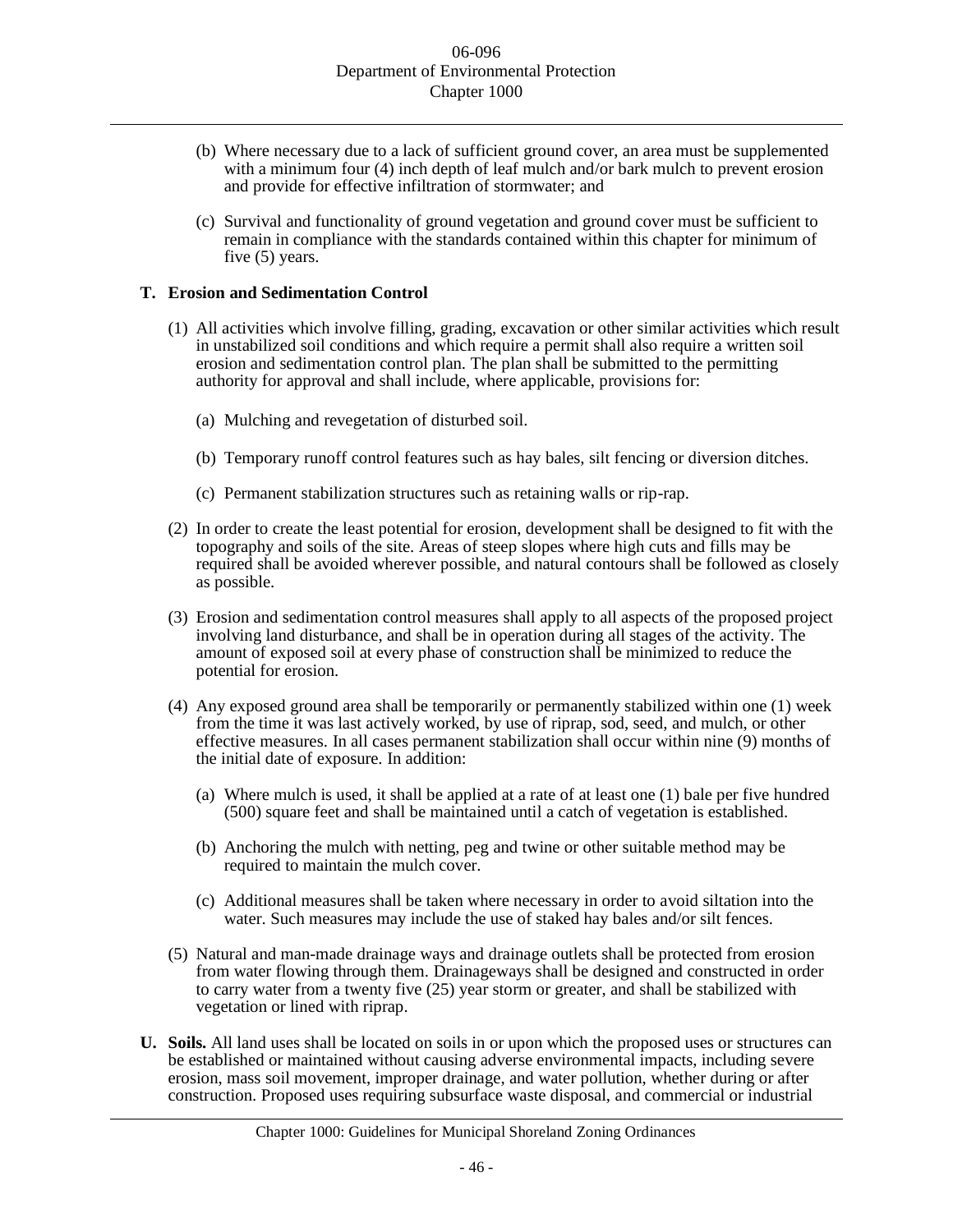development and other similar intensive land uses, shall require a soils report based on an on-site investigation and be prepared by state-certified professionals. Certified persons may include Maine Certified Soil Scientists, Maine Registered Professional Engineers, Maine State Certified Geologists and other persons who have training and experience in the recognition and evaluation of soil properties. The report shall be based upon the analysis of the characteristics of the soil and surrounding land and water areas, maximum ground water elevation, presence of ledge, drainage conditions, and other pertinent data which the evaluator deems appropriate. The soils report shall include recommendations for a proposed use to counteract soil limitations where they exist.

- **V. Water Quality.** No activity shall deposit on or into the ground or discharge to the waters of the State any pollutant that, by itself or in combination with other activities or substances, will impair designated uses or the water classification of the water body, tributary stream or wetland.
- **W. Archaeological Site.** Any proposed land use activity involving structural development or soil disturbance on or adjacent to sites listed on, or eligible to be listed on the National Register of Historic Places, as determined by the permitting authority, shall be submitted by the applicant to the Maine Historic Preservation Commission for review and comment, at least twenty (20) days prior to action being taken by the permitting authority. The permitting authority shall consider comments received from the Commission prior to rendering a decision on the application.

**NOTE:** Municipal officials should contact the Maine Historic Preservation Commission for the listing and location of Historic Places in their community.

## **16. Administration**

# **A. Administering Bodies and Agents**

- (1) **Code Enforcement Officer**. A Code Enforcement Officer shall be appointed or reappointed annually by July 1st.
- (2) **Board of Appeals**. A Board of Appeals shall be created in accordance with the provisions of 30-A M.R.S.A. section 2691.
- (3) **Planning Board**. A Planning Board shall be created in accordance with the provisions of State law.
- **B. Permits Required.** After the effective date of this Ordinance no person shall, without first obtaining a permit, engage in any activity or use of land or structure requiring a permit in the district in which such activity or use would occur; or expand, change, or replace an existing use or structure; or renew a discontinued nonconforming use. A person who is issued a permit pursuant to this Ordinance shall have a copy of the permit on site while the work authorized by the permit is performed.
	- (1) A permit is not required for the replacement of an existing road culvert as long as:
		- (a) The replacement culvert is not more than 25% longer than the culvert being replaced;
		- (b) The replacement culvert is not longer than 75 feet; and
		- (c) Adequate erosion control measures are taken to prevent sedimentation of the water, and the crossing does not block fish passage in the watercourse.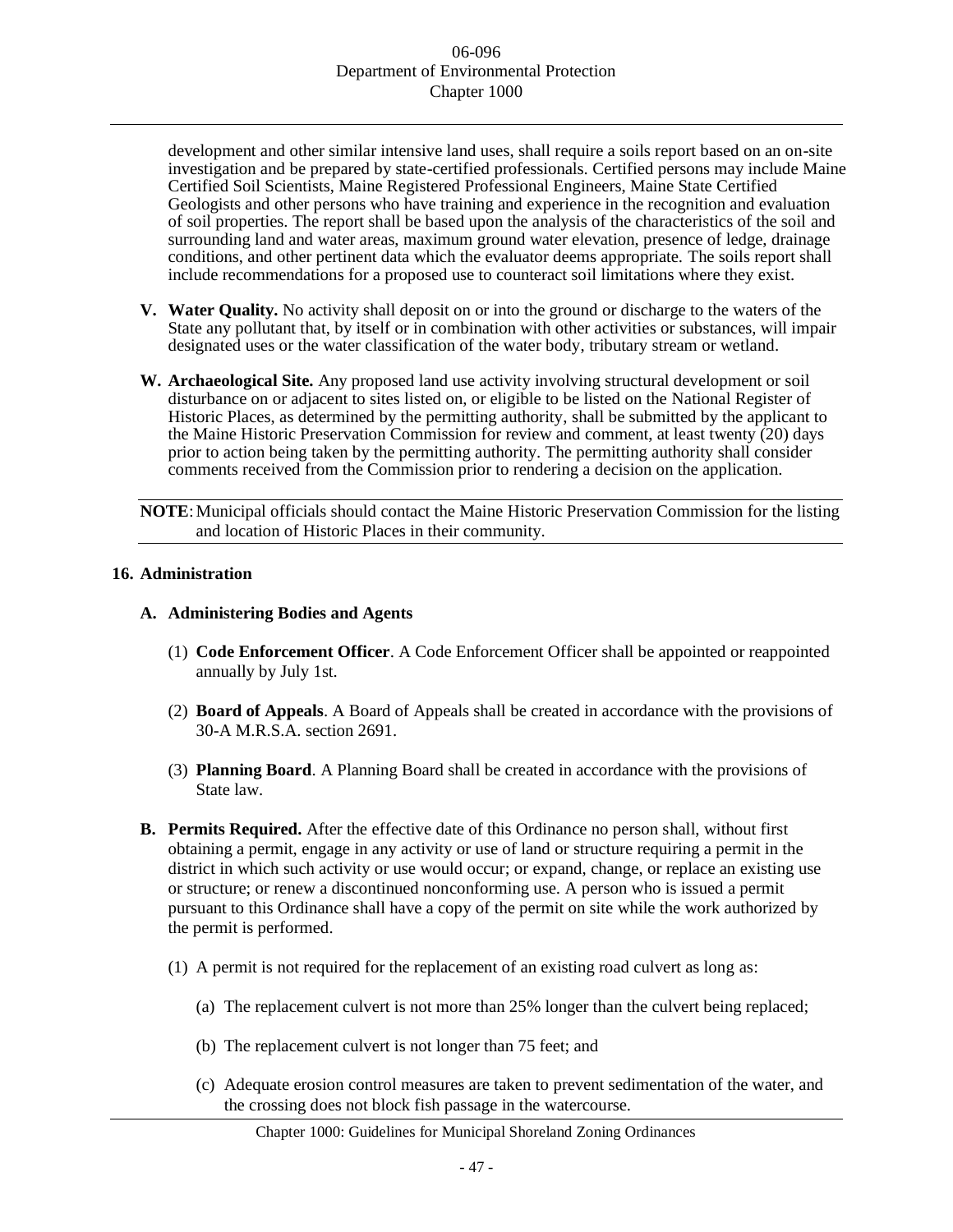- (2) A permit is not required for an archaeological excavation as long as the excavation is conducted by an archaeologist listed on the State Historic Preservation Officer's level 1 or level 2 approved list, and unreasonable erosion and sedimentation is prevented by means of adequate and timely temporary and permanent stabilization measures.
- (3) Any permit required by this Ordinance shall be in addition to any other permit required by other law or ordinance.

# **C. Permit Application**

- (1) Every applicant for a permit shall submit a written application, including a scaled site plan, on a form provided by the municipality, to the appropriate official as indicated in Section 14.
- (2) All applications shall be signed by an owner or individual who can show evidence of right, title or interest in the property or by an agent, representative, tenant, or contractor of the owner with authorization from the owner to apply for a permit hereunder, certifying that the information in the application is complete and correct.
- (3) All applications shall be dated, and the Code Enforcement Officer or Planning Board, as appropriate, shall note upon each application the date and time of its receipt.
- (4) If the property is not served by a public sewer, a valid plumbing permit or a completed application for a plumbing permit, including the site evaluation approved by the Plumbing Inspector, shall be submitted whenever the nature of the proposed structure or use would require the installation of a subsurface sewage disposal system.
- **NOTE**:If a municipality intends to take independent enforcement actions related to the contractor certification requirements of 38 M.R.S.A. Section 439-B, they should insert the following into the application requirements of their ordinance:
- (5) When an excavation contractor will perform an activity that requires or results in more than one (1) cubic yard of soil disturbance, the person responsible for management of erosion and sedimentation control practices at the site must be certified in erosion control practices by the Maine Department of Environmental Protection. This person must be present at the site each day earthmoving activity occurs for a duration that is sufficient to ensure that proper erosion and sedimentation control practices are followed. This is required until erosion and sedimentation control measures have been installed, which will either stay in place permanently or stay in place until the area is sufficiently covered with vegetation necessary to prevent soil erosion. The name and certification number of the person who will oversee the activity causing or resulting in soil disturbance shall be included on the permit application. This requirement does not apply to a person or firm engaged in agriculture or timber harvesting if best management practices for erosion and sedimentation control are used; and municipal, state and federal employees engaged in projects associated with that employment.
- **D. Procedure for Administering Permits.** Within 35 days of the date of receiving a written application, the Planning Board or Code Enforcement Officer, as indicated in Section 14, shall notify the applicant in writing either that the application is a complete application, or, if the application is incomplete, that specified additional material is needed to make the application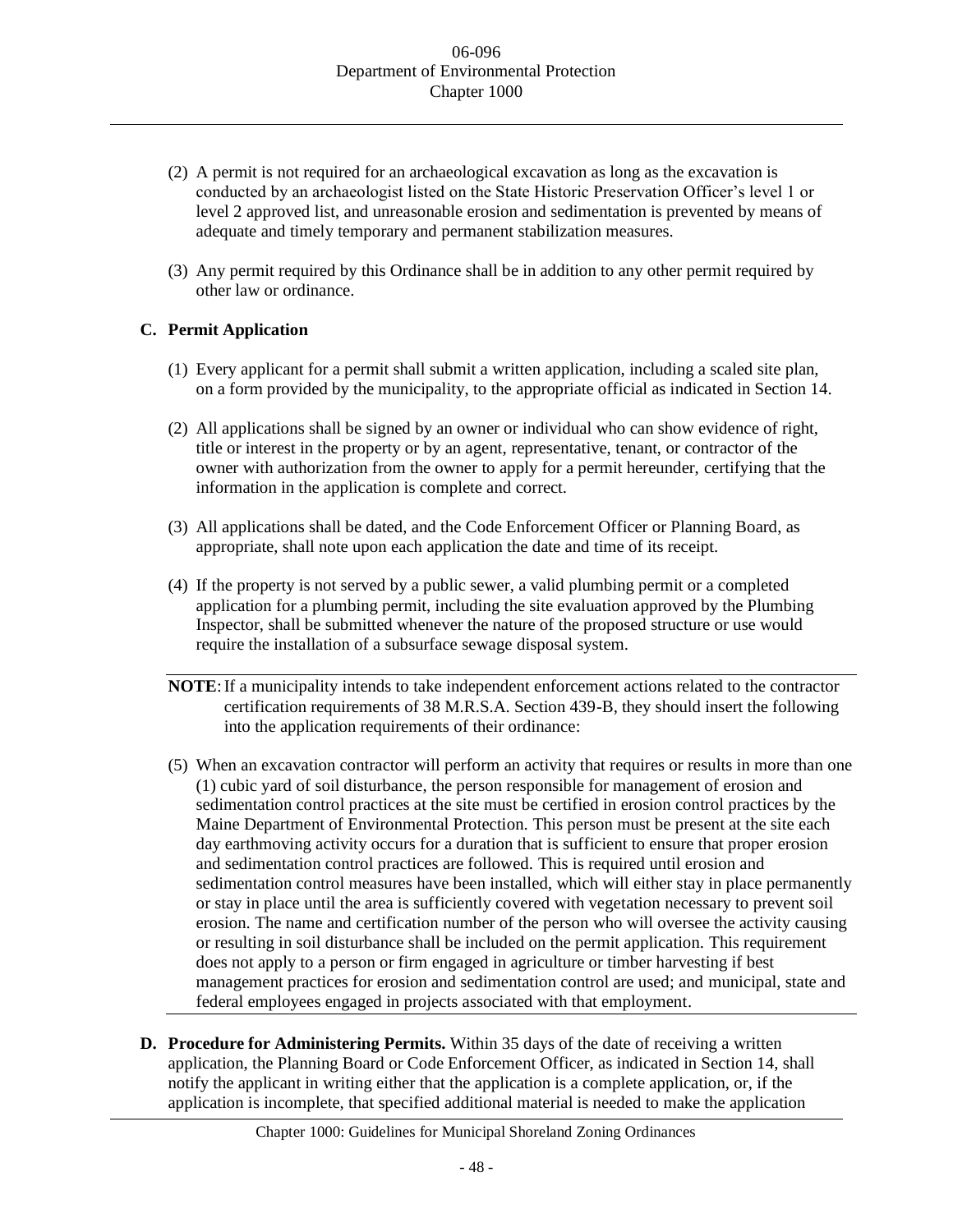complete. The Planning Board or the Code Enforcement Officer, as appropriate, shall approve, approve with conditions, or deny all permit applications in writing within 35 days of receiving a completed application. However, if the Planning Board has a waiting list of applications, a decision on the application shall occur within 35 days after the first available date on the Planning Board's agenda following receipt of the completed application, or within 35 days of the public hearing, if the proposed use or structure is found to be in conformance with the purposes and provisions of this Ordinance.

The applicant shall have the burden of proving that the proposed land use activity is in conformity with the purposes and provisions of this Ordinance.

After the submission of a complete application to the Planning Board, the Board shall approve an application or approve it with conditions if it makes a positive finding based on the information presented that the proposed use:

- (1) Will maintain safe and healthful conditions;
- (2) Will not result in water pollution, erosion, or sedimentation to surface waters;
- (3) Will adequately provide for the disposal of all wastewater;
- (4) Will not have an adverse impact on spawning grounds, fish, aquatic life, bird or other wildlife habitat;
- (5) Will conserve shore cover and visual, as well as actual, points of access to inland and coastal waters;
- (6) Will protect archaeological and historic resources as designated in the comprehensive plan;
- (7) Will not adversely affect existing commercial fishing or maritime activities in a Commercial Fisheries/Maritime Activities district;
- (8) Will avoid problems associated with floodplain development and use; and
- (9) Is in conformance with the provisions of Section 15, Land Use Standards.

If a permit is either denied or approved with conditions, the reasons as well as conditions shall be stated in writing. No approval shall be granted for an application involving a structure if the structure would be located in an unapproved subdivision or would violate any other local ordinance, or regulation or statute administered by the municipality.

- **E. Special Exceptions.** In addition to the criteria specified in Section 16(D) above, excepting structure setback requirements, the Planning Board may approve a permit for a single family residential structure in a Resource Protection District provided that the applicant demonstrates that all of the following conditions are met:
	- (1) There is no location on the property, other than a location within the Resource Protection District, where the structure can be built.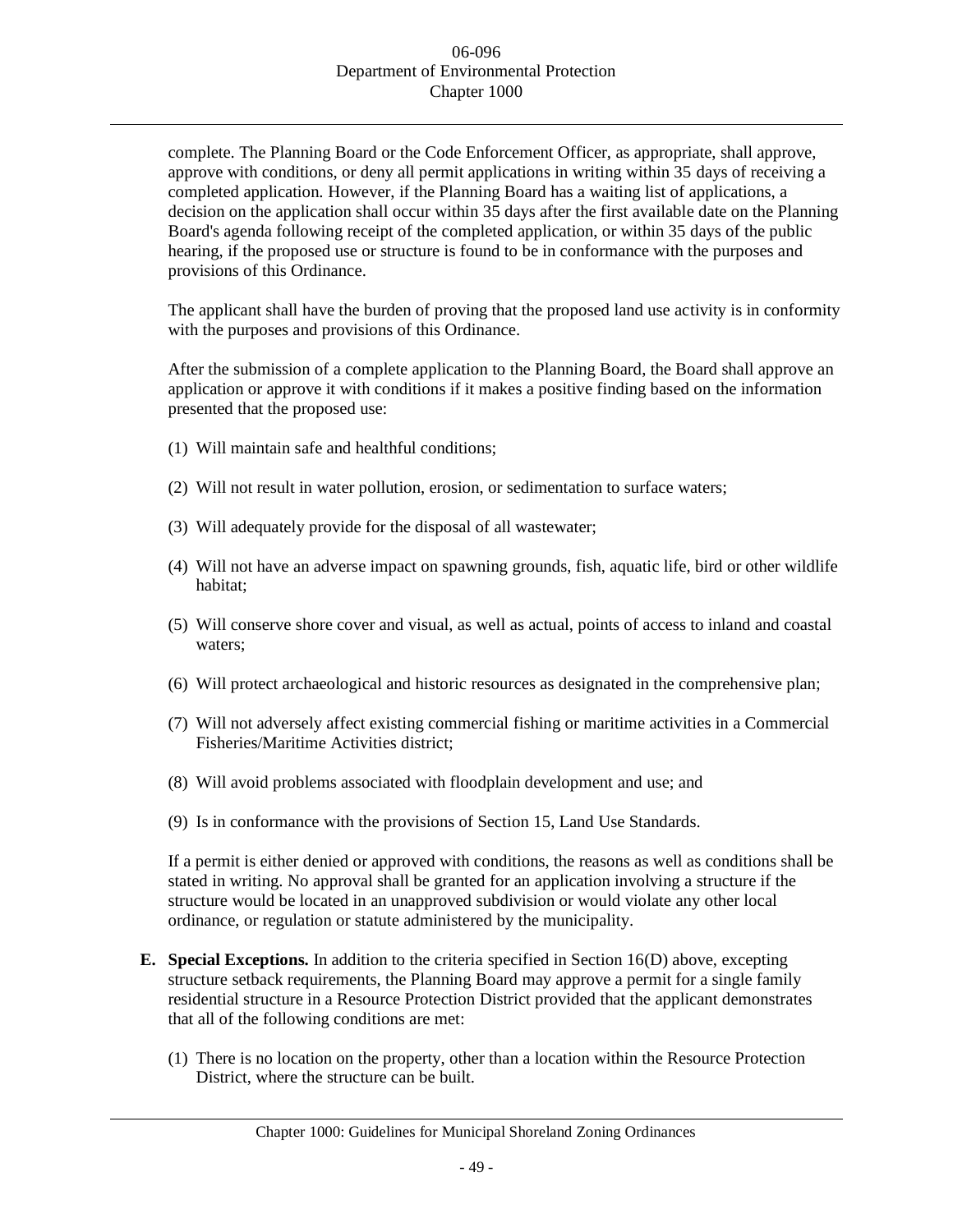- (2) The lot on which the structure is proposed is undeveloped and was established and recorded in the registry of deeds of the county in which the lot is located before the adoption of the Resource Protection District.
- (3) All proposed buildings, sewage disposal systems and other improvements are:
	- (a) Located on natural ground slopes of less than 20%; and
	- (b) Located outside the floodway of the 100-year flood-plain along rivers and artificially formed great ponds along rivers and outside the velocity zone in areas subject to tides, based on detailed flood insurance studies and as delineated on the Federal Emergency Management Agency's Flood Boundary and Floodway Maps and Flood Insurance Rate Maps; all buildings, including basements, are elevated at least one foot above the 100 year flood-plain elevation; and the development is otherwise in compliance with any applicable municipal flood-plain ordinance.

If the floodway is not shown on the Federal Emergency Management Agency Maps, it is deemed to be 1/2 the width of the 100-year flood-plain.

- (4) The total footprint, including cantilevered or similar overhanging extensions, of all principal and accessory structures is limited to a maximum of 1,500 square feet. This limitation shall not be altered by variance.
- (5) All structures, except functionally water-dependent structures, are set back from the normal high-water line of a water body, tributary stream or upland edge of a wetland to the greatest practical extent, but not less than 75 feet, horizontal distance. In determining the greatest practical extent, the Planning Board shall consider the depth of the lot, the slope of the land, the potential for soil erosion, the type and amount of vegetation to be removed, the proposed building site's elevation in regard to the flood-plain, and its proximity to moderate-value and high-value wetlands.
- **F. Expiration of Permit.** Permits shall expire one year from the date of issuance if a substantial start is not made in construction or in the use of the property during that period. If a substantial start is made within one year of the issuance of the permit, the applicant shall have one additional year to complete the project, at which time the permit shall expire.
- **G. Installation of Public Utility Service.** A public utility, water district, sanitary district or any utility company of any kind may not install services to any new structure located in the shoreland zone unless written authorization attesting to the validity and currency of all local permits required under this or any previous Ordinance has been issued by the appropriate municipal officials or other written arrangements have been made between the municipal officials and the utility.

# **H. Appeals**

- (1) Powers and Duties of the Board of Appeals. The Board of Appeals shall have the following powers:
	- (a) **Administrative Appeals**: To hear and decide administrative appeals, on an appellate basis, where it is alleged by an aggrieved party that there is an error in any order, requirement,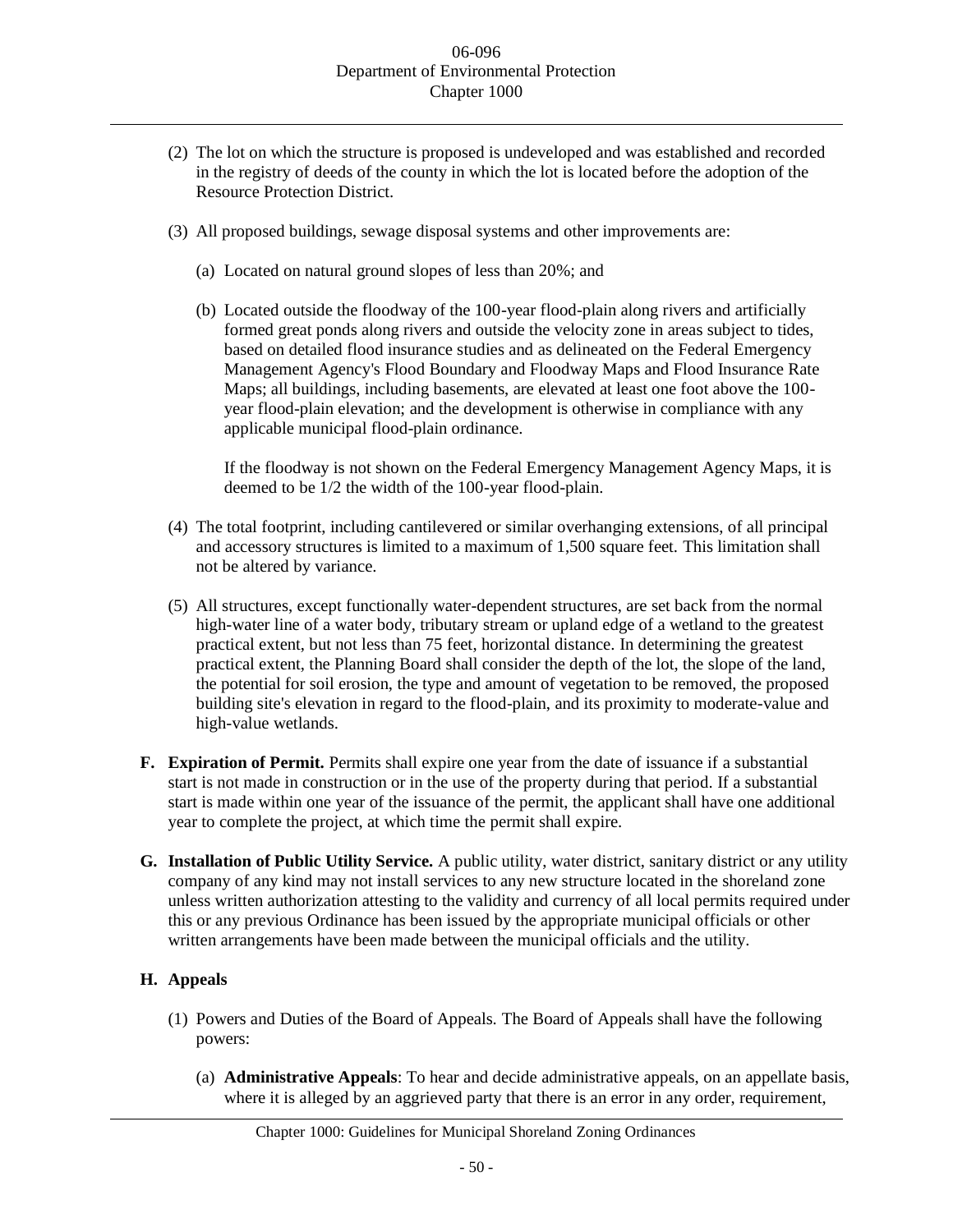decision, or determination made by, or failure to act by, the Planning Board in the administration of this Ordinance; and to hear and decide administrative appeals on a de novo basis where it is alleged by an aggrieved party that there is an error in any order, requirement, decision or determination made by, or failure to act by, the Code Enforcement Officer in his or her review of and action on a permit application under this Ordinance. Any order, requirement, decision or determination made, or failure to act, in the enforcement of this ordinance is not appealable to the Board of Appeals.

- NOTE: Whether an administrative appeal is decided on an "appellate" basis or on a "de novo" basis, or whether an enforcement decision is appealable to the board of appeals, shall be the decision of the municipality through its specific ordinance language. The Department is not mandating one alternative over the other. If a municipality chooses appeals procedures different from those in Section 16(H), it is recommended that assistance be sought from legal counsel to ensure that the adopted language is legally sound.
- (b) **Variance Appeals**: To authorize variances upon appeal, within the limitations set forth in this Ordinance.
- (2) **Variance Appeals**. Variances may be granted only under the following conditions:
	- (a) Variances may be granted only from dimensional requirements including, but not limited to, lot width, structure height, percent of lot coverage, and setback requirements.
	- (b) Variances shall not be granted for establishment of any uses otherwise prohibited by this Ordinance.
	- (c) The Board shall not grant a variance unless it finds that:
		- (i) The proposed structure or use would meet the provisions of Section 15 except for the specific provision which has created the non-conformity and from which relief is sought; and
		- (ii) The strict application of the terms of this Ordinance would result in undue hardship. The term "undue hardship" shall mean:
			- a. That the land in question cannot yield a reasonable return unless a variance is granted;
			- b. That the need for a variance is due to the unique circumstances of the property and not to the general conditions in the neighborhood;
			- c. That the granting of a variance will not alter the essential character of the locality; and
			- d. That the hardship is not the result of action taken by the applicant or a prior owner.
	- (d) Notwithstanding Section  $16(H)(2)(c)(ii)$  above, the Board of Appeals, or the codes enforcement officer if authorized in accordance with 30-A MRSA §4353-A, may grant a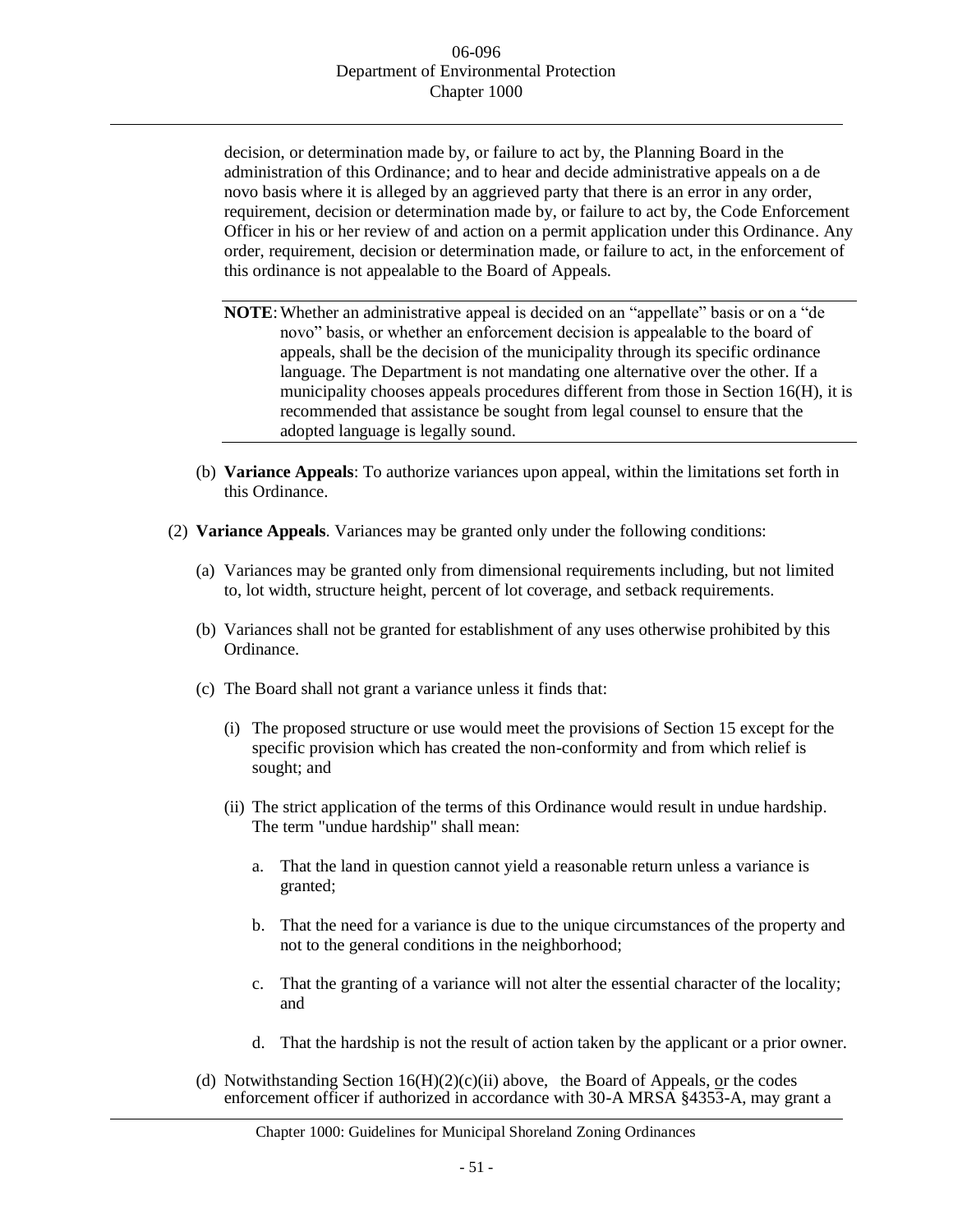variance to an owner of a residential dwelling for the purpose of making that dwelling accessible to a person with a disability who resides in or regularly uses the dwelling. The board shall restrict any variance granted under this subsection solely to the installation of equipment or the construction of structures necessary for access to or egress from the dwelling by the person with the disability. The board may impose conditions on the variance, including limiting the variance to the duration of the disability or to the time that the person with the disability lives in the dwelling. The term "structures necessary for access to or egress from the dwelling" shall include railing, wall or roof systems necessary for the safety or effectiveness of the structure. Any permit issued pursuant to this subsection is subject to Sections  $16(H)(2)(f)$  and  $16(H)(4)(b)(iv)$  below.)

- (e) The Board of Appeals shall limit any variances granted as strictly as possible in order to ensure conformance with the purposes and provisions of this Ordinance to the greatest extent possible, and in doing so may impose such conditions to a variance as it deems necessary. The party receiving the variance shall comply with any conditions imposed.
- (f) A copy of each variance request, including the application and all supporting information supplied by the applicant, shall be forwarded by the municipal officials to the Commissioner of the Department of Environmental Protection at least twenty (20) days prior to action by the Board of Appeals. Any comments received from the Commissioner prior to the action by the Board of Appeals shall be made part of the record and shall be taken into consideration by the Board of Appeals.

## (3) **Administrative Appeals**

When the Board of Appeals reviews a decision of the Code Enforcement Officer the Board of Appeals shall hold a "de novo" hearing. At this time the Board may receive and consider new evidence and testimony, be it oral or written. When acting in a "de novo" capacity the Board of Appeals shall hear and decide the matter afresh, undertaking its own independent analysis of evidence and the law, and reaching its own decision.

When the Board of Appeals hears a decision of the Planning Board, it shall hold an appellate hearing, and may reverse the decision of the Planning Board only upon finding that the decision was contrary to specific provisions of the Ordinance or contrary to the facts presented to the Planning Board. The Board of Appeals may only review the record of the proceedings before the Planning Board. The Board Appeals shall not receive or consider any evidence which was not presented to the Planning Board, but the Board of Appeals may receive and consider written or oral arguments. If the Board of Appeals determines that the record of the Planning Board proceedings are inadequate, the Board of Appeals may remand the matter to the Planning Board for additional fact finding.

## (4) **Appeal Procedure**

## (a) **Making an Appeal**

- (i) An administrative or variance appeal may be taken to the Board of Appeals by an aggrieved party from any decision of the Code Enforcement Officer or the Planning Board, except for enforcement-related matters as described in Section  $16(H)(1)(a)$ above. Such an appeal shall be taken within thirty (30) days of the date of the official, written decision appealed from, and not otherwise, except that the Board, upon a showing of good cause, may waive the thirty (30) day requirement.
- (ii) Applications for appeals shall be made by filing with the Board of Appeals a written notice of appeal which includes: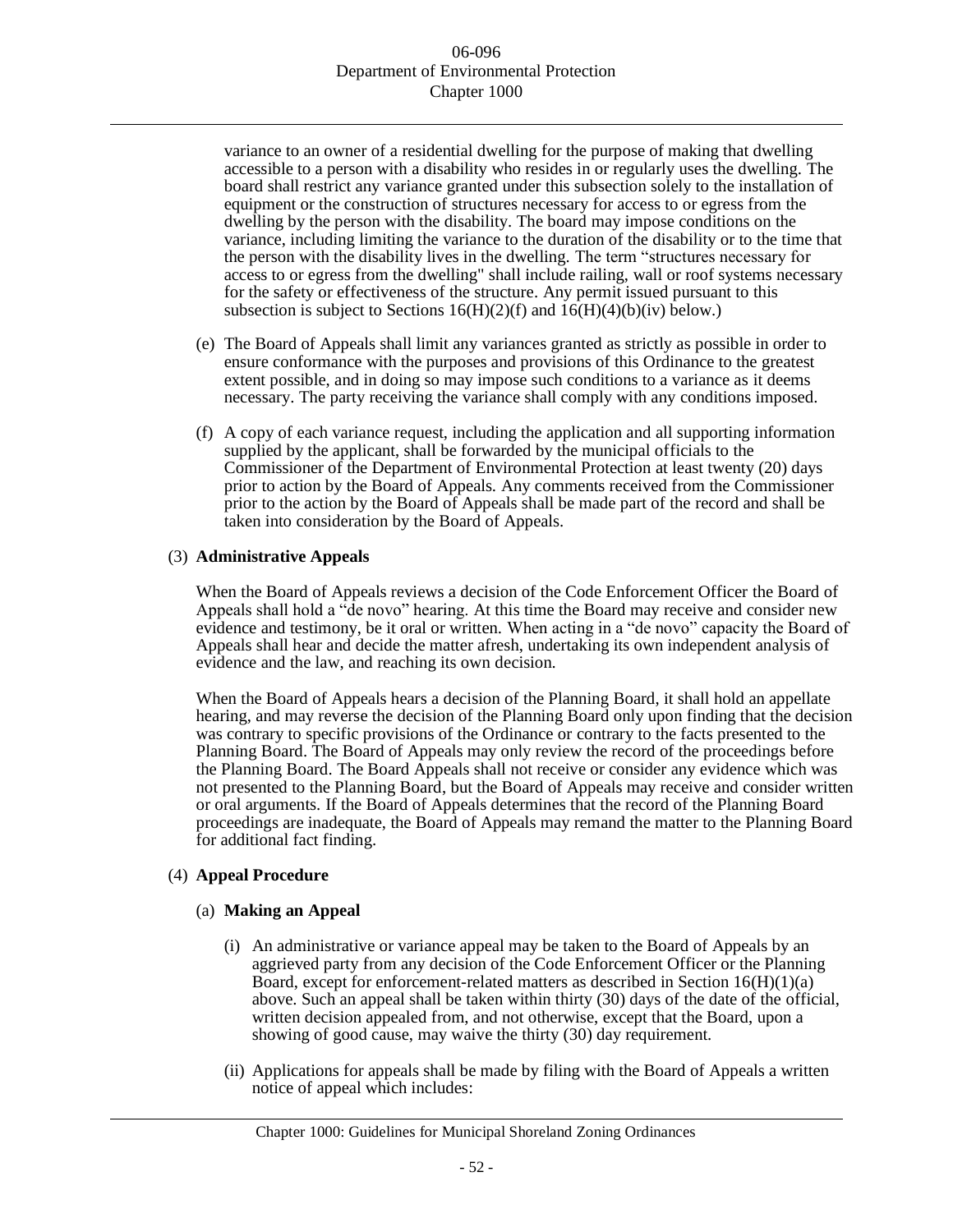- a. A concise written statement indicating what relief is requested and why the appeal or variance should be granted.
- b. A sketch drawn to scale showing lot lines, location of existing buildings and structures and other physical features of the lot pertinent to the relief sought.
- (iii) Upon receiving an application for an administrative appeal or a variance, the Code Enforcement Officer or Planning Board, as appropriate, shall transmit to the Board of Appeals all of the papers constituting the record of the decision appealed from.
- (iv) The Board of Appeals shall hold a public hearing on an administrative appeal or a request for a variance within thirty-five (35) days of its receipt of a complete written application, unless this time period is extended by the parties.

#### (b) **Decision by Board of Appeals**

- (i) A majority of the full voting membership of the Board shall constitute a quorum for the purpose of deciding an appeal.
- (ii) The person filing the appeal shall have the burden of proof.
- (iii) The Board shall decide all administrative appeals and variance appeals within thirty five (35) days after the close of the hearing, and shall issue a written decision on all appeals.
- (iv) The Board of Appeals shall state the reasons and basis for its decision, including a statement of the facts found and conclusions reached by the Board. The Board shall cause written notice of its decision to be mailed or hand-delivered to the applicant and to the Department of Environmental Protection within seven (7) days of the Board's decision. Copies of written decisions of the Board of Appeals shall be given to the Planning Board, Code Enforcement Officer, and the municipal officers.
- (5) **Appeal to Superior Court**. Except as provided by 30-A M.R.S.A. section 2691(3)(F), any aggrieved party who participated as a party during the proceedings before the Board of Appeals may take an appeal to Superior Court in accordance with State laws within forty-five (45) days from the date of any decision of the Board of Appeals.
- (6) **Reconsideration**. In accordance with 30-A M.R.S.A. section 2691(3)(F), the Board of Appeals may reconsider any decision within forty-five (45) days of its prior decision. A request to the Board to reconsider a decision must be filed within ten (10) days of the decision that is being reconsidered. A vote to reconsider and the action taken on that reconsideration must occur and be completed within forty-five (45) days of the date of the vote on the original decision. Reconsideration of a decision shall require a positive vote of the majority of the Board members originally voting on the decision, and proper notification to the landowner, petitioner, planning board, code enforcement officer, and other parties of interest, including abutters and those who testified at the original hearing(s). The Board may conduct additional hearings and receive additional evidence and testimony.

Appeal of a reconsidered decision to Superior Court must be made within fifteen (15) days after the decision on reconsideration.

#### **I. Enforcement**

(1) **Nuisances**. Any violation of this Ordinance shall be deemed to be a nuisance.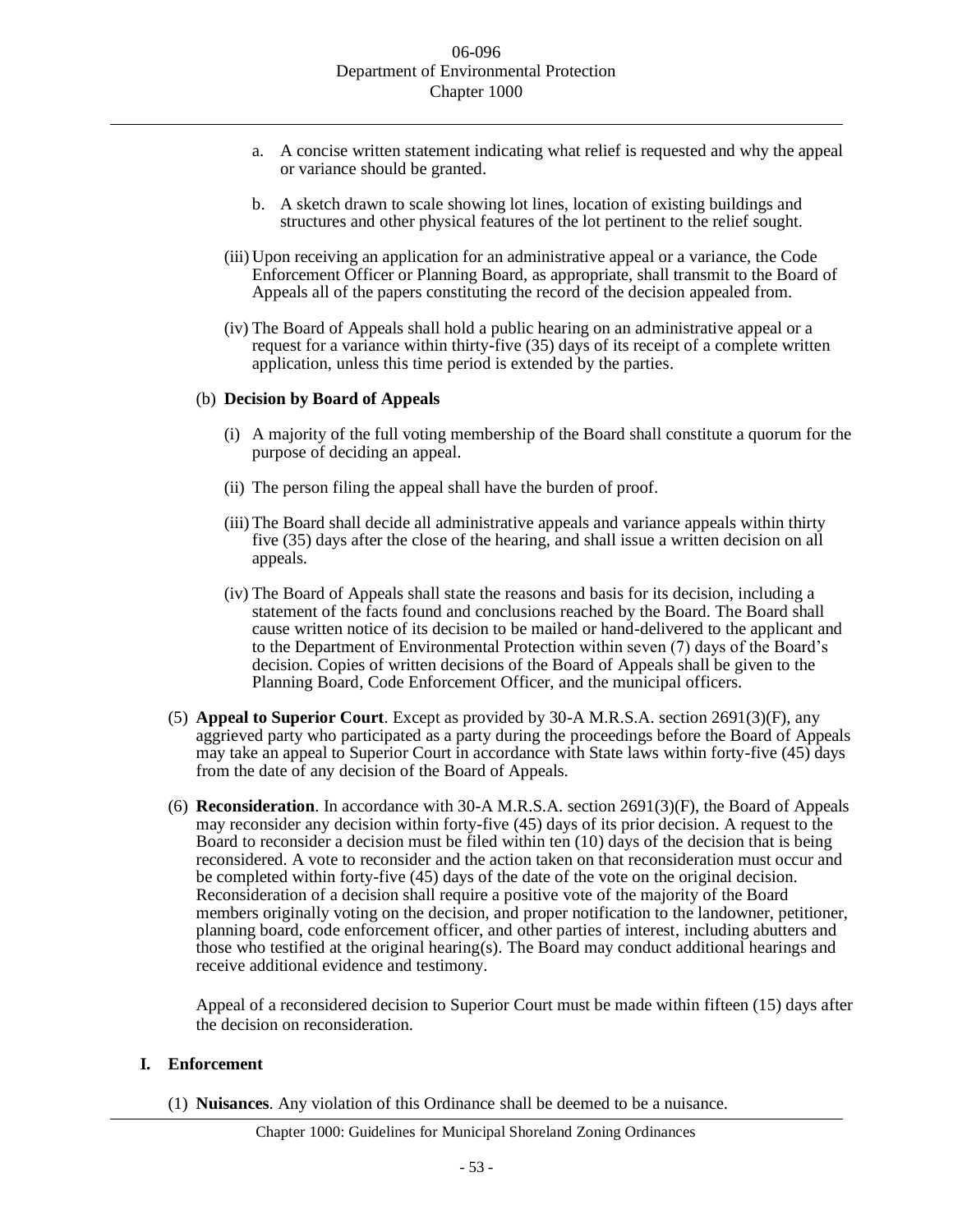# (2) **Code Enforcement Officer**

- (a) It shall be the duty of the Code Enforcement Officer to enforce the provisions of this Ordinance. If the Code Enforcement Officer shall find that any provision of this Ordinance is being violated, he or she shall notify in writing the person responsible for such violation, indicating the nature of the violation and ordering the action necessary to correct it, including discontinuance of illegal use of land, buildings or structures, or work being done, removal of illegal buildings or structures, and abatement of nuisance conditions. A copy of such notices shall be submitted to the municipal officers and be maintained as a permanent record.
- (b) The Code Enforcement Officer shall conduct on-site inspections to insure compliance with all applicable laws and conditions attached to permit approvals. The Code Enforcement Officer shall also investigate all complaints of alleged violations of this Ordinance.
- (c) The Code Enforcement Officer shall keep a complete record of all essential transactions of the office, including applications submitted, permits granted or denied, variances granted or denied, revocation actions, revocation of permits, appeals, court actions, violations investigated, violations found, and fees collected.
- (3) **Legal Actions**. When the above action does not result in the correction or abatement of the violation or nuisance condition, the Municipal Officers, upon notice from the Code Enforcement Officer, are hereby directed to institute any and all actions and proceedings, either legal or equitable, including seeking injunctions of violations and the imposition of fines, that may be appropriate or necessary to enforce the provisions of this Ordinance in the name of the municipality. The municipal officers, or their authorized agent, are hereby authorized to enter into administrative consent agreements for the purpose of eliminating violations of this Ordinance and recovering fines without Court action. Such agreements shall not allow an illegal structure or use to continue unless there is clear and convincing evidence that the illegal structure or use was constructed or conducted as a direct result of erroneous advice given by an authorized municipal official and there is no evidence that the owner acted in bad faith, or unless the removal of the structure or use will result in a threat or hazard to public health and safety or will result in substantial environmental damage.
- (4) **Fines**. Any person, including but not limited to a landowner, a landowner's agent or a contractor, who violates any provision or requirement of this Ordinance shall be penalized in accordance with 30-A, M.R.S.A. section 4452.

**NOTE**:Current penalties include fines of not less than \$100 nor more than \$2500 per violation for each day that the violation continues. However, in a resource protection district the maximum penalty is increased to \$5000 (38 M.R.S.A. section 4452).

# **17. Definitions**

**Accessory structure or use** - a use or structure which is incidental and subordinate to the principal use or structure. Accessory uses, when aggregated, shall not subordinate the principal use of the lot. A deck or similar extension of the principal structure or a garage attached to the principal structure by a roof or a common wall is considered part of the principal structure.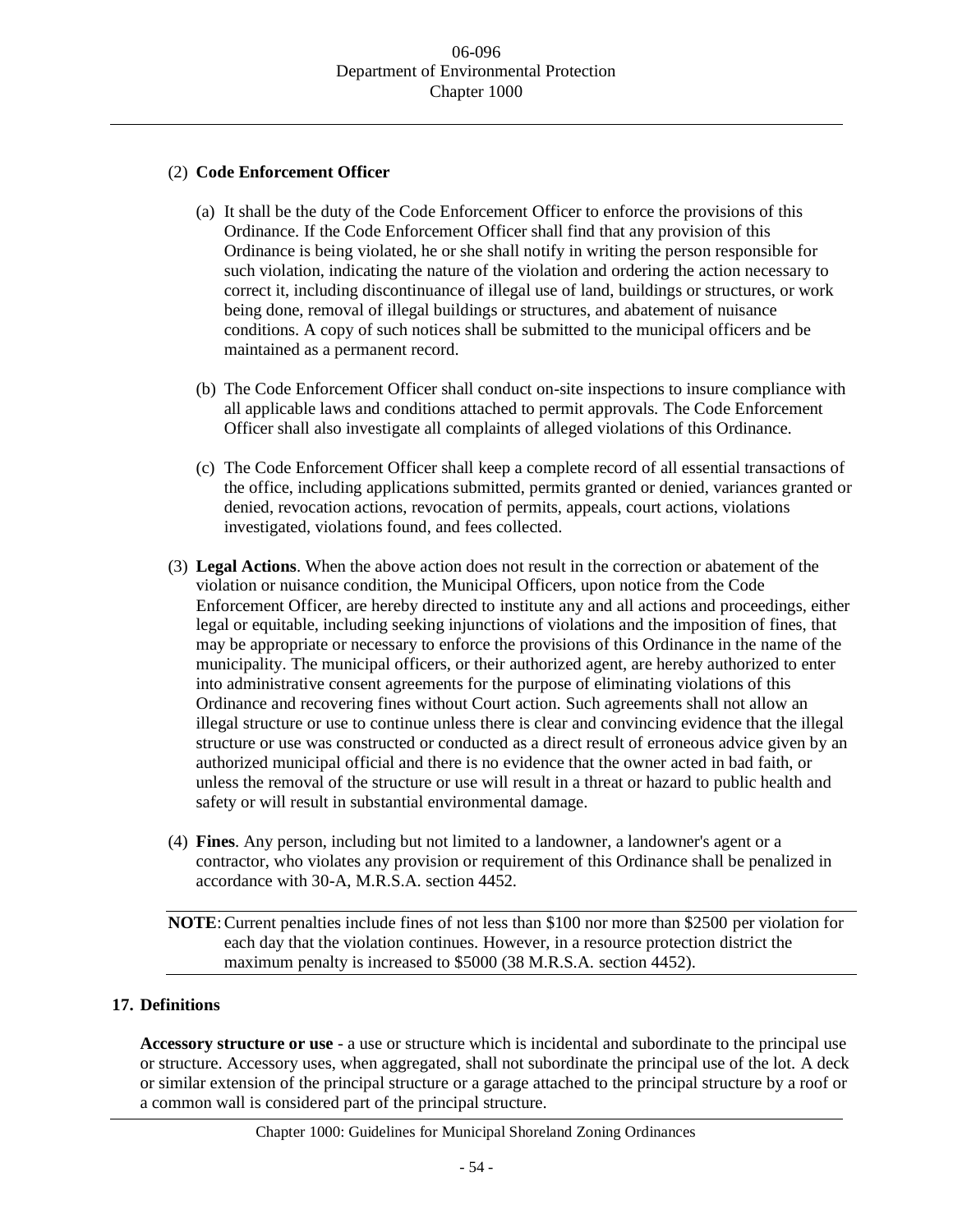**Aggrieved party** - an owner of land whose property is directly or indirectly affected by the granting or denial of a permit or variance under this Ordinance; a person whose land abuts land for which a permit or variance has been granted; or any other person or group of persons who have suffered particularized injury as a result of the granting or denial of such permit or variance.

**Agriculture** - the production, keeping or maintenance for sale or lease of plants or animals, including, but not limited to, forages and sod crops, grains and seed crops, dairy animals and dairy products, poultry and poultry products, livestock, fruits and vegetables and ornamental green-house products. Agriculture does not include forest management and timber harvesting activities.

**Aquaculture** - the growing or propagation of harvestable freshwater, estuarine, or marine plant or animal species.

**Basal Area** - the area of cross-section of a tree stem at 4 1/2 feet above ground level and inclusive of bark.

**Basement** - any portion of a structure with a floor-to-ceiling height of 6 feet or more and having more than 50% of its volume below the existing ground level.

**Boat Launching Facility** - a facility designed primarily for the launching and landing of watercraft, and which may include an access ramp, docking area, and parking spaces for vehicles and trailers.

**Bureau of Forestry** – State of Maine Department of Agriculture, Conservation, and Forestry, Bureau of Forestry.

**Campground** - any area or tract of land to accommodate two (2) or more parties in temporary living quarters, including, but not limited to tents, recreational vehicles or other shelters.

**Canopy** – the more or less continuous cover formed by tree crowns in a wooded area.

**Coastal wetland** - all tidal and subtidal lands; all lands with vegetation present that is tolerant of salt water and occurs primarily in a salt water or estuarine habitat; and any swamp, marsh, bog, beach, flat or other contiguous low land that is subject to tidal action during the highest tide level for the year in which an activity is proposed as identified in tide tables published by the National Ocean Service. Coastal wetlands may include portions of coastal sand dunes.

**NOTE:** All areas below the highest annual tide level are coastal wetlands. These areas may consist of rocky ledges, sand and cobble beaches, mud flats, etc., in addition to salt marshes and salt meadows.

**Commercial use** - the use of lands, buildings, or structures, other than a "home occupation," defined below, the intent and result of which activity is the production of income from the buying and selling of goods and/or services, exclusive of rental of residential buildings and/or dwelling units.

**Cross-sectional area** – the cross-sectional area of a stream or tributary stream channel is determined by multiplying the stream or tributary stream channel width by the average stream or tributary stream channel depth. The stream or tributary stream channel width is the straight line distance from the normal high-water line on one side of the channel to the normal high-water line on the opposite side of the channel. The average stream or tributary stream channel depth is the average of the vertical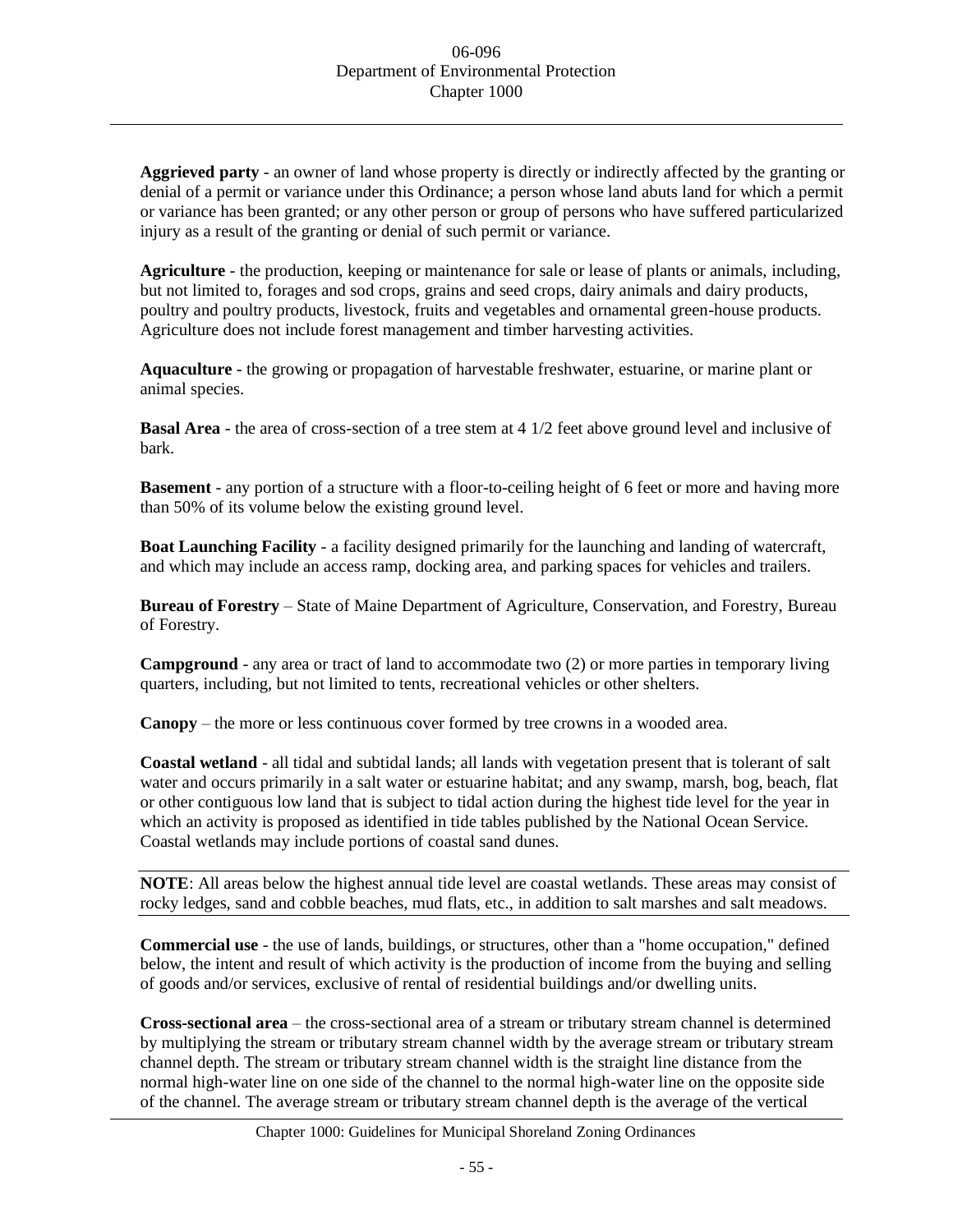distances from a straight line between the normal high-water lines of the stream or tributary stream channel to the bottom of the channel.

**DBH** – the diameter of a standing tree measured 4.5 feet from ground level.

**Development** – a change in land use involving alteration of the land, water or vegetation, or the addition or alteration of structures or other construction not naturally occurring.

**Dimensional requirements** - numerical standards relating to spatial relationships including but not limited to setback, lot area, shore frontage and height.

**Disability** - any disability, infirmity, malformation, disfigurement, congenital defect or mental condition caused by bodily injury, accident, disease, birth defect, environmental conditions or illness; and also includes the physical or mental condition of a person which constitutes a substantial handicap as determined by a physician or in the case of mental handicap, by a psychiatrist or psychologist, as well as any other health or sensory impairment which requires special education, vocational rehabilitation or related services.

**Disruption of shoreline integrity** - the alteration of the physical shape, properties, or condition of a shoreline at any location by timber harvesting and related activities. A shoreline where shoreline integrity has been disrupted is recognized by compacted, scarified and/or rutted soil, an abnormal channel or shoreline cross-section, and in the case of flowing waters, a profile and character altered from natural conditions.

**Driveway** - a vehicular access-way less than five hundred (500) feet in length serving two singlefamily dwellings or one two-family dwelling, or less.

**Emergency operations** - operations conducted for the public health, safety or general welfare, such as protection of resources from immediate destruction or loss, law enforcement, and operations to rescue human beings, property and livestock from the threat of destruction or injury.

**Essential services** - gas, electrical or communication facilities; steam, fuel, electric power or water transmission or distribution lines, towers and related equipment; telephone cables or lines, poles and related equipment; gas, oil, water, slurry or other similar pipelines; municipal sewage lines, collection or supply systems; and associated storage tanks. Such systems may include towers, poles, wires, mains, drains, pipes, conduits, cables, fire alarms and police call boxes, traffic signals, hydrants and similar accessories, but shall not include service drops or buildings which are necessary for the furnishing of such services.

**Expansion of a structure** - an increase in the footprint of a structure, including all extensions such as, but not limited to: attached decks, garages, porches and greenhouses.

**Expansion of use** - the addition of one or more months to a use's operating season; or the use of more footprint of a structure or ground area devoted to a particular use.

**Family** - one or more persons occupying a premises and living as a single house keeping unit.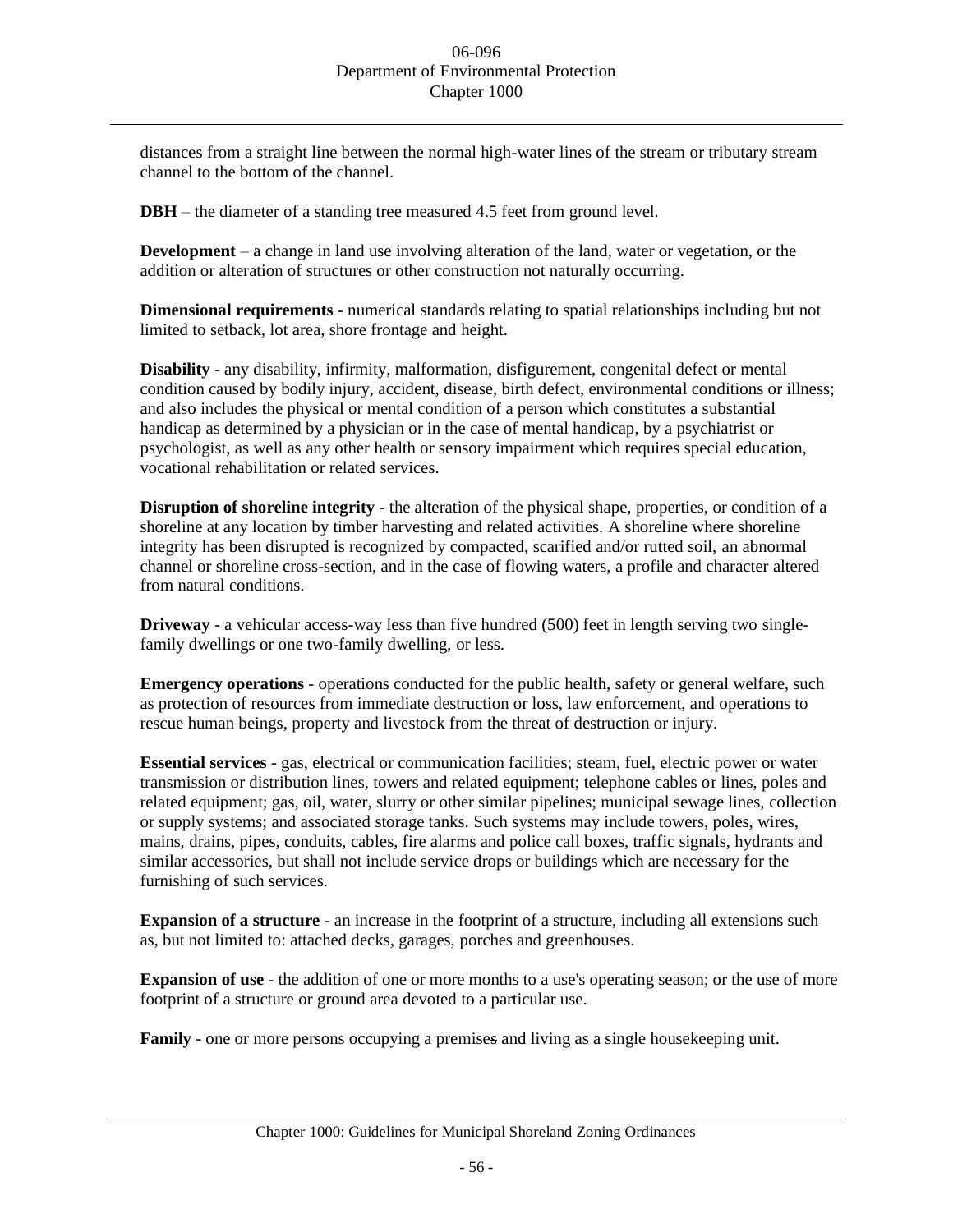**Floodway** - the channel of a river or other watercourse and adjacent land areas that must be reserved in order to discharge the 100-year flood without cumulatively increasing the water surface elevation by more than one foot in height.

**Floor area** - the sum of the horizontal areas of the floor(s) of a structure enclosed by exterior walls.

**Footprint** - the entire area of ground covered by the structure(s) on a lot, including but not limited to cantilevered or similar overhanging extensions, as well as unenclosed structures, such as patios and decks.

**Forest management activities** - timber cruising and other forest resource evaluation activities, pesticide or fertilizer application, management planning activities, timber stand improvement, pruning, regeneration of forest stands, and other similar or associated activities, exclusive of timber harvesting and the construction, creation or maintenance of roads.

**Forest Stand** - a contiguous group of trees sufficiently uniform in age class distribution, composition, and structure, and growing on a site of sufficiently uniform quality, to be a distinguishable unit.

**Forested wetland** - a freshwater wetland dominated by woody vegetation that is six (6) meters tall (approximately twenty (20) feet) or taller.

**Foundation** - the supporting substructure of a building or other structure, excluding wooden sills and post supports, but including basements, slabs, frostwalls, or other base consisting of concrete, block, brick or similar material.

**Freshwater wetland** - freshwater swamps, marshes, bogs and similar areas, other than forested wetlands, which are:

- (1) Of ten or more contiguous acres; or of less than 10 contiguous acres and adjacent to a surface water body, excluding any river, stream or brook, such that in a natural state, the combined surface area is in excess of 10 acres; and
- (2) Inundated or saturated by surface or ground water at a frequency and for a duration sufficient to support, and which under normal circumstances do support, a prevalence of wetland vegetation typically adapted for life in saturated soils.

Freshwater wetlands may contain small stream channels or inclusions of land that do not conform to the criteria of this definition.

**Functionally water-dependent uses** - those uses that require, for their primary purpose, location on submerged lands or that require direct access to, or location in, coastal or inland waters and that can not be located away from these waters. The uses include, but are not limited to, commercial and recreational fishing and boating facilities, finfish and shellfish processing, fish-related storage and retail and wholesale fish marketing facilities, waterfront dock and port facilities, shipyards and boat building facilities, marinas, navigation aids, basins and channels, shoreline structures necessary for erosion control purposes, industrial uses dependent upon water-borne transportation or requiring large volumes of cooling or processing water that can not reasonably be located or operated at an inland site, and uses that primarily provide general public access to coastal or inland waters. Recreational boat storage buildings are not considered to be a functionally water-dependent use.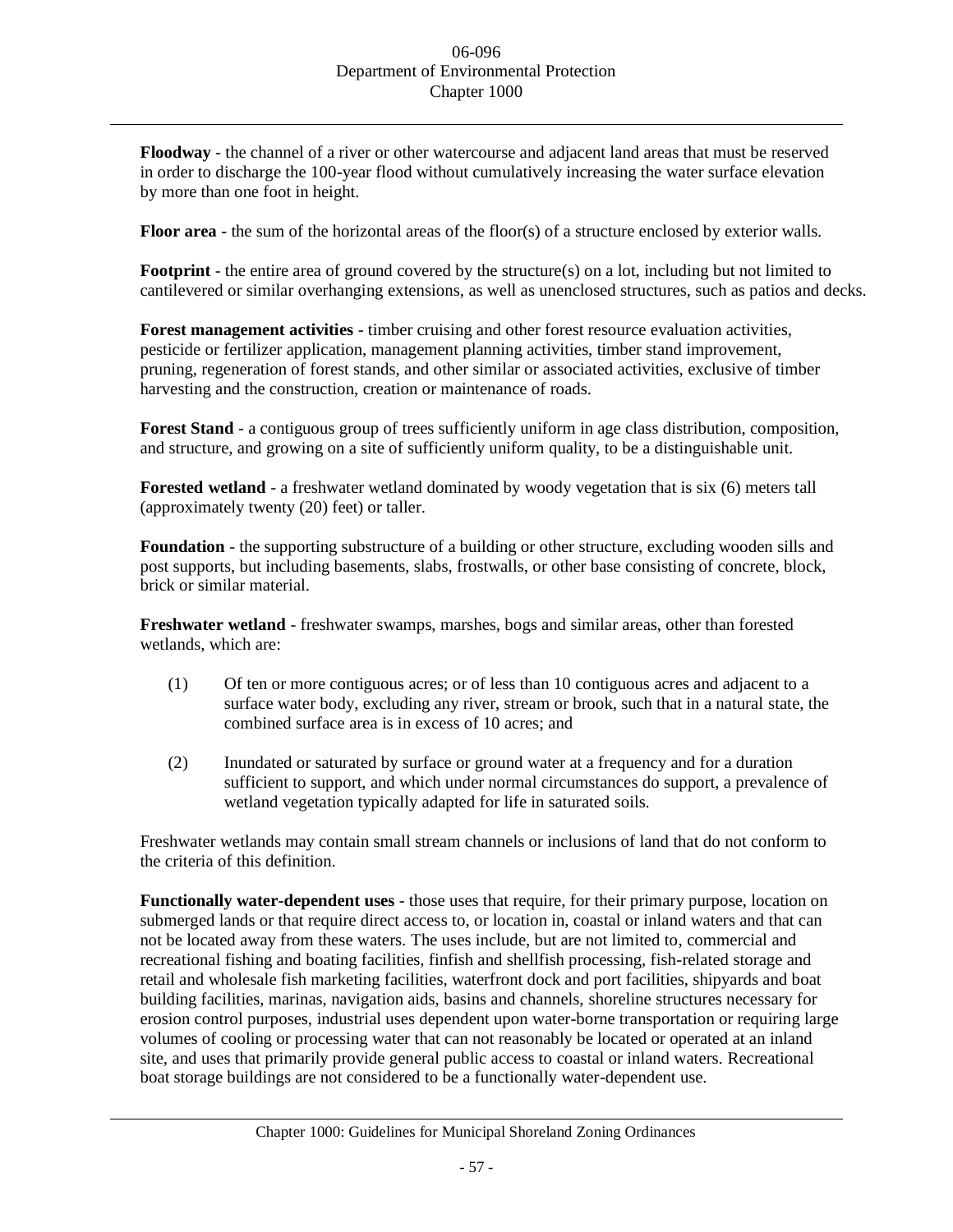**Great pond** - any inland body of water which in a natural state has a surface area in excess of ten acres, and any inland body of water artificially formed or increased which has a surface area in excess of thirty (30) acres except for the purposes of this Ordinance, where the artificially formed or increased inland body of water is completely surrounded by land held by a single owner,

**Great pond classified GPA** - any great pond classified GPA, pursuant to 38 M.R.S.A. Article 4-A Section 465-A. This classification includes some, but not all impoundments of rivers that are defined as great ponds.

**Ground cover** – small plants, fallen leaves, needles and twigs, and the partially decayed organic matter of the forest floor.

**Harvest Area** - the area where timber harvesting and related activities, including the cutting of trees, skidding, yarding, and associated road construction take place. The area affected by a harvest encompasses the area within the outer boundaries of these activities, excepting unharvested areas greater than 10 acres within the area affected by a harvest.

**Hazard tree** - a tree with a structural defect, combination of defects, or disease resulting in a structural defect that under the normal range of environmental conditions at the site exhibits a high probability of failure and loss of a major structural component of the tree in a manner that will strike a target. A normal range of environmental conditions does not include meteorological anomalies, such as, but not limited to: hurricanes; hurricane-force winds; tornados; microbursts; or significant ice storm events. Hazard trees also include those trees that pose a serious and imminent risk to bank stability. A target is the area where personal injury or property damage could occur if the tree or a portion of the tree fails. Targets include roads, driveways, parking areas, structures, campsites, and any other developed area where people frequently gather and linger.

**Height of a structure** - the vertical distance between the mean original (prior to construction) grade at the downhill side of the structure and the highest point of the structure, excluding chimneys, steeples, antennas, and similar appurtenances that have no floor area.

**Home occupation** - an occupation or profession which is customarily conducted on or in a residential structure or property and which is 1) clearly incidental to and compatible with the residential use of the property and surrounding residential uses; and 2) which employs no more than two (2) persons other than family members residing in the home.

**Increase in nonconformity of a structure** - any change in a structure or property which causes further deviation from the dimensional standard(s) creating the nonconformity such as, but not limited to, reduction in water body, tributary stream or wetland setback distance, increase in lot coverage, or increase in height of a structure. Property changes or structure expansions which either meet the dimensional standard or which cause no further increase in the linear extent of nonconformance of the existing structure shall not be considered to increase nonconformity. For example, there is no increase in nonconformity with the setback requirement for water bodies, wetlands, or tributary streams if the expansion extends no further into the required setback area than does any portion of the existing nonconforming structure. Hence, a structure may be expanded laterally provided that the expansion extends no closer to the water body, tributary stream, or wetland than the closest portion of the existing structure from that water body, tributary stream, or wetland. Included in this allowance are expansions which in-fill irregularly shaped structures.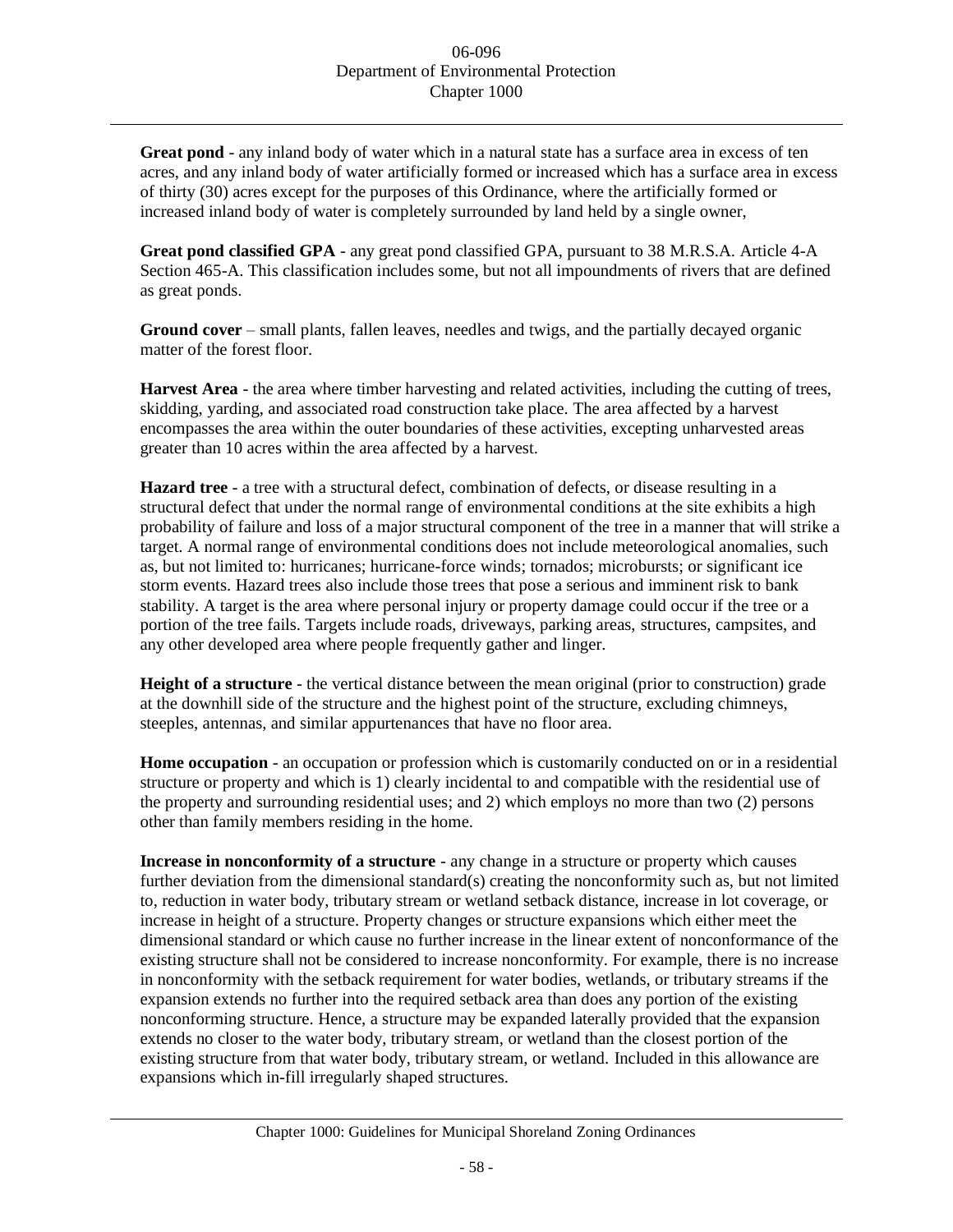**Individual private campsite** - an area of land which is not associated with a campground, but which is developed for repeated camping by only one group not to exceed ten (10) individuals and which involves site improvements which may include but not be limited to a gravel pad, parking area, fire place, or tent platform.

**Industrial** - The assembling, fabrication, finishing, manufacturing, packaging or processing of goods, or the extraction of minerals.

**Institutional** – a non-profit or quasi-public use, or institution such as a church, library, public or private school, hospital, or municipally owned or operated building, structure or land used for public purposes.

**Land Management Road -** a route or track consisting of a bed of exposed mineral soil, gravel, or other surfacing materials constructed for, or created by, the passage of motorized vehicles and used primarily for timber harvesting and related activities, including associated log yards, but not including skid trails or skid roads.

**Licensed Forester** - a forester licensed under 32 M.R.S.A. Chapter 76.

**Lot area** - The area of land enclosed within the boundary lines of a lot, minus land below the normal high-water line of a water body or upland edge of a wetland and areas beneath roads serving more than two lots.

**Marina** - a business establishment having frontage on navigable water and, as its principal use, providing for hire offshore moorings or docking facilities for boats, and which may also provide accessory services such as boat and related sales, boat repair and construction, indoor and outdoor storage of boats and marine equipment, bait and tackle shops and marine fuel service facilities.

**Market value** - the estimated price a property will bring in the open market and under prevailing market conditions in a sale between a willing seller and a willing buyer, both conversant with the property and with prevailing general price levels.

**Mineral exploration** - hand sampling, test boring, or other methods of determining the nature or extent of mineral resources which create minimal disturbance to the land and which include reasonable measures to restore the land to its original condition.

**Mineral extraction** - any operation within any twelve (12) month period which removes more than one hundred (100) cubic yards of soil, topsoil, loam, sand, gravel, clay, rock, peat, or other like material from its natural location and to transport the product removed, away from the extraction site.

**Minimum lot width** - the closest distance between the side lot lines of a lot. When only two lot lines extend into the shoreland zone, both lot lines shall be considered to be side lot lines.

**Multi-unit residential** - a residential structure containing three (3) or more residential dwelling units.

**Native** – indigenous to the local forests.

**Non-conforming condition** – non-conforming lot, structure or use which is allowed solely because it was in lawful existence at the time this Ordinance or subsequent amendment took effect.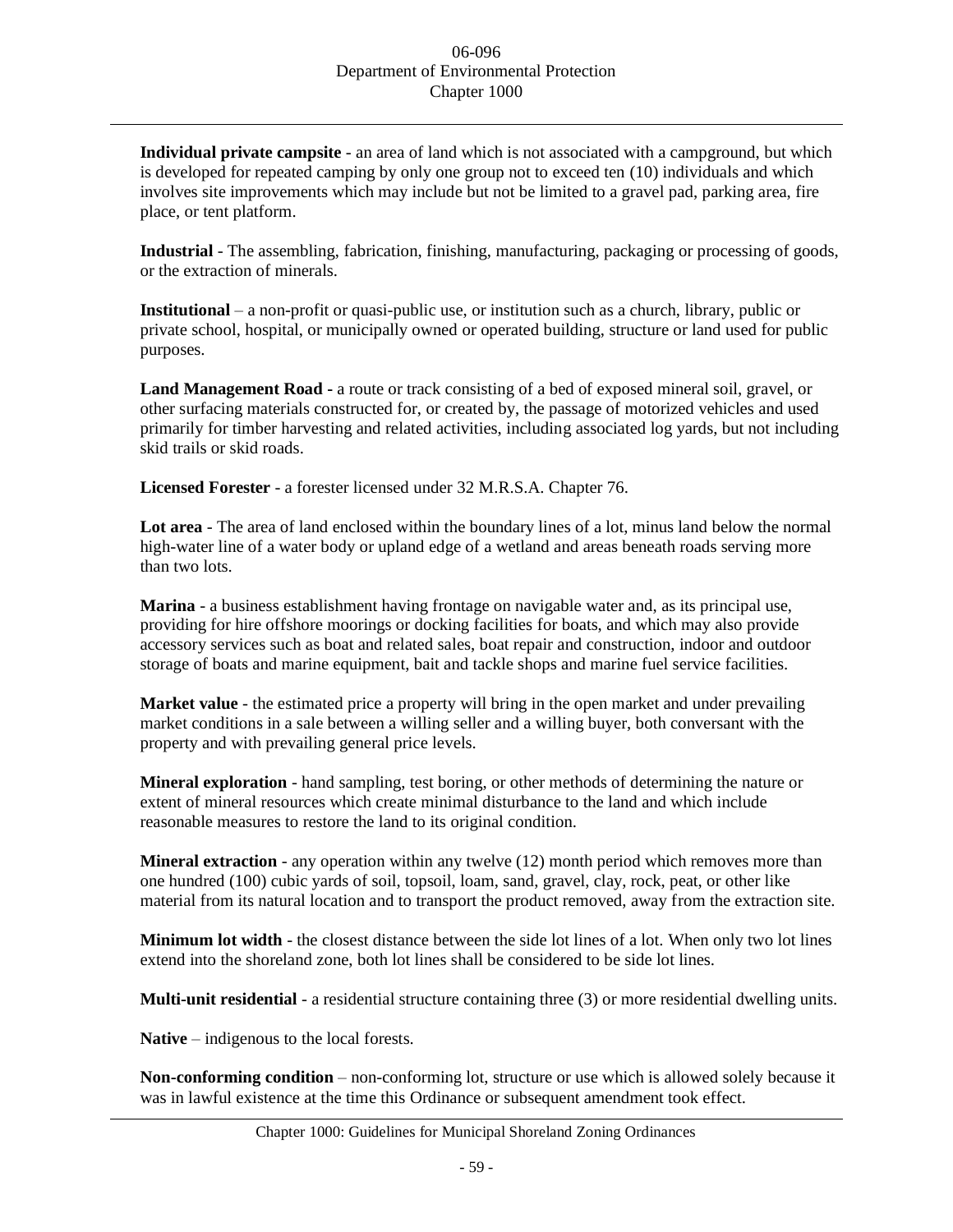**Non-conforming lot** - a single lot of record which, at the effective date of adoption or amendment of this Ordinance, does not meet the area, frontage, or width requirements of the district in which it is located.

**Non-conforming structure** - a structure which does not meet any one or more of the following dimensional requirements; setback, height, lot coverage or footprint, but which is allowed solely because it was in lawful existence at the time this Ordinance or subsequent amendments took effect.

**Non-conforming use** - use of buildings, structures, premises, land or parts thereof which is not allowed in the district in which it is situated, but which is allowed to remain solely because it was in lawful existence at the time this Ordinance or subsequent amendments took effect.

**Non-native invasive species of vegetation** - species of vegetation listed by the Maine Department of Agriculture, Conservation and Forestry as being invasive in Maine ecosystems and not native to Maine ecosystems.

**Normal high-water line (non-tidal waters)** - that line which is apparent from visible markings, changes in the character of soils due to prolonged action of the water or changes in vegetation, and which distinguishes between predominantly aquatic and predominantly terrestrial land. Areas contiguous with rivers and great ponds that support non-forested wetland vegetation and hydric soils and that are at the same or lower elevation as the water level of the river or great pond during the period of normal high-water are considered part of the river or great pond.

**NOTE**: Adjacent to tidal waters, setbacks are measured from the upland edge of the "coastal" wetland."

**Outlet stream -** any perennial or intermittent stream, as shown on the most recent highest resolution version of the national hydrography dataset available from the United States Geological Survey on the website of the United States Geological Survey or the national map, that flows from a freshwater wetland.

**Person** - an individual, corporation, governmental agency, municipality, trust, estate, partnership, association, two or more individuals having a joint or common interest, or other legal entity.

**Piers, docks, wharves, bridges and other structures and uses** extending over or beyond the normal high-water line or within a wetland.

- **Temporary:** Structures which remain in or over the water for less than seven (7) months in any period of twelve (12) consecutive months.
- **Permanent:** Structures which remain in or over the water for seven (7) months or more in any period of twelve (12) consecutive months.

**Principal structure** - a structure other than one which is used for purposes wholly incidental or accessory to the use of another structure or use on the same lot.

**Principal use** - a use other than one which is wholly incidental or accessory to another use on the same lot.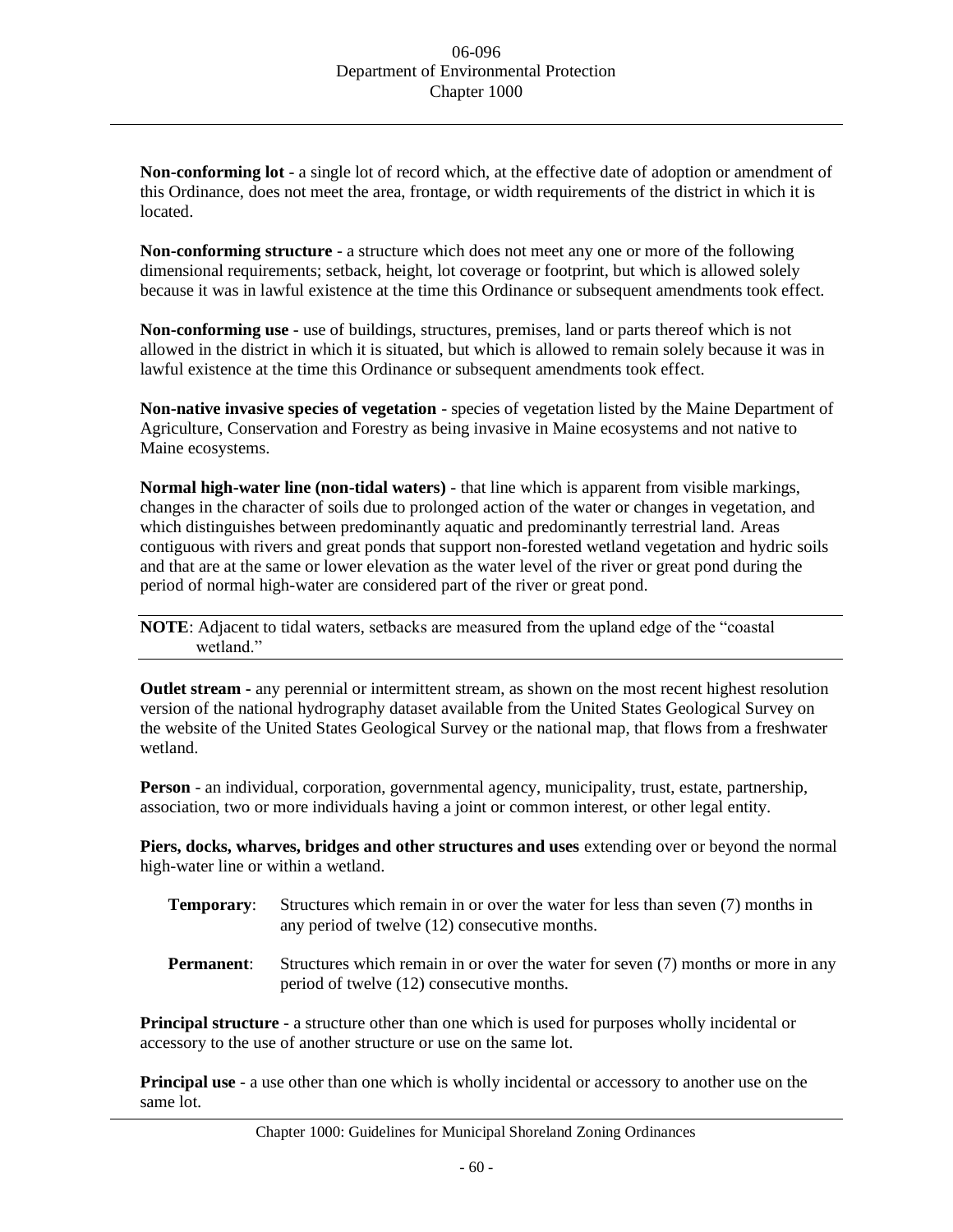**Public facility** - any facility, including, but not limited to, buildings, property, recreation areas, and roads, which are owned, leased, or otherwise operated, or funded by a governmental body or public entity.

**Recent floodplain soils** - the following soil series as described and identified by the National Cooperative Soil Survey:

| Fryeburg        | Hadley  | Limerick |
|-----------------|---------|----------|
| Lovewell        | Medomak | Ondawa   |
| <b>Alluvial</b> | Cornish | Charles  |
| Podunk          | Rumney  | Saco     |
| Suncook         | Sunday  | Winooski |

**Recreational facility** - a place designed and equipped for the conduct of sports, leisure time activities, and other customary and usual recreational activities, excluding boat launching facilities.

**Recreational vehicle** - a vehicle or an attachment to a vehicle designed to be towed, and designed for temporary sleeping or living quarters for one or more persons, and which may include a pick-up camper, travel trailer, tent trailer, camp trailer, and motor home. In order to be considered as a vehicle and not as a structure, the unit must remain with its tires on the ground, and must be registered with the State Division of Motor Vehicles.

**Replacement system** - a system intended to replace: 1.) an existing system which is either malfunctioning or being upgraded with no significant change of design flow or use of the structure, or 2.) any existing overboard wastewater discharge.

**Residential dwelling unit** - a room or group of rooms designed and equipped exclusively for use as permanent, seasonal, or temporary living quarters for only one family at a time, and containing cooking, sleeping and toilet facilities. The term shall include mobile homes and rental units that contain cooking, sleeping, and toilet facilities regardless of the time-period rented. Recreational vehicles are not residential dwelling units.

**Residual basal area** - the average of the basal area of trees remaining on a harvested site.

**Residual Stand** - a stand of trees remaining in the forest following timber harvesting and related activities

**Riprap** - rocks, irregularly shaped, and at least six (6) inches in diameter, used for erosion control and soil stabilization, typically used on ground slopes of two (2) units horizontal to one (1) unit vertical or less.

**River** - a free-flowing body of water including its associated floodplain wetlands from that point at which it provides drainage for a watershed of twenty five  $(25)$  square miles to its mouth.

**NOTE**: The portion of a river that is subject to tidal action is a coastal wetland.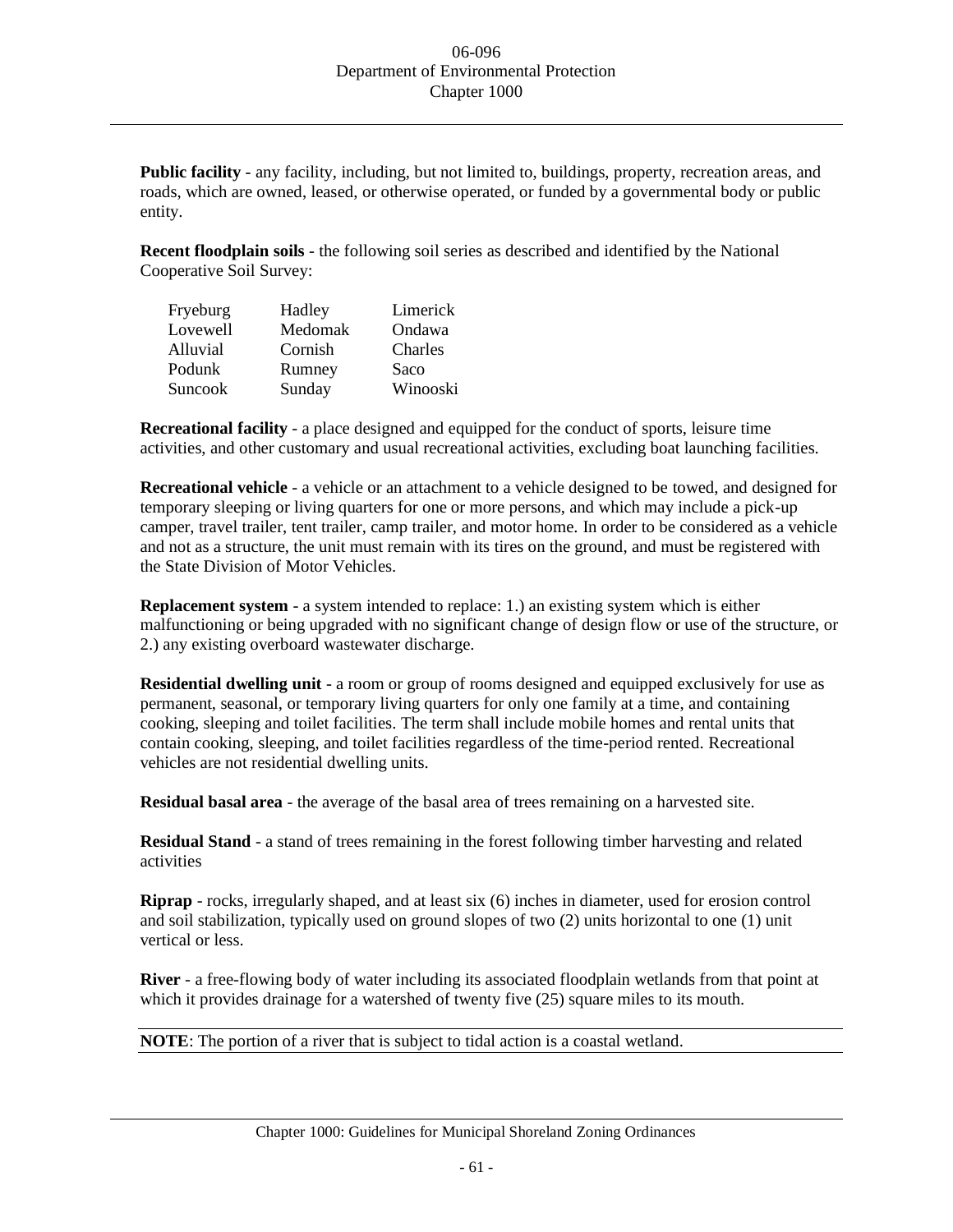**Road** - a route or track consisting of a bed of exposed mineral soil, gravel, asphalt, or other surfacing material constructed for or created by the repeated passage of motorized vehicles, excluding a driveway as defined.

**Salt marsh** - Areas of coastal wetland (most often along coastal bays) that support salt tolerant species, and where at average high tide during the growing season, the soil is irregularly inundated by tidal waters. The predominant species is saltmarsh cordgrass (Spartina alterniflora). More open areas often support widgeon grass, eelgrass, and Sago pondweed.

**Salt meadow** - Areas of a coastal wetland that support salt tolerant plant species bordering the landward side of salt marshes or open coastal water, where the soil is saturated during the growing season but which is rarely inundated by tidal water. Indigenous plant species include salt meadow cordgrass (Spartina patens) and black rush; common threesquare occurs in fresher areas.

**Sapling -** a tree species that is less than two (2) inches in diameter at four and one half (4.5) feet above ground level.

**Seedling -** a young tree species that is less than four and one half (4.5) feet in height above ground level.

**Service drop** - any utility line extension which does not cross or run beneath any portion of a water body provided that:

- (1) in the case of electric service
	- (a) the placement of wires and/or the installation of utility poles is located entirely upon the premises of the customer requesting service or upon a roadway right-of-way; and
	- (b) the total length of the extension is less than one thousand (1,000) feet.
- (2) in the case of telephone service
	- (a) the extension, regardless of length, will be made by the installation of telephone wires to existing utility poles, or
	- (b) the extension requiring the installation of new utility poles or placement underground is less than one thousand (1,000) feet in length.

**Setback** - the nearest horizontal distance from the normal high-water line of a water body or tributary stream, or upland edge of a wetland, to the nearest part of a structure, road, parking space or other regulated object or area.

**Shore frontage** - the length of a lot bordering on a water body or wetland measured in a straight line between the intersections of the lot lines with the shoreline.

**Shoreland zone** - the land area located within two hundred and fifty (250) feet, horizontal distance, of the normal high-water line of any great pond or river; within 250 feet, horizontal distance, of the upland edge of a coastal wetland, including all areas affected by tidal action; within 250 feet of the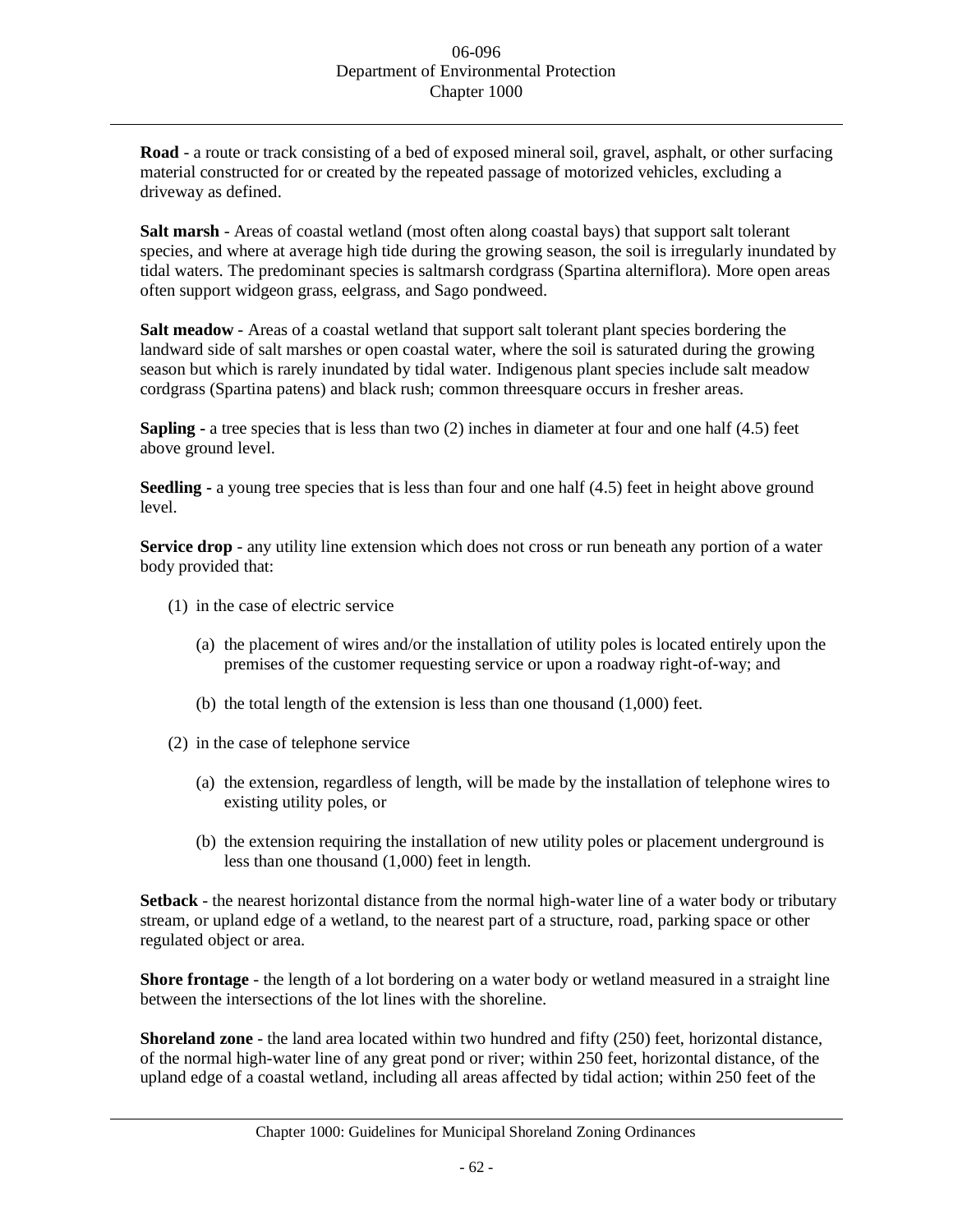upland edge of a freshwater wetland; or within seventy-five (75) feet, horizontal distance, of the normal high-water line of a stream.

**Shoreline** – the normal high-water line, or upland edge of a freshwater or coastal wetland.

**Significant River Segments** - See Appendix A or 38 M.R.S.A. section 437.

**Skid Road or Skid Trail** - a route repeatedly used by forwarding machinery or animal to haul or drag forest products from the stump to the yard or landing, the construction of which requires minimal excavation.

**Slash** - the residue, e.g., treetops and branches, left on the ground after a timber harvest.

**Storm-damaged tree** - a tree that has been uprooted, blown down, is lying on the ground, or that remains standing and is damaged beyond the point of recovery as the result of a storm event.

**Stream** - a free-flowing body of water from the outlet of a great pond or the confluence of two (2) perennial streams as depicted on the most recent , highest resolution version of the national hydrography dataset available from the United States Geological Survey on the website of the United States Geological Survey or the national map to the point where the stream becomes a river or where the stream meets the shoreland zone of another water body or wetland. When a stream meets the shoreland zone of a water body or wetland and a channel forms downstream of the water body or wetland as an outlet, that channel is also a stream.

**Structure** – anything temporarily or permanently located, built, constructed or erected for the support, shelter or enclosure of persons, animals, goods or property of any kind or anything constructed or erected on or in the ground. The term includes structures temporarily or permanently located, such as decks, patios, and satellite dishes. Structure does not include fences; poles and wiring and other aerial equipment normally associated with service drops, including guy wires and guy anchors; subsurface waste water disposal systems as defined in Title 30-A, section 4201, subsection 5; geothermal heat exchange wells as defined in Title 32, section 4700-E, subsection 3-C; or wells or water wells as defined in Title 32, section 4700-E, subsection 8.

**Substantial start** - completion of thirty (30) percent of a permitted structure or use measured as a percentage of estimated total cost.

**Subsurface sewage disposal system** – any system designed to dispose of waste or waste water on or beneath the surface of the earth; includes, but is not limited to: septic tanks; disposal fields; grandfathered cesspools; holding tanks; pretreatment filter, piping, or any other fixture, mechanism, or apparatus used for those purposes; does not include any discharge system licensed under 38 M.R.S.A. section 414, any surface waste water disposal system, or any municipal or quasi-municipal sewer or waste water treatment system..

**Sustained slope** - a change in elevation where the referenced percent grade is substantially maintained or exceeded throughout the measured area.

**Tidal waters** – all waters affected by tidal action during the highest annual tide.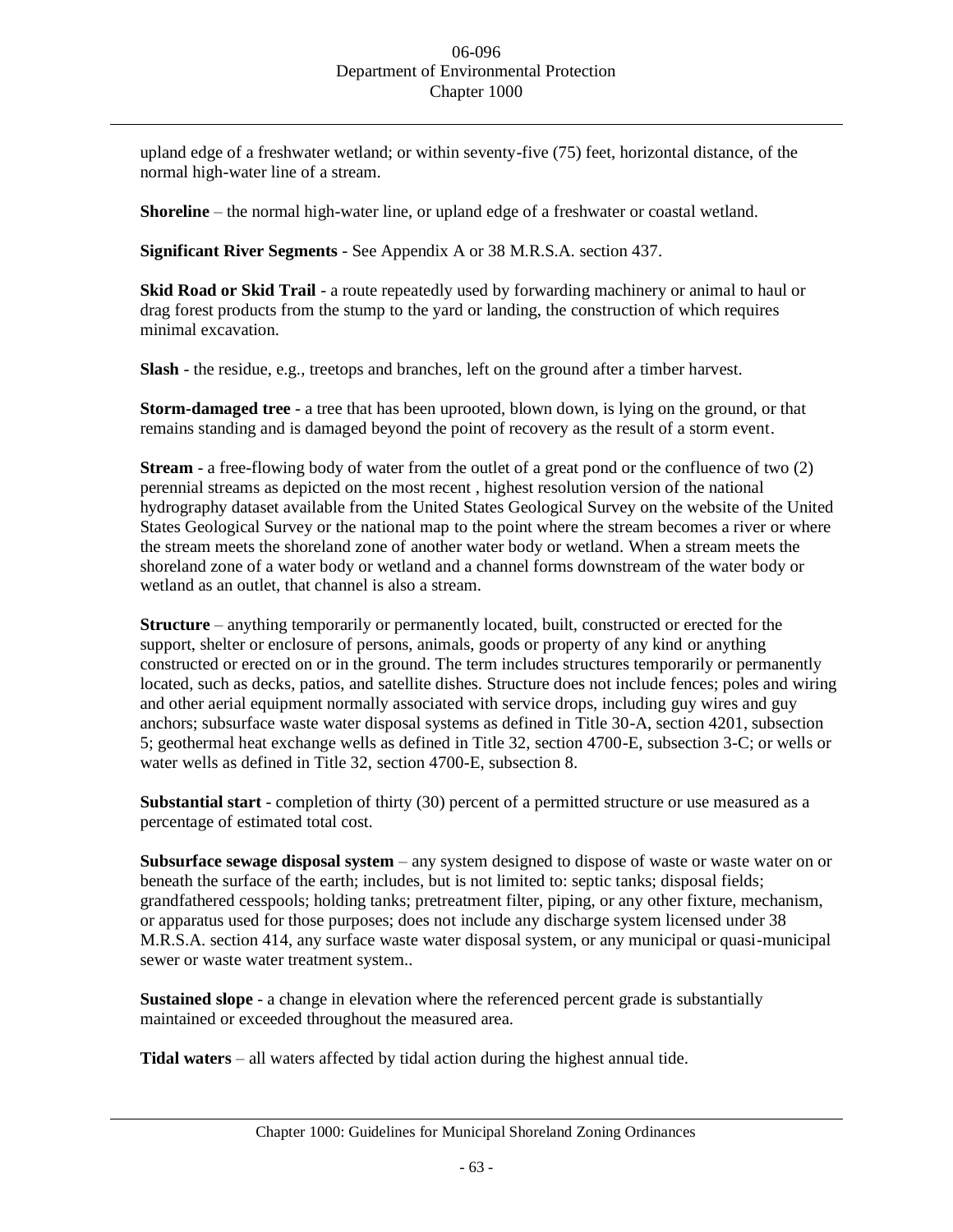**Timber harvesting** - the cutting and removal of timber for the primary purpose of selling or processing forest products. "Timber harvesting" does not include the cutting or removal of vegetation within the shoreland zone when associated with any other land use activities. The cutting or removal of trees in the shoreland zone on a lot that has less than two (2) acres within the shoreland zone shall not be considered timber harvesting. Such cutting or removal of trees shall be regulated pursuant to Section 15 (P), *Clearing or Removal of Vegetation for Activities Other Than Timber Harvesting*.

**Timber harvesting and related activities** - timber harvesting, the construction and maintenance of roads used primarily for timber harvesting and other activities conducted to facilitate timber harvesting.

**Tree -** a woody perennial plant with a well-defined trunk(s) at least two (2) inches in diameter at four and one half (4.5) feet above the ground, with a more or less definite crown, and reaching a height of at least ten (10) feet at maturity.

**Tributary stream** – means a channel between defined banks created by the action of surface water, which is characterized by the lack of terrestrial vegetation or by the presence of a bed, devoid of topsoil, containing waterborne deposits or exposed soil, parent material or bedrock; and which is connected hydrologically with other water bodies. "Tributary stream" does not include rills or gullies forming because of accelerated erosion in disturbed soils where the natural vegetation cover has been removed by human activity.

This definition does not include the term "stream" as defined elsewhere in this Ordinance, and only applies to that portion of the tributary stream located within the shoreland zone of the receiving water body or wetland.

## **NOTE:** Water setback requirements apply to tributary streams within the shoreland zone.

**Upland edge of a wetland** - the boundary between upland and wetland. For purposes of a coastal wetland, this boundary is the line formed by the landward limits of the salt tolerant vegetation and/or the highest annual tide level, including all areas affected by tidal action. For purposes of a freshwater wetland, the upland edge is formed where the soils are not saturated for a duration sufficient to support wetland vegetation; or where the soils support the growth of wetland vegetation, but such vegetation is dominated by woody stems that are six (6) meters (approximately twenty (20) feet) tall or taller.

**Vegetation** - all live trees, shrubs, and other plants including without limitation, trees both over and under 4 inches in diameter, measured at 4 1/2 feet above ground level.

**Velocity zone** - an area of special flood hazard extending from offshore to the inland limit of the primary frontal dune along an open coast and any other area subject to high velocity wave action from storms or seismic sources.

**Volume of a structure** - the volume of all portions of a structure enclosed by roof and fixed exterior walls as measured from the exterior faces of these walls and roof.

**Water body** - any great pond, river or stream.

**Water crossing** - any project extending from one bank to the opposite bank of a river, stream, tributary stream, or wetland whether under, through, or over the water or wetland. Such projects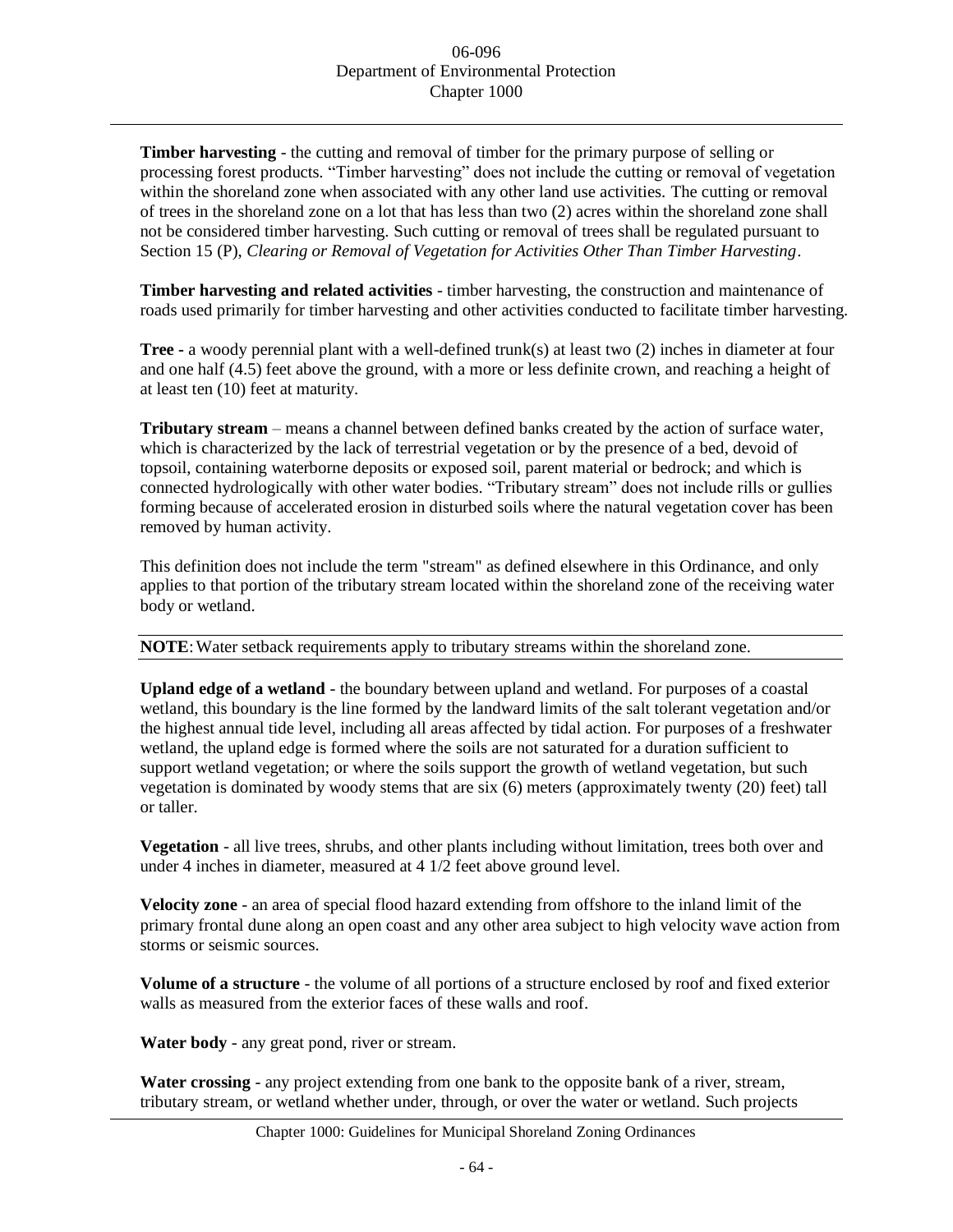include but may not be limited to roads, fords, bridges, culverts, water lines, sewer lines, and cables as well as maintenance work on these crossings. This definition includes crossings for timber harvesting equipment and related activities.

**Wetland** - a freshwater or coastal wetland.

**Windfirm** - the ability of a forest stand to withstand strong winds and resist windthrow, wind rocking, and major breakage.

**Woody Vegetation** - live trees or woody, non-herbaceous shrubs.

#### STATUTORY AUTHORITY: 38 M.R.S.A. Section 438-A(5)

## EFFECTIVE DATE:

January 13, 1988 (filed as 06-101, Ch. 1)

## AMENDED:

March 24, 1990 (filed as 06-096, Ch. 1000) June 19, 1991 - Sections 15 and 17 July 14, 1992 - Sections 4, 8, 9, 12, 15, 16 & 17 August 7, 1994 - Sections 3, 14 & 16

#### EFFECTIVE DATE (ELECTRONIC CONVERSION): May 5, 1996

## NON-SUBSTANTIVE CORRECTIONS:

December 29, 1997 - minor spelling and formatting. April 1, 1998 - minor renumbering and formatting.

# AMENDED:

February 6, 1999 February 13, 2000 May 1, 2006 – filing 2006-115 November 22, 2010 – filing 2010-581 May 5, 2012 – filing 2012-134 January 26, 2015 – filing 2015-009